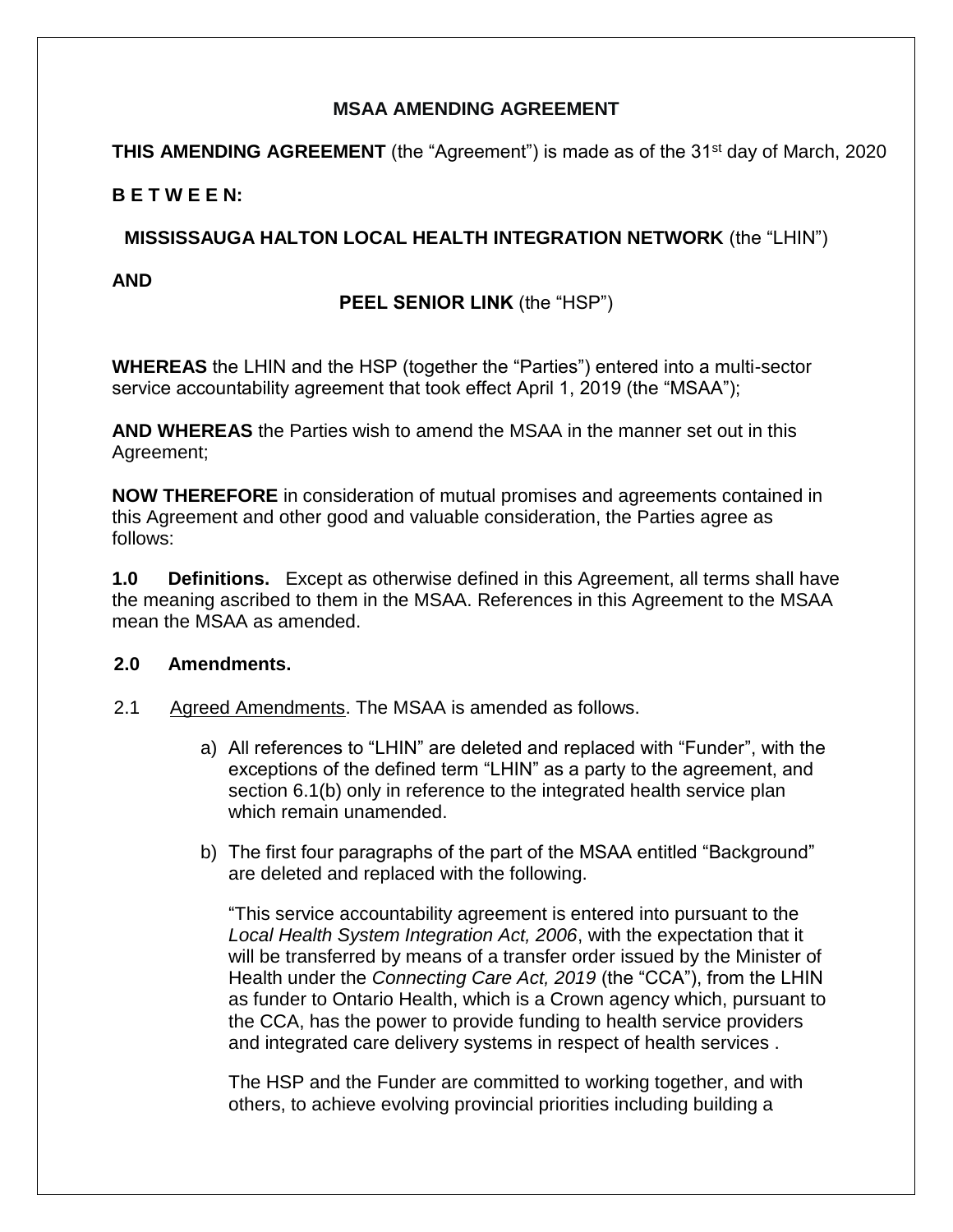connected and sustainable health care system centred around the needs of patients, their families and their caregivers.

In this context, the HSP and the Funder agree that the Funder will provide funding to the HSP on the terms and conditions set out in this Agreement to enable the provision of services to the health system by the HSP."

- c) All references to "LHSIA" are deleted and replaced with "the Enabling Legislation", with the exceptions of the defined term "LHSIA" in section 1.1, and section 6.1(b) and section 8.1(b) in reference to LHSIA sections 5(m.1) and (m.2)" which remain unamended.
- d) The defined term "MOHLTC" and its definition are deleted and replaced with the following.

""**Ministry**" means, as the context requires, the Minister or the Ministry of Health and Long-Term Care or such other ministry as may be designated in accordance with Applicable Law as the ministry responsible in relation to the relevant matter or the Minister of that ministry, as the context requires;".

e) All references to "MOHLTC" are deleted and replaced with "Ministry".

In addition to the foregoing, the MSAA is further amended as follows.

- f) In section 1.1, the definition of "Accountability Agreement" is amended by deleting ", currently referred to as the Ministry LHIN Accountability Agreement".
- g) In section 1.1, the definition of "Confidential Information" is amended by deleting: ": (1)", and by deleting "; and (2) eligible for exclusion from disclosure at a public board meeting in accordance with section 9 of LHSIA".
- h) In section 1.1, the definition of "Digital Health" is amended by deleting "has the meaning ascribed to it in the Accountability Agreement and".
- i) In section 1.1, the definition of "LHIN Cluster" is deleted.
- j) In section 1.1, the definition of "Mandate Letter" is amended by adding "the" before "Ministry" three times.
- k) In section 1.1, the definition of "Minister" is deleted and replaced with:

""**Minister**" means such minister of the Crown as may be designated as the responsible minister in relation to this Agreement or in relation to any subject matter under this Agreement, as the case may be, in accordance with the *Executive Council Act*, as amended;".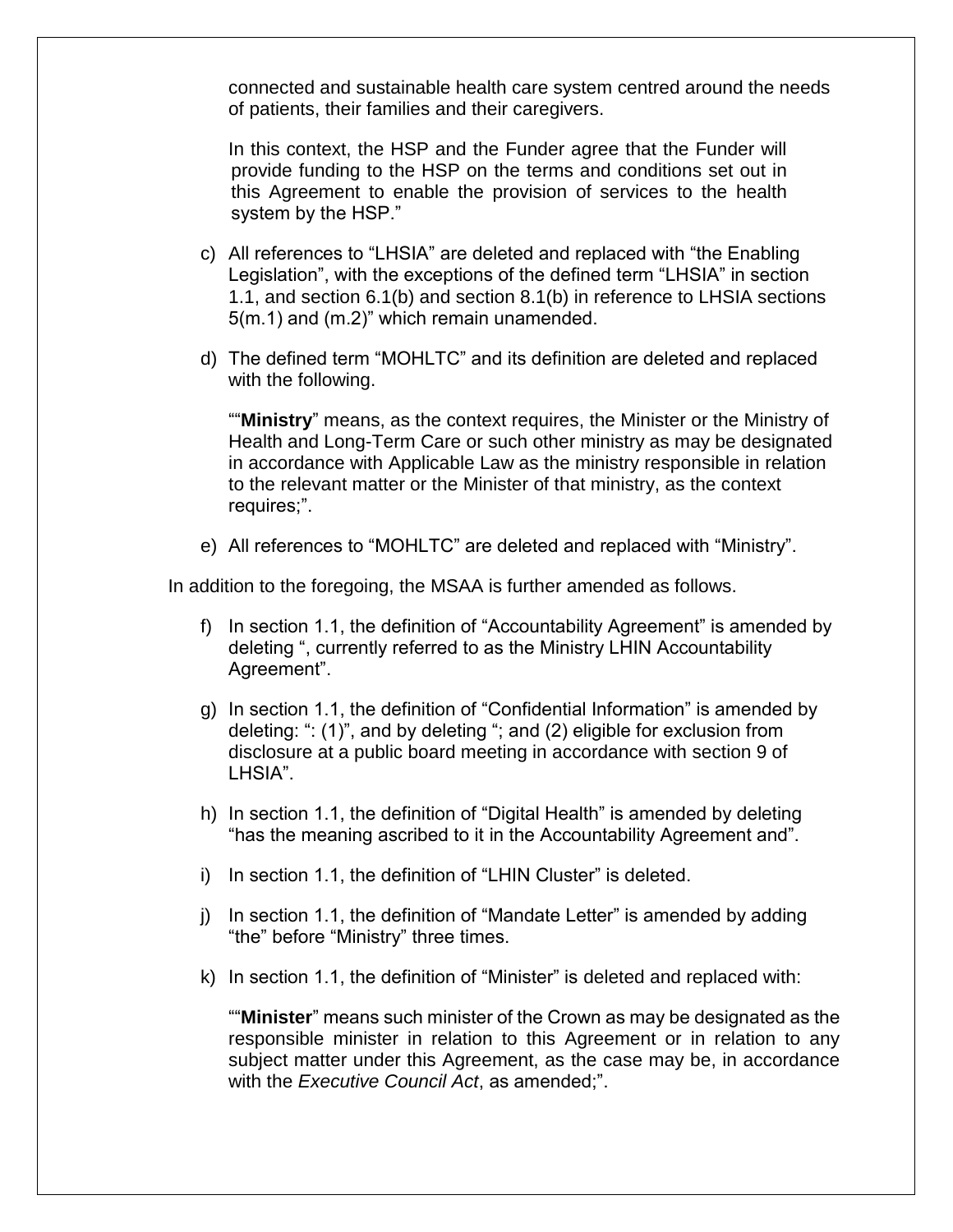l) The following definitions are added to section 1.1:

""**CCA**" means the *Connecting Care Act, 2019*, and the regulations under it, as it and they may be amended from time to time;"

""**Enabling Legislation**" before the date a Transfer Order takes effect means LHSIA, and after the date a Transfer Order takes effect means the CCA;"

""**Funder**" before the date a Transfer Order takes effect means the LHIN, and after the date a Transfer Order takes effect means Ontario Health;"

""**Ontario Health**" means the corporation without share capital under the name Ontario Health as continued under the CCA;"

""**Transfer Order**" means a transfer order issued pursuant to subsection 40(1) of the CCA transferring this Agreement from the LHIN to Ontario Health;".

- m) In section 2.2, "section 20(1) of" is deleted.
- n) Section 3.4(a) is deleted and replaced with "assist the Funder to implement Digital Health priorities of the Funder;".
- o) In section 3.4(b). "the" is added after "providers by" and again after "set by".
- p) In section 3.4(c), "in the LHIN Digital Health plan" is deleted and replaced with "by the Funder".
- q) In section 3.4(d), "the LHIN Cluster Digital Health plan" is deleted and replaced with "the Funder's Digital Health priorities".
- r) In section 3.5.1, "Guide to Requirements and Obligations of LHIN French Language Services" is deleted and replaced with "Guide to Requirements and Obligations Relating to French Language Services".
- s) The first sentence of the last paragraph of section 6.1(b) is deleted and replaced with:

"If applicable, it will be aligned with the LHIN's then current integrated health service plan required by LHSIA and will reflect the Funder's priorities and initiatives."

- t) In section 6.2(a), "its local" is deleted and replaced with "the".
- u) Section 6.2(b) is deleted and replaced with: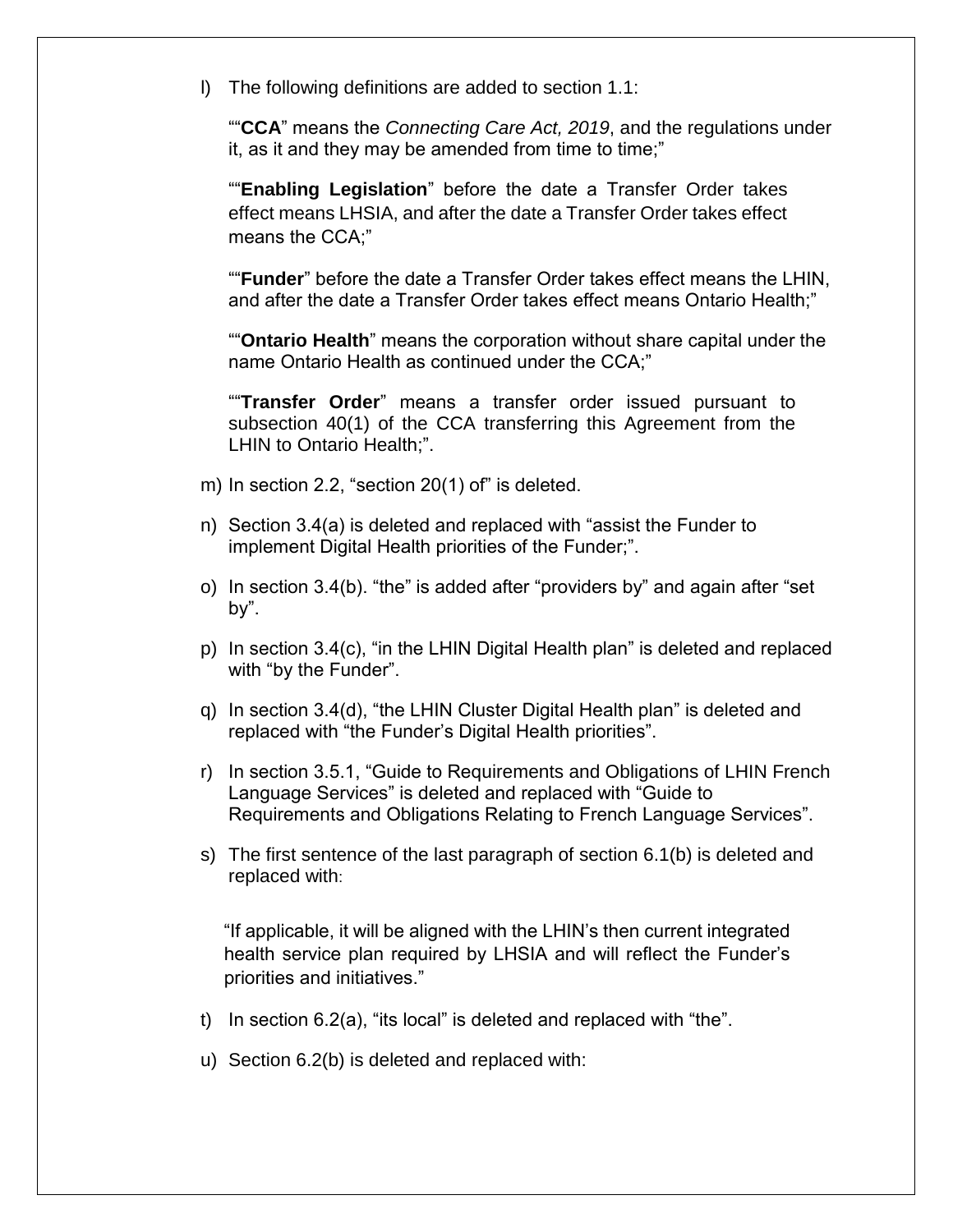**"Integration**. The HSP will, separately and in conjunction with the Funder, other health service providers, if applicable, and integrated care delivery systems, if applicable, identify opportunities to integrate the services of the local health system to provide appropriate, coordinated, effective and efficient services."

- v) In section 6.3(a)(2), "whether within or outside of the LHIN" is deleted twice and replaced both times with "anywhere".
- w) In section 6.3(b), "section 27 of" and "sections 25 or 27 of" are deleted.
- x) Section 6.5 is deleted.
- y) In section 8.1(a), "its local" is deleted and replaced with "the".
- z) In section 8.1(a), "as contemplated by LHSIA," is deleted.
- aa)In the last paragraph of section 8.1(b), ", if applicable," is added before the words "to provide certain services" and "of LHSIA" is added after the words "with section 5(m.2)".
- bb)In section 14.7 "of the LHINs or to the MOHLTC" is deleted and replaced with "agencies or ministries of Her Majesty the Queen in right of Ontario and as otherwise directed by the Ministry."
- cc) The titles LHIN "Chair" and LHIN "CEO" are deleted on the signature page.
- 2.2 Schedules. The Schedules in effect on March 31, 2020 shall remain in effect until June 30, 2020, or until such other time as may be agreed to by the Parties.
- **3.0 Effective Date.** The amendments set out in Article 2 shall take effect on March 31, 2020. All other terms of the MSAA shall remain in full force and effect.
- **4.0 Appendix 1**. Appendix 1 is the MSAA, incorporating all of the amendments set out in section 2.1 above, that is effective March 31, 2020.
- **5.0 Entire Agreement**. This Agreement constitutes the entire agreement between the Parties with respect to the subject matter contained in this Agreement and supersedes all prior oral or written representations and agreements.

## **-SIGNATURE PAGE FOLLOWS-**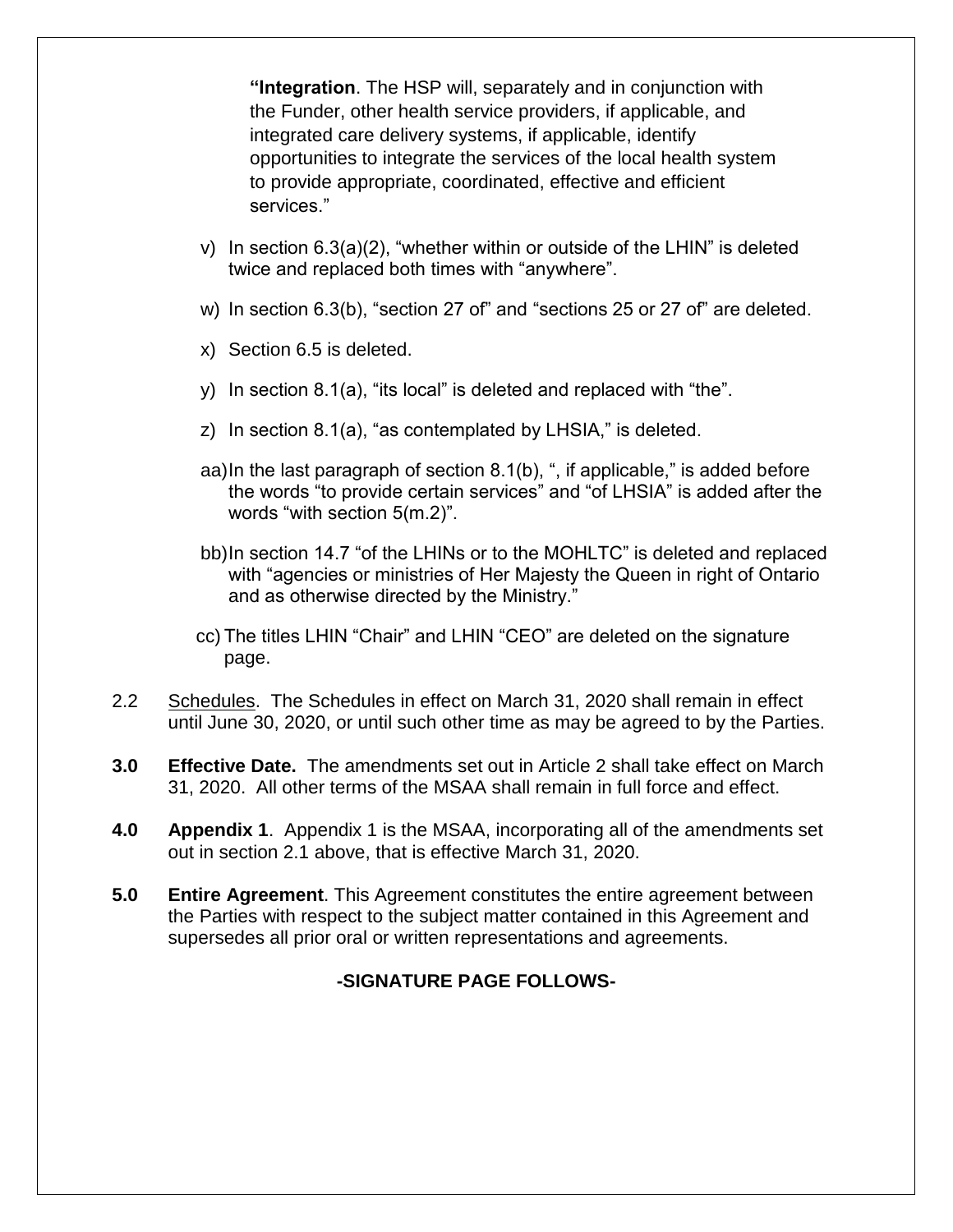**IN WITNESS WHEREOF** the Parties have executed this Agreement on the dates set out below.

### **MISSISSAUGA HALTON LOCAL HEALTH INTEGRATION NETWORK :**

By :

*< original signed by >* March 31, 2020

Donna Cripps Chief Executive Officer Date:

Date:

And by :

*< original signed by >* March 30, 2020

Dale McGregor CFO & Vice President Finance, Performance & Corporate Services, Ontario Health (Central Region), Mississauga Halton LHIN

## **PEEL SENIOR LINK:**

By :

*< original signed by >* February 27, 2020

Derek Rodrigues **Date :** Date : Board Chair I have authority to bind the HSP

And by :

*< original signed by >* February 27, 2020

Raymond Applebaum Date : Chief Executive Officer I have authority to bind the HSP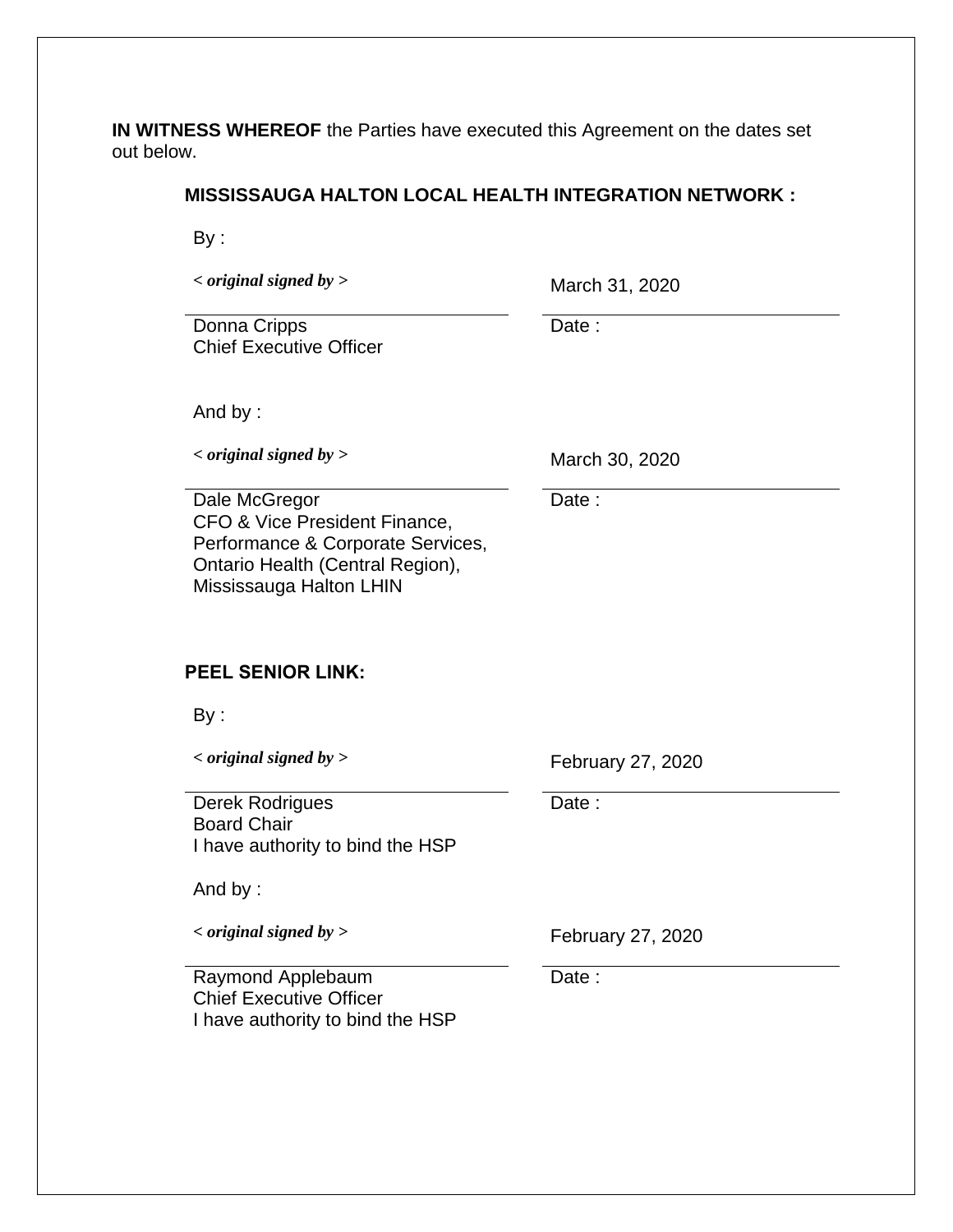### **APPENDIX 1**

Attached to and forming part of the Amending Agreement between the LHIN and the HSP effective as of March 31, 2020.

## **MULTI-SECTOR SERVICE ACCOUNTABILITY AGREEMENT April 1, 2019 to March 31, 2022**

### **SERVICE ACCOUNTABILITY AGREEMENT**

**with** 

## **PEEL SENIOR LINK**

#### **Effective Date: April 1, 2019**

# **Index to Agreement**

| <b>DEFINITIONS &amp; INTERPRETATION</b>        |
|------------------------------------------------|
|                                                |
| TERM AND NATURE OF THIS AGREEMENT              |
| <b>PROVISION OF SERVICES</b>                   |
| <b>FUNDING</b>                                 |
| REPAYMENT AND RECOVERY OF FUNDING              |
| <b>PLANNING &amp; INTEGRATION</b>              |
| <b>PERFORMANCE</b>                             |
| REPORTING, ACCOUNTING AND REVIEW               |
| ACKNOWLEDGEMENT OF FUNDER SUPPORT              |
| REPRESENTATIONS, WARRANTIES AND COVENANTS      |
| LIMITATION OF LIABILITY, INDEMNITY & INSURANCE |
| <b>TERMINATION AND EXPIRY OF AGREEMENT</b>     |
| <b>NOTICE</b>                                  |
| <b>ADDITIONAL PROVISIONS</b>                   |
| <b>ENTIRE AGREEMENT</b>                        |
|                                                |

## **Schedules**

- A Total Funder Funding
- B Reports
- C Directives, Guidelines, and Policies
- D Performance
- E Project Funding Agreement Template
- F Declaration of Compliance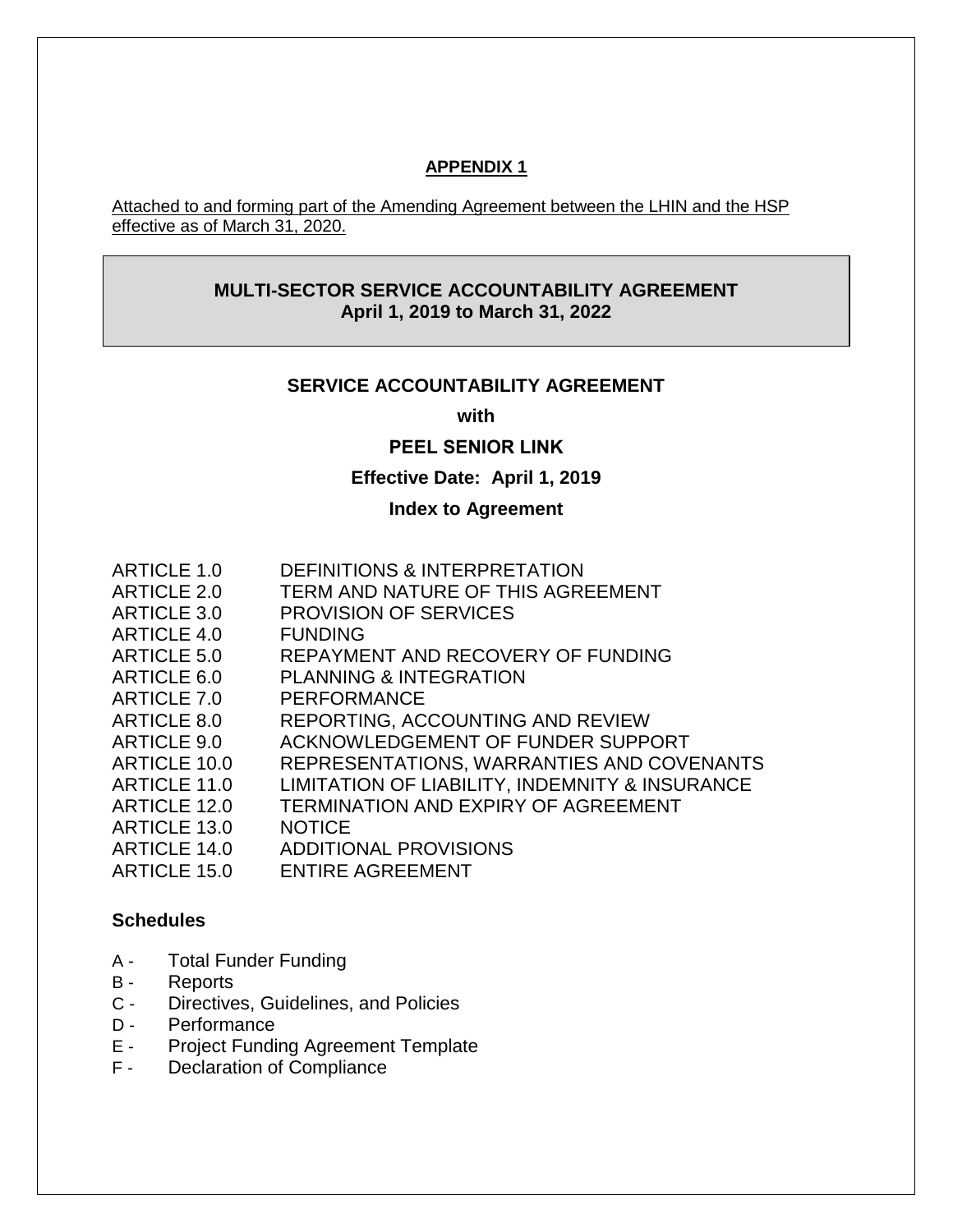**THIS AGREEMENT** effective as of the 1<sup>st</sup> day of April, 2019

### **B E T W E E N :**

### **MISSISSAUGA HALTON LOCAL HEALTH INTEGRATION NETWORK** (the "**LHIN**")

- and -

### **PEEL SENIOR LINK** (the "**HSP**")

### **Background:**

This service accountability agreement is entered into pursuant to the *Local Health System Integration Act, 2006*, with the expectation that it will be transferred by means of a transfer order issued by the Minister of Health under the *Connecting Care Act, 2019* (the "CCA"), from the LHIN as funder to Ontario Health, which is a Crown agency which, pursuant to the CCA, has the power to provide funding to health service providers and integrated care delivery systems in respect of health services.

The HSP and the Funder are committed to working together, and with others, to achieve evolving provincial priorities including building a connected and sustainable health care system centred around the needs of patients, their families and their caregivers.

In this context, the HSP and the Funder agree that the Funder will provide funding to the HSP on the terms and conditions set out in this Agreement to enable the provision of services to the health system by the HSP.

In consideration of their respective agreements set out below, the Funder and the HSP covenant and agree as follows:

# **ARTICLE 1.0 - DEFINITIONS & INTERPRETATION**

**1.1 Definitions.** In this Agreement the following terms will have the following meanings:

"**Accountability Agreement**" means the accountability agreement, as that term is defined in the Enabling Legislation, in place between the Funder and the Ministry during a Funding Year;

"**Active Offer**" means the clear and proactive offer of service in French to individuals, from the first point of contact, without placing the responsibility of requesting services in French on the individual;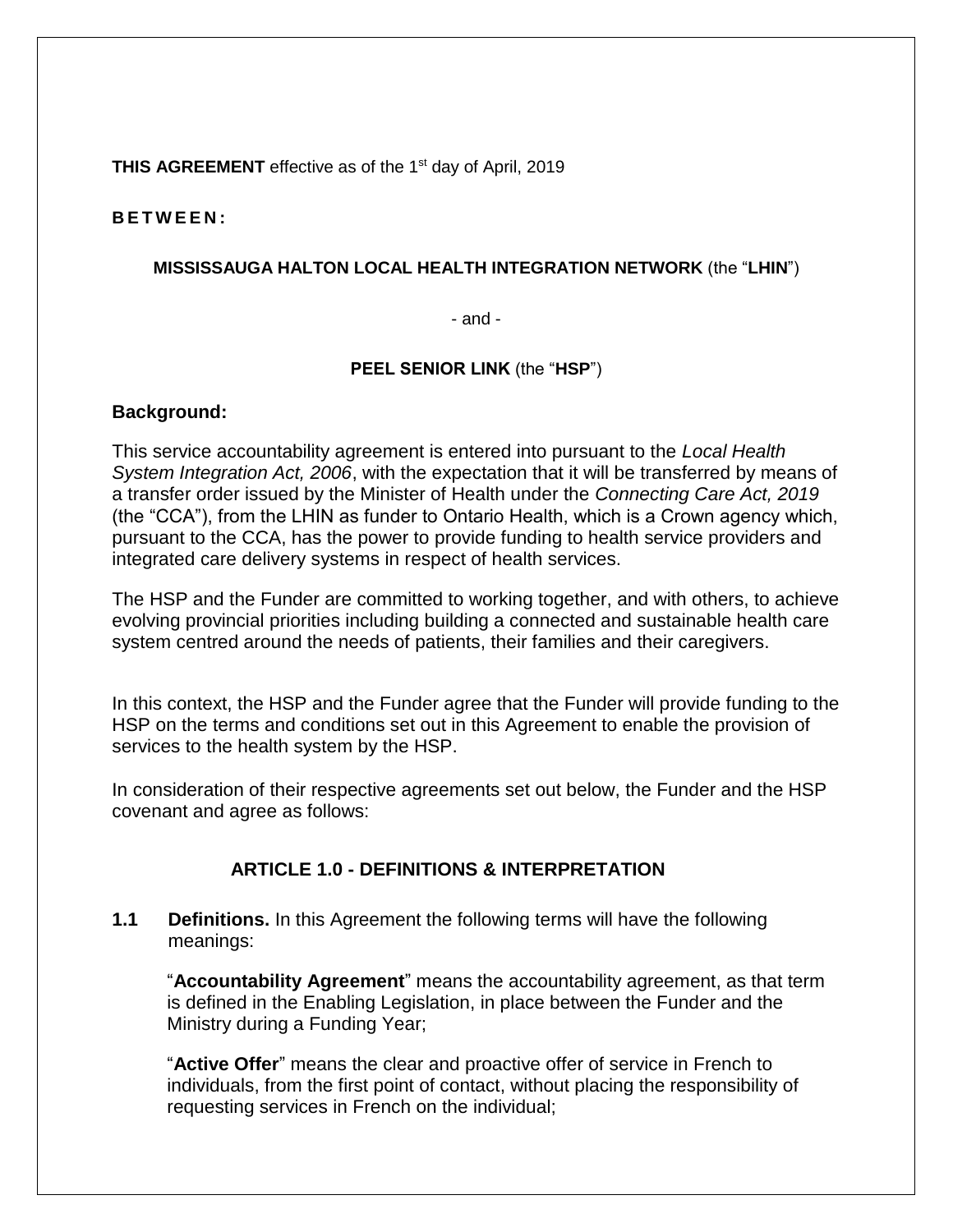"**Agreement**" means this agreement and includes the Schedules and any instrument amending this agreement or the Schedules;

"**Annual Balanced Budget**" means that, in each Funding Year of the term of this Agreement, the total revenues of the HSP are greater than or equal to the total expenses, from all sources, of the HSP;

"**Applicable Law**" means all federal, provincial or municipal laws, regulations, common law, orders, rules or by-laws that are applicable to the HSP, the Services, this Agreement and the parties' obligations under this Agreement during the term of this Agreement;

"**Applicable Policy**" means any rules, policies, directives, standards of practice or Program Parameters issued or adopted by the Funder, the Ministry or other ministries or agencies of the province of Ontario that are applicable to the HSP, the Services, this Agreement and the parties' obligations under this Agreement during the term of this Agreement. Without limiting the generality of the foregoing, Applicable Policy includes the other documents identified in Schedule C;

#### "**Board**" means:

- (a) in respect of an HSP that does not have a Long-Term Care Home Service Accountability Agreement with the Funder and is:
	- (1) a corporation, the board of directors;
	- (2) a First Nation, the band council; and
	- (3) a municipality, the municipal council; and,
- (b) in respect of an HSP that has a Long-Term Care Home Service Accountability Agreement with the Funder and may be:
	- (1) a corporation, the board of directors;
	- (2) a First Nation, the band council;
	- (3) a municipality, the committee of management;
	- (4) a board of management established by one or more municipalities or by one or more First Nations' band councils, the members of the board of management;

"**BPSAA**" means the *Broader Public Sector Accountability Act, 2010* and regulations made under it, as it and they may be amended from time to time;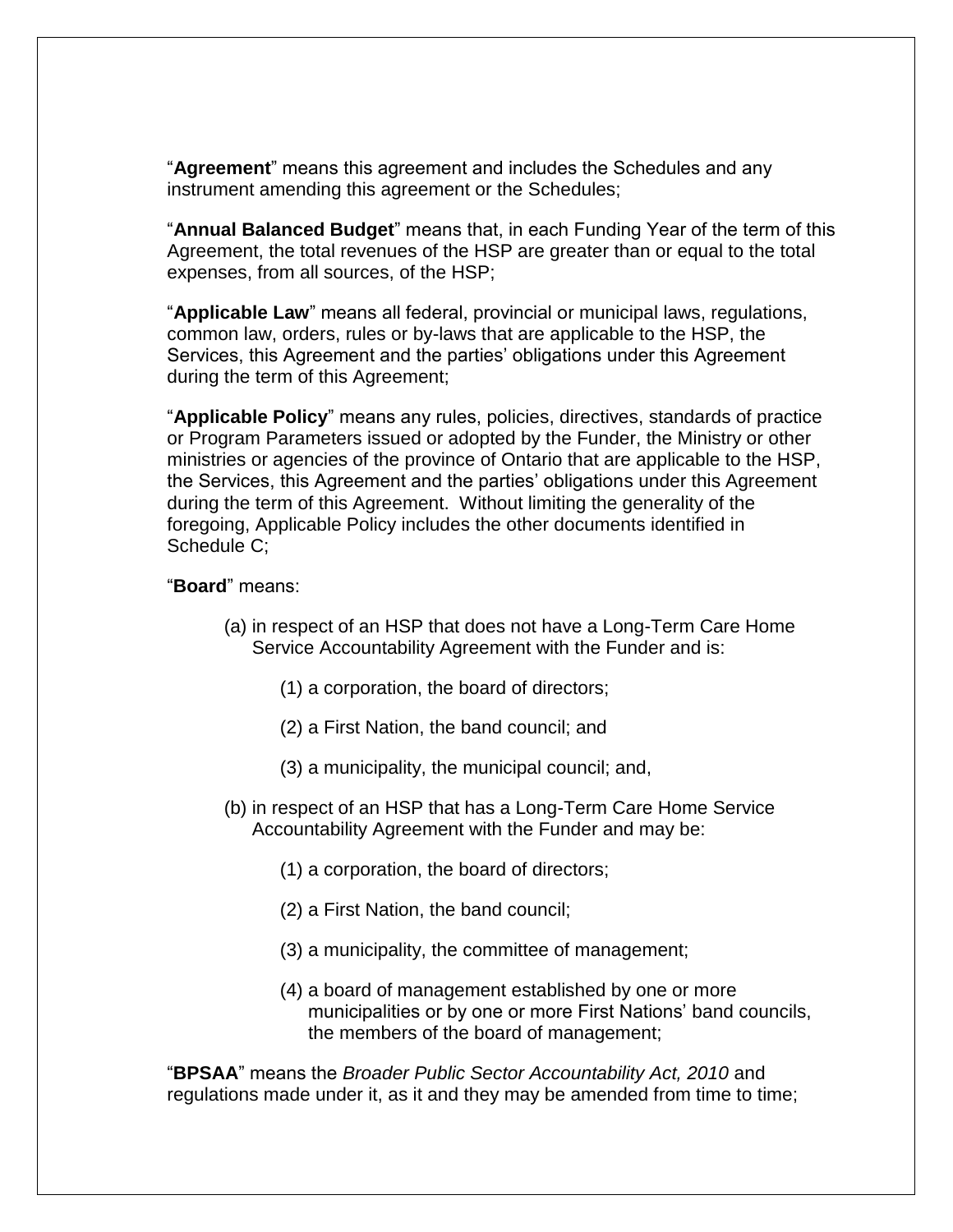"**Budget**" means the budget approved by the Funder and appended to this Agreement in Schedule A;

"**CCA**" means the *Connecting Care Act, 2019*, and the regulations under it, as it and they may be amended from time to time;

"**CEO**" means the individual accountable to the Board for the provision of the Services in accordance with the terms of this Agreement;

"**Chair**" means, if the HSP is:

(a) a corporation, the Chair of the Board;

(b) a First Nation, the Chief; and

(c) a municipality, the Mayor,

or such other person properly authorized by the Board or under Applicable Law;

"**Compliance Declaration**" means a compliance declaration substantially in the form set out in Schedule F;

"**Confidential Information**" means information that is marked or otherwise identified as confidential by the disclosing party at the time the information is provided to the receiving party. Confidential Information does not include information that: (a) was known to the receiving party prior to receiving the information from the disclosing party; (b) has become publicly known through no wrongful act of the receiving party; or (c) is required to be disclosed by law, provided that the receiving party provides Notice in a timely manner of such requirement to the disclosing party, consults with the disclosing party on the proposed form and nature of the disclosure, and ensures that any disclosure is made in strict accordance with Applicable Law;

"**Conflict of Interest**" in respect of an HSP, includes any situation or circumstance where: in relation to the performance of its obligations under this Agreement:

(a) the HSP;

(b) a member of the HSP's Board; or

(c) any person employed by the HSP who has the capacity to influence the HSP's decision,

has other commitments, relationships or financial interests that: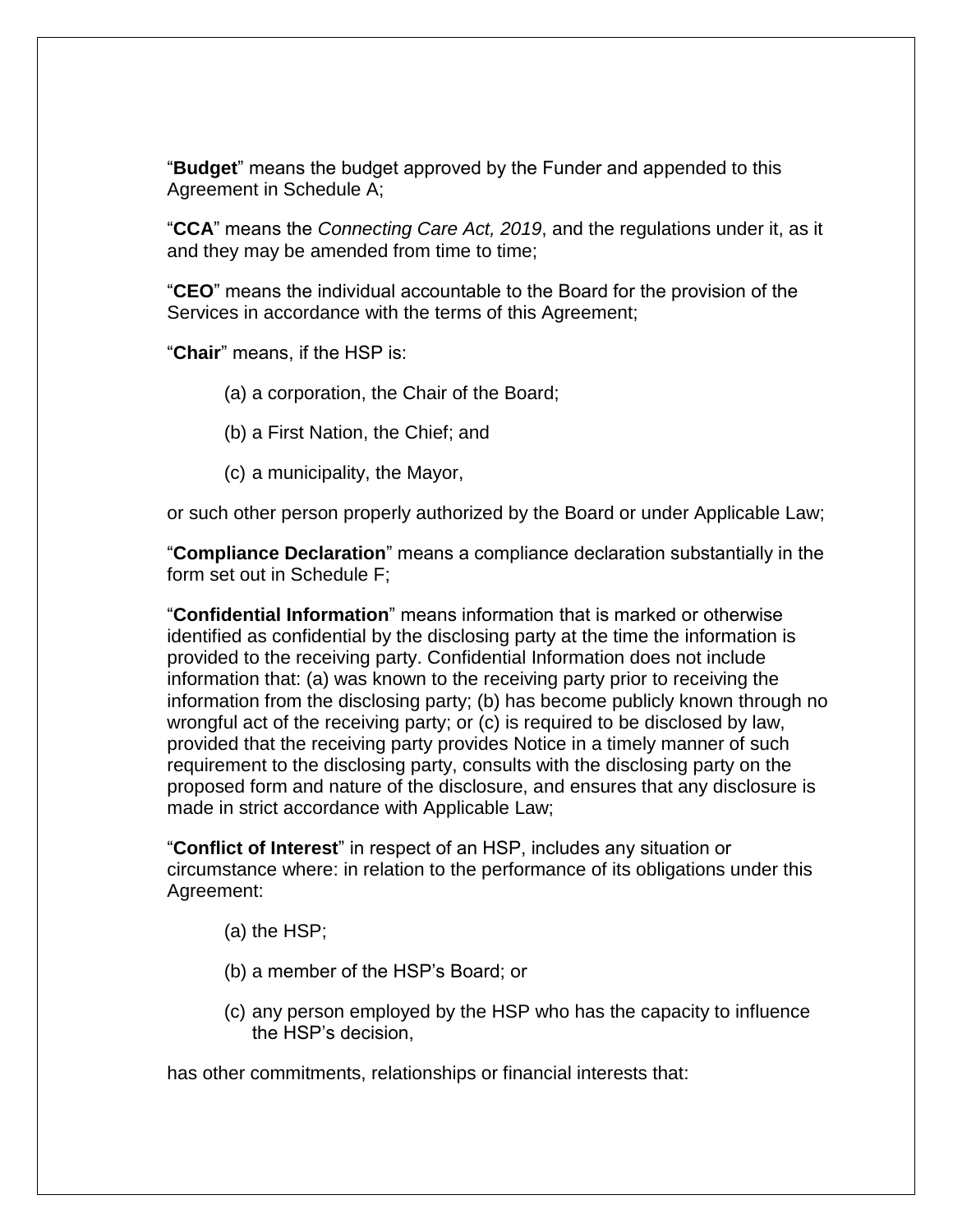- (a) could or could be seen to interfere with the HSP's objective, unbiased and impartial exercise of its judgement; or
- (b) could or could be seen to compromise, impair or be incompatible with the effective performance of its obligations under this Agreement;

"**Controlling Shareholder**" of a corporation means a shareholder who or which holds (or another person who or which holds for the benefit of such shareholder), other than by way of security only, voting securities of such corporation carrying more than 50% of the votes for the election of directors, provided that the votes carried by such securities are sufficient, if exercised, to elect a majority of the board of directors of such corporation;

"**Days**" means calendar days;

"**Designated**" means designated as a public service agency under the FLSA;

"**Digital Health**" means the coordinated and integrated use of electronic systems, information and communication technologies to facilitate the collection, exchange and management of personal health information in order to improve the quality, access, productivity and sustainability of the healthcare system;

"**Effective Date"** means April 1, 2019;

"**Enabling Legislation**" before the date a Transfer Order takes effect means LHSIA, and after the date a Transfer Order takes effect means the CCA;

"**Explanatory Indicator**" means a measure that is connected to and helps to explain performance in a Performance Indicator or a Monitoring Indicator. An Explanatory Indicator may or may not be a measure of the HSP's performance. No Performance Target is set for an Explanatory Indicator;

"**Factors Beyond the HSP's Control**" include occurrences that are, in whole or in part, caused by persons, entities or events beyond the HSP's control. Examples may include, but are not limited to, the following:

- (a) significant costs associated with complying with new or amended Government of Ontario technical standards, guidelines, policies or legislation;
- (b) the availability of health care in the community (hospital care, longterm care, home care, and primary care);
- (c) the availability of health human resources; arbitration decisions that affect HSP employee compensation packages, including wage, benefit and pension compensation, which exceed reasonable HSP planned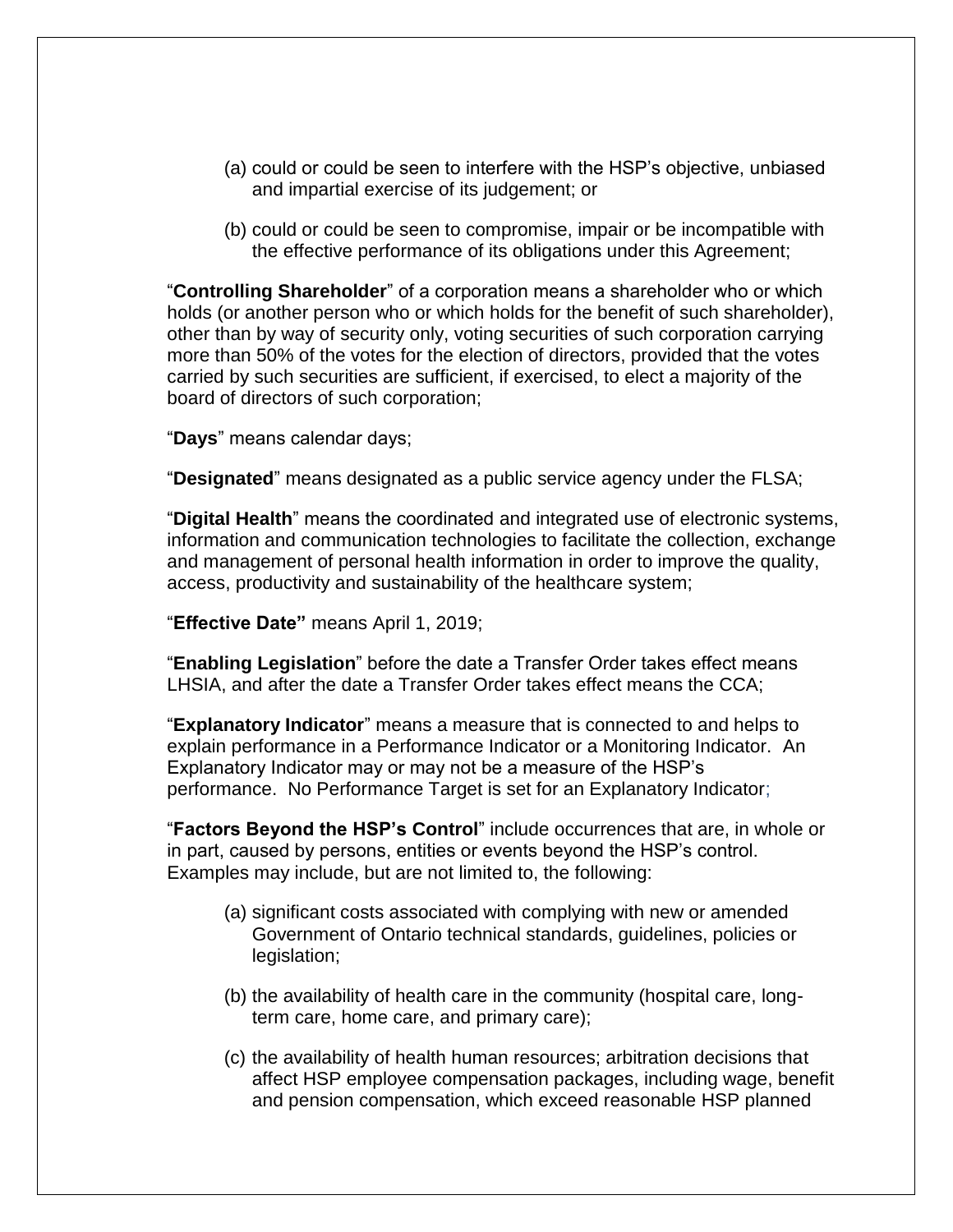compensation settlement increases and in certain cases non-monetary arbitration awards that significantly impact upon HSP operational flexibility; and

(d) catastrophic events, such as natural disasters and infectious disease outbreaks;

"**FIPPA**" means the *Freedom of Information and Protection of Privacy Act*  (Ontario) and the regulations made under it as it and they may be amended from time to time;

"**FLSA**" means the *French Language Services Act* and the regulations made under it as it and they may be amended from time to time;

"**Funder**" before the date a Transfer Order takes effect means the LHIN, and after the date a Transfer Order takes effect means Ontario Health;

"**Funding**" means the amounts of money provided by the Funder to the HSP in each Funding Year of this Agreement;

"**Funding Year**" means in the case of the first Funding Year, the period commencing on the Effective Date and ending on the following March 31, and in the case of Funding Years subsequent to the first Funding Year, the period commencing on the date that is April 1 following the end of the previous Funding Year and ending on the following March 31;

**"Health System Funding Reform"** has the meaning ascribed to it in the Accountability Agreement, and is a funding strategy that features quality-based funding to facilitate fiscal sustainability through high quality, evidence-based and patient-centred care;

"**HSP's Personnel and Volunteers**" means the Controlling Shareholders (if any), directors, officers, employees, agents, volunteers and other representatives of the HSP. In addition to the foregoing, HSP's Personnel and Volunteers shall include the contractors and subcontractors and their respective shareholders, directors, officers, employees, agents, volunteers or other representatives;

"**Identified**" means identified by the Funder or the Ministry to provide French language services;

"**Indemnified Parties**" means the Funder and its officers, employees, directors, independent contractors, subcontractors, agents, successors and assigns and Her Majesty the Queen in right of Ontario and Her Ministers, appointees and employees, independent contractors, subcontractors, agents and assigns. Indemnified Parties also includes any person participating on behalf of the Funder in a Review;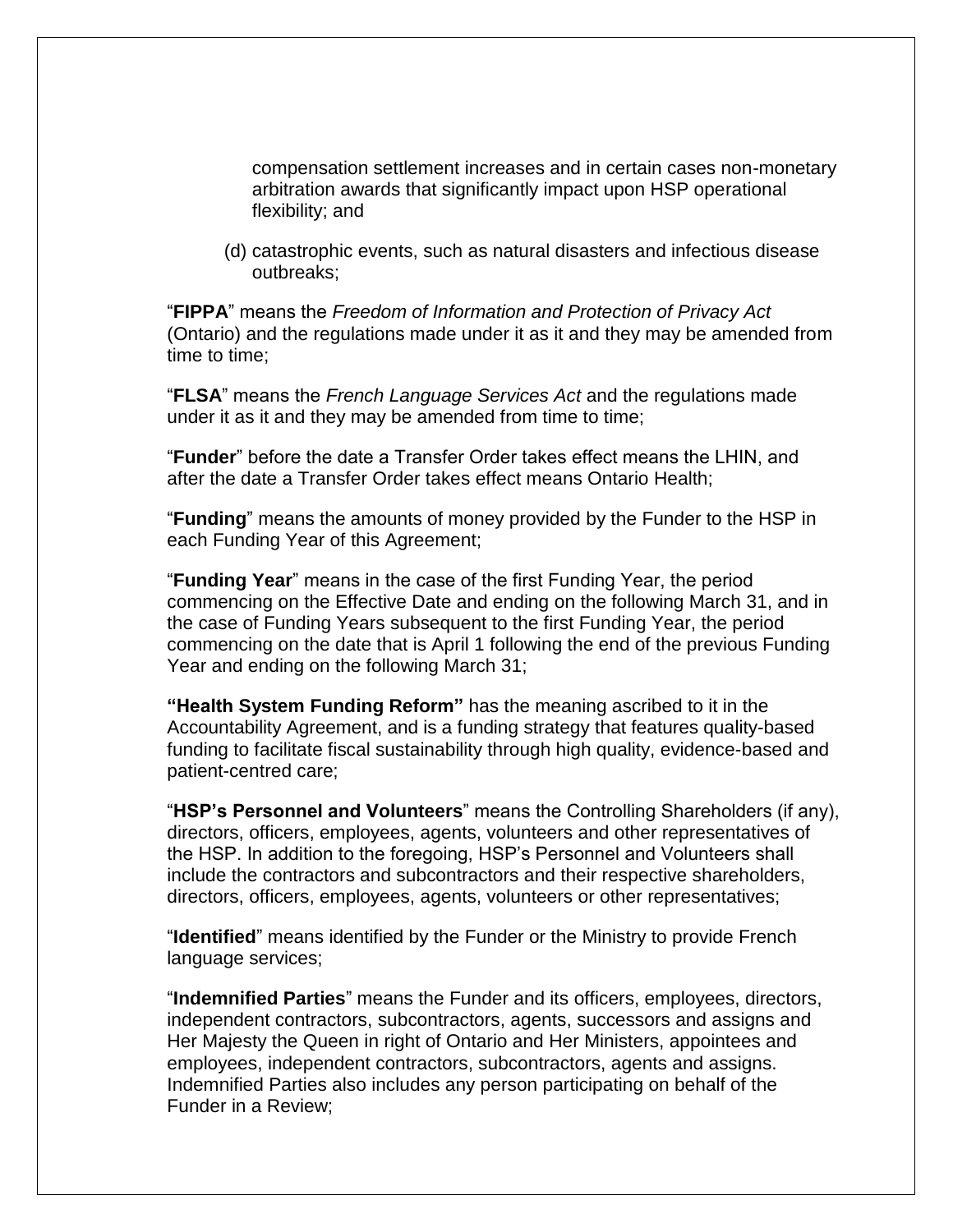"**Interest Income**" means interest earned on the Funding;

"**LHSIA**" means the *Local Health System Integration Act, 2006*, and the regulations made under it, as it and they may be amended from time to time;

"**Mandate Letter**" has the meaning ascribed to it in the Memorandum of Understanding between the Ministry and the Funder, and means a letter from the Ministry to the Funder establishing priorities in accordance with the Premier's mandate letter to the Ministry;

"**Minister**" means such minister of the Crown as may be designated as the responsible minister in relation to this Agreement or in relation to any subject matter under this Agreement, as the case may be, in accordance with the *Executive Council Act*, as amended;

"**Ministry**" means, as the context requires, the Minister or the Ministry of Health and Long-Term Care or such other ministry as may be designated in accordance with Applicable Law as the ministry responsible in relation to the relevant matter or the Minister of that ministry, as the context requires;

"**Monitoring Indicator**" means a measure of HSP performance that may be monitored against provincial results or provincial targets, but for which no Performance Target is set;

"**MSAA Indicator Technical Specifications document**" means, as the context requires, either or both of the document entitled "Multi-Sector Service Accountability Agreement (MSAA) 2019-20 Indicator Technical Specifications November 5, 2018 Version 1.3" and the document entitled "Multi-Sector Service Accountability Agreement (MSAA) 2019-20 Target and Corridor-Setting Guidelines" as they may be amended or replaced from time to time;

"**Notice**" means any notice or other communication required to be provided pursuant to this Agreement or the Enabling Legislation;

"**Ontario Health**" means the corporation without share capital under the name Ontario Health as continued under the CCA;

"**Performance Agreement**" means an agreement between an HSP and its CEO that requires the CEO to perform in a manner that enables the HSP to achieve the terms of this Agreement and any additional performance improvement targets set out in the HSP's annual quality improvement plan under the *Excellent Care for All Act, 2010*;

"**Performance Corridor**" means the acceptable range of results around a Performance Target;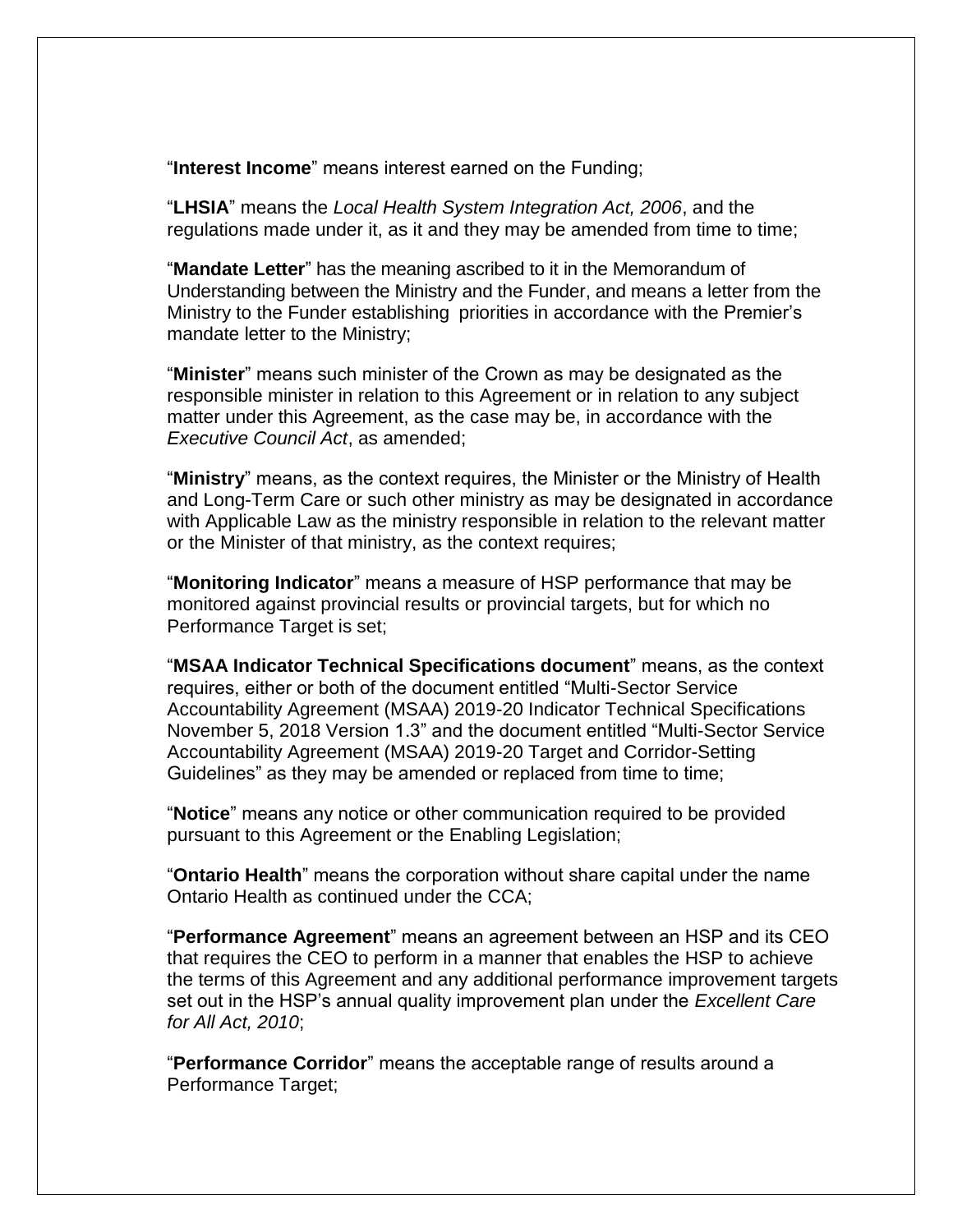"**Performance Factor**" means any matter that could or will significantly affect a party's ability to fulfill its obligations under this Agreement;

"**Performance Indicator**" means a measure of HSP performance for which a Performance Target is set; technical specifications of specific Performance Indicators can be found in the MSAA Indicator Technical Specifications document;

"**Performance Standard**" means the acceptable range of performance for a Performance Indicator or a Service Volume that results when a Performance Corridor is applied to a Performance Target;

"**Performance Target**" means the level of performance expected of the HSP in respect of a Performance Indicator or a Service Volume;

"**person or entity**" includes any individual and any corporation, partnership, firm, joint venture or other single or collective form of organization under which business may be conducted;

"**Planning Submission**" or "**CAPS**" or "**Community Accountability Planning Submission**" means the HSP Board approved planning document submitted by the HSP to the Funder. The form, content and scheduling of the Planning Submission will be identified by the Funder;

"**Program Parameter**" means, in respect of a program, the provincial standards (such as operational, financial or service standards and policies, operating manuals and program eligibility), directives, guidelines and expectations and requirements for that program;

"**Project Funding Agreement**" means an agreement in the form of Schedule D that incorporates the terms of this Agreement and enables the Funder to provide one-time or short term funding for a specific project or service that is not already described in the Schedules;

"**Reports**" means the reports described in Schedule B as well as any other reports or information required to be provided under the Enabling Legislation or this Agreement;

"**Review**" means a financial or operational audit, investigation, inspection or other form of review requested or required by the Funder under the terms of the Enabling Legislation or this Agreement, but does not include the annual audit of the HSP's financial statements;

"**Schedule**" means any one, and "Schedules" mean any two or more, as the context requires, of the schedules appended to this Agreement including the following: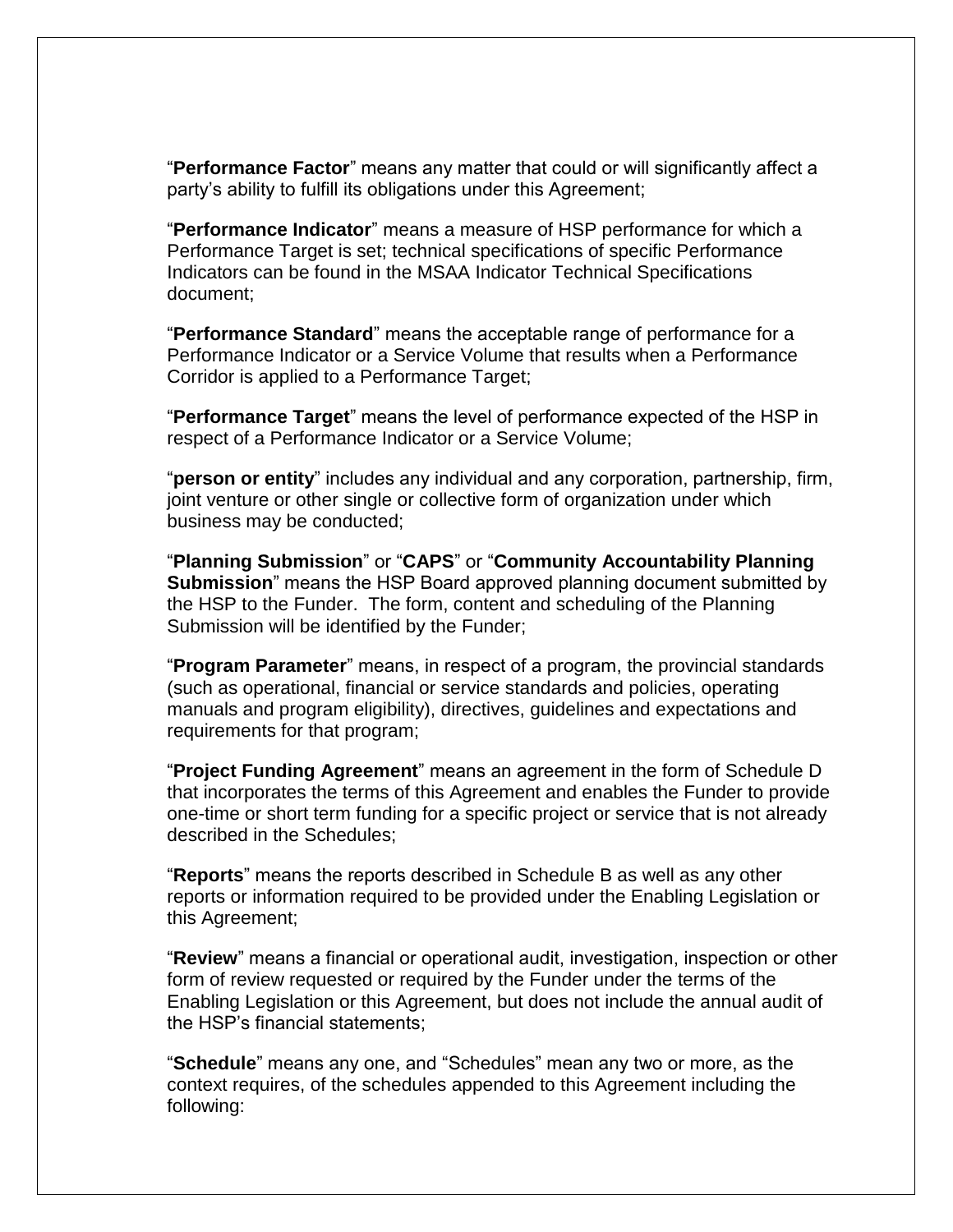**Schedule A: Total Funder Funding:** 

**Schedule B**: Reports;

**Schedule C: Directives, Guidelines and Policies;** 

**Schedule D**: Performance;

**Schedule E**: Project Funding Agreement Template; and

**Schedule F**: Declaration of Compliance.

"**Service Plan**" means the Operating Plan and Budget appended as Schedules A and D2a of Schedule D;

"**Services**" means the care, programs, goods and other services described by reference to the Ontario Healthcare Reporting Standards functional centres in Schedule D2a of Schedule D, and in any Project Funding Agreement executed pursuant to this Agreement, and includes the type, volume, frequency and availability of the care, programs, goods and other services;

"**Service Volume**" means a measure of Services for which a Performance Target is set;

"**Transfer Order**" means a transfer order issued pursuant to subsection 40(1) of the CCA transferring this Agreement from the LHIN to Ontario Health;

"**Transition Plan**" means a transition plan, acceptable to the Funder that indicates how the needs of the HSP's clients will be met following the termination of this Agreement and how the transition of the clients to new service providers will be effected in a timely manner; and

"**2014-18 MSAA**" means the Multi-Sector Service Accountability Agreement April 1, 2014 to March 31, 2018.

**1.2 Interpretation**.Words in the singular include the plural and vice-versa. Words in one gender include all genders. The words "including" and "includes" are not intended to be limiting and shall mean "including without limitation" or "includes without limitation", as the case may be. The headings do not form part of this Agreement. They are for convenience of reference only and will not affect the interpretation of this Agreement. Terms used in the Schedules shall have the meanings set out in this Agreement unless separately and specifically defined in a Schedule in which case the definition in the Schedule shall govern for the purposes of that Schedule.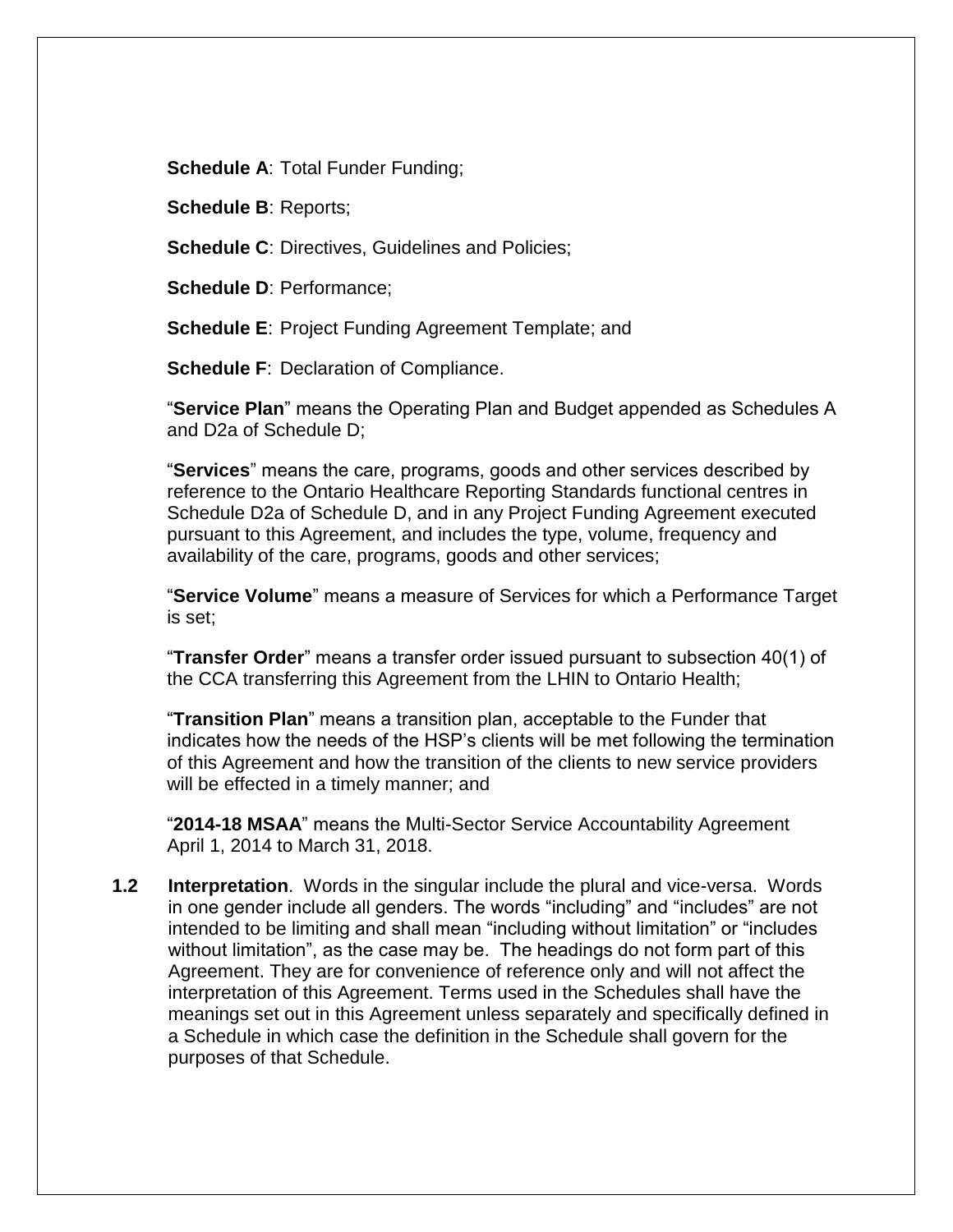**1.3 MSAA Indicator Technical Specification Document**. This Agreement shall be interpreted with reference to the MSAA Indicator Technical Specifications document.

## **ARTICLE 2.0 - TERM AND NATURE OF THIS AGREEMENT**

- **2.1 Term**. The term of this Agreement will commence on the Effective Date and will expire on March 31, 2022 unless terminated earlier or extended pursuant to its terms.
- **2.2 A Service Accountability Agreement**. This Agreement is a service accountability agreement for the purposes of the Enabling Legislation.

# **ARTICLE 3.0 - PROVISION OF SERVICES**

### **3.1 Provision of Services.**

- (a) The HSP will provide the Services in accordance with, and otherwise comply with:
	- $(1)$  the terms of this Agreement, including the Service Plan;
	- (2) Applicable Law; and
	- (3) Applicable Policy.
- (b) When providing the Services, the HSP will meet the Performance Standards and conditions identified in Schedule D and any applicable Project Funding Agreements.
- (c) Unless otherwise provided in this Agreement, the HSP will not reduce, stop, start, expand, cease to provide or transfer the provision of the Services or change its Service Plan except with Notice to the Funder, and if required by Applicable Law or Applicable Policy, the prior written consent of the Funder.
- (d) The HSP will not restrict or refuse the provision of Services to an individual, directly or indirectly, based on the geographic area in which the person resides in Ontario.
- (e) The HSP will not withdraw any Services from a patient with complex needs who continues to require those Services, unless prior to discharging that patient from the Services, the HSP has made alternate arrangements for equivalent services to be delivered to that patient.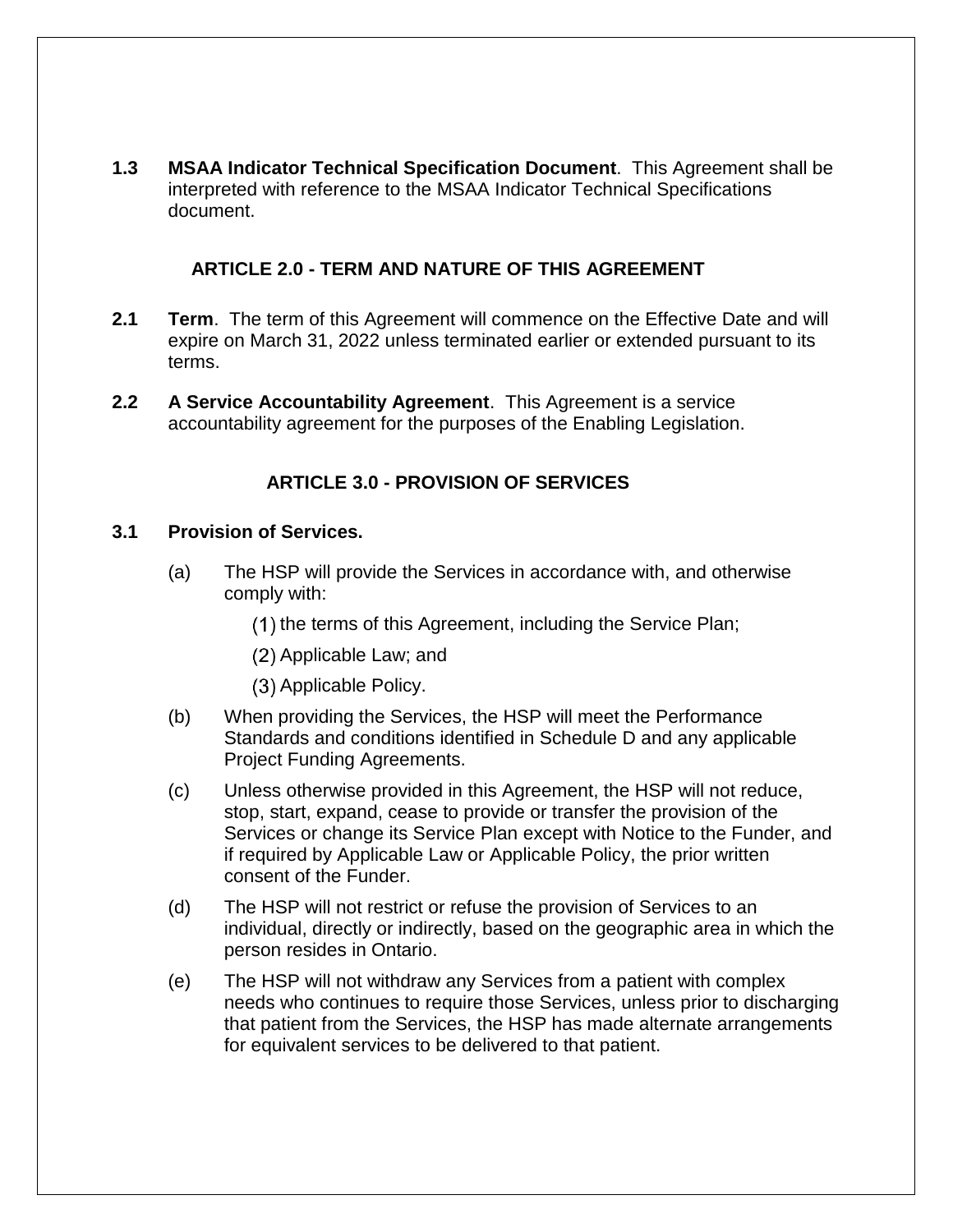# **3.2 Subcontracting for the Provision of Services.**

- (a) The parties acknowledge that, subject to the provisions of the Enabling Legislation, the HSP may subcontract the provision of some or all of the Services. For the purposes of this Agreement, actions taken or not taken by the subcontractor, and Services provided by the subcontractor, will be deemed actions taken or not taken by the HSP, and Services provided by the HSP.
- (b) When entering into a subcontract the HSP agrees that the terms of the subcontract will enable the HSP to meet its obligations under this Agreement. Without limiting the foregoing, the HSP will include a provision that permits the Funder or its authorized representatives, to audit the subcontractor in respect of the subcontract if the Funder or its authorized representatives determines that such an audit would be necessary to confirm that the HSP has complied with the terms of this Agreement.
- (c) Nothing contained in this Agreement or a subcontract will create a contractual relationship between any subcontractor or its directors, officers, employees, agents, partners, affiliates or volunteers and the Funder.
- (d) When entering into a subcontract, the HSP agrees that the terms of the subcontract will enable the HSP to meet its obligations under the FLSA.
- **3.3 Conflict of Interest**.The HSP will use the Funding, provide the Services and otherwise fulfil its obligations under this Agreement, without an actual, potential or perceived Conflict of Interest. The HSP will disclose to the Funder without delay any situation that a reasonable person would interpret as an actual, potential or perceived Conflict of Interest and comply with any requirements prescribed by the Funder to resolve any Conflict of Interest.
- **3.4 Digital Health**. The HSP agrees to:
	- (a) assist the Funder to implement Digital Health priorities of the Funder;
	- (b) comply with any technical and information management standards, including those related to data, architecture, technology, privacy and security set for health service providers by the Ministry or the Funder within the timeframes set by the Ministry or the Funder as the case may be;
	- (c) implement and use the approved provincial Digital Health solutions identified by the Funder;
	- (d) implement technology solutions that are compatible or interoperable with the provincial blueprint and with the Funder's Digital Health priorities; and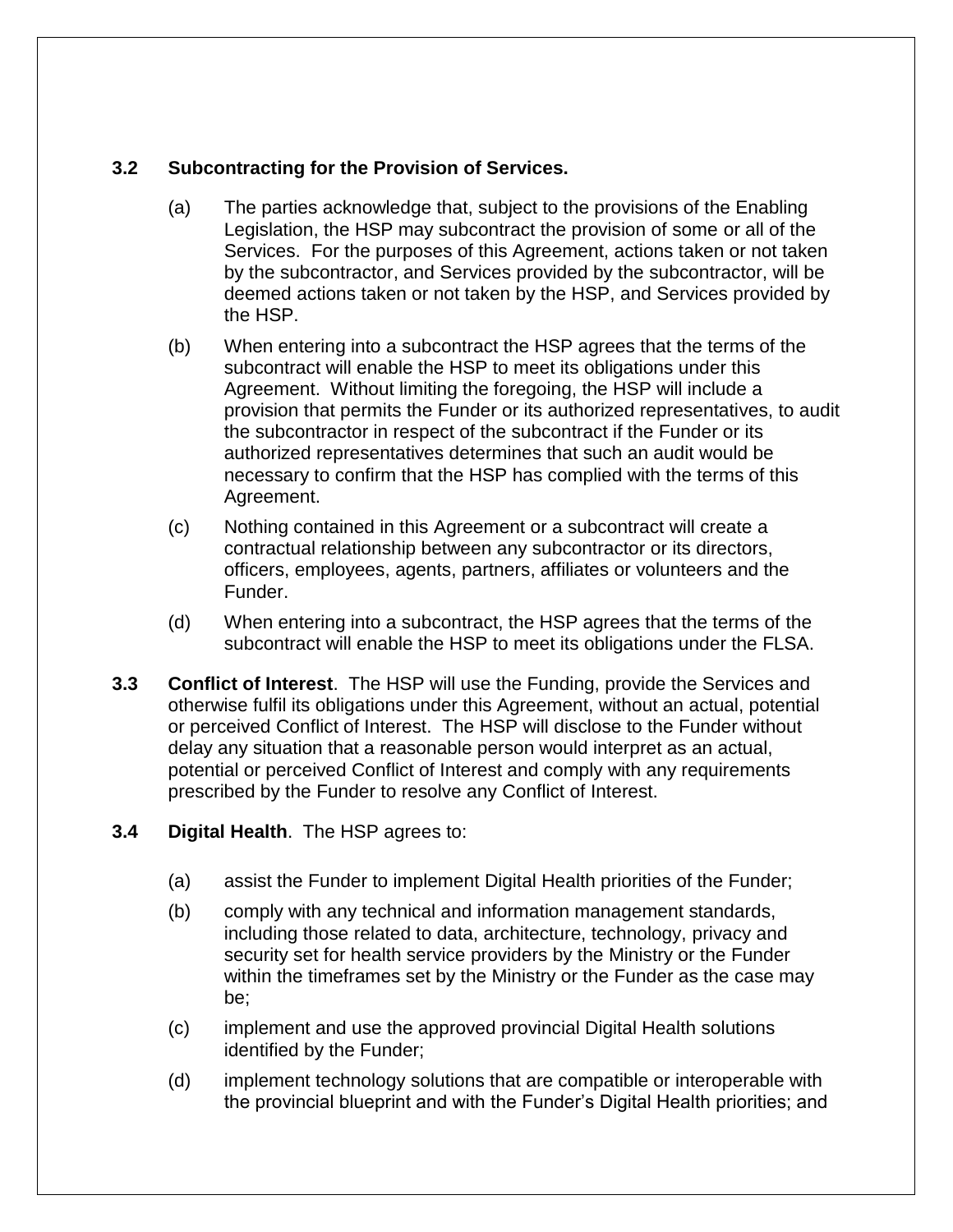(e) include in its annual Planning Submissions, plans for achieving Digital Health priority initiatives.

### **3.5 French Language Services.**

- **3.5.1** The Funder will provide the Ministry "Guide to Requirements and Obligations Relating to French Language Services" to the HSP and the HSP will fulfill its roles, responsibilities and other obligations set out therein.
- **3.5.2 If Not Identified or Designated**. If the HSP has not been Designated or Identified it will:
	- (a) develop and implement a plan to address the needs of the local Francophone community, including the provision of information on services available in French;
	- (b) work towards applying the principles of Active Offer in the provision of services;
	- (c) provide a report to the Funder that outlines how the HSP addresses the needs of its local Francophone community; and
	- (d) collect and submit to the Funder as requested by the Funder from time to time, French language service data.

#### **3.5.3 If Identified**. If the HSP is Identified it will:

- (a) work towards applying the principles of Active Offer in the provision of services;
- (b) provide services to the public in French in accordance with its existing French language services capacity;
- (c) develop, and provide to the Funder upon request from time to time, a plan to become Designated by the date agreed to by the HSP and the Funder;
- (d) continuously work towards improving its capacity to provide services in French and toward becoming Designated within the time frame agreed to by the parties;
- (e) provide a report to the Funder that outlines progress in its capacity to provide services in French and toward becoming Designated;
- (f) annually, provide a report to the Funder that outlines how it addresses the needs of its local Francophone community; and
- (g) collect and submit to the Funder, as requested by the Funder from time to time, French language services data.

**3.5.4 If Designated**. If the HSP is Designated it will:

- (a) apply the principles of Active Offer in the provision of services;
- (b) continue to provide services to the public in French in accordance with the provisions of the FLSA;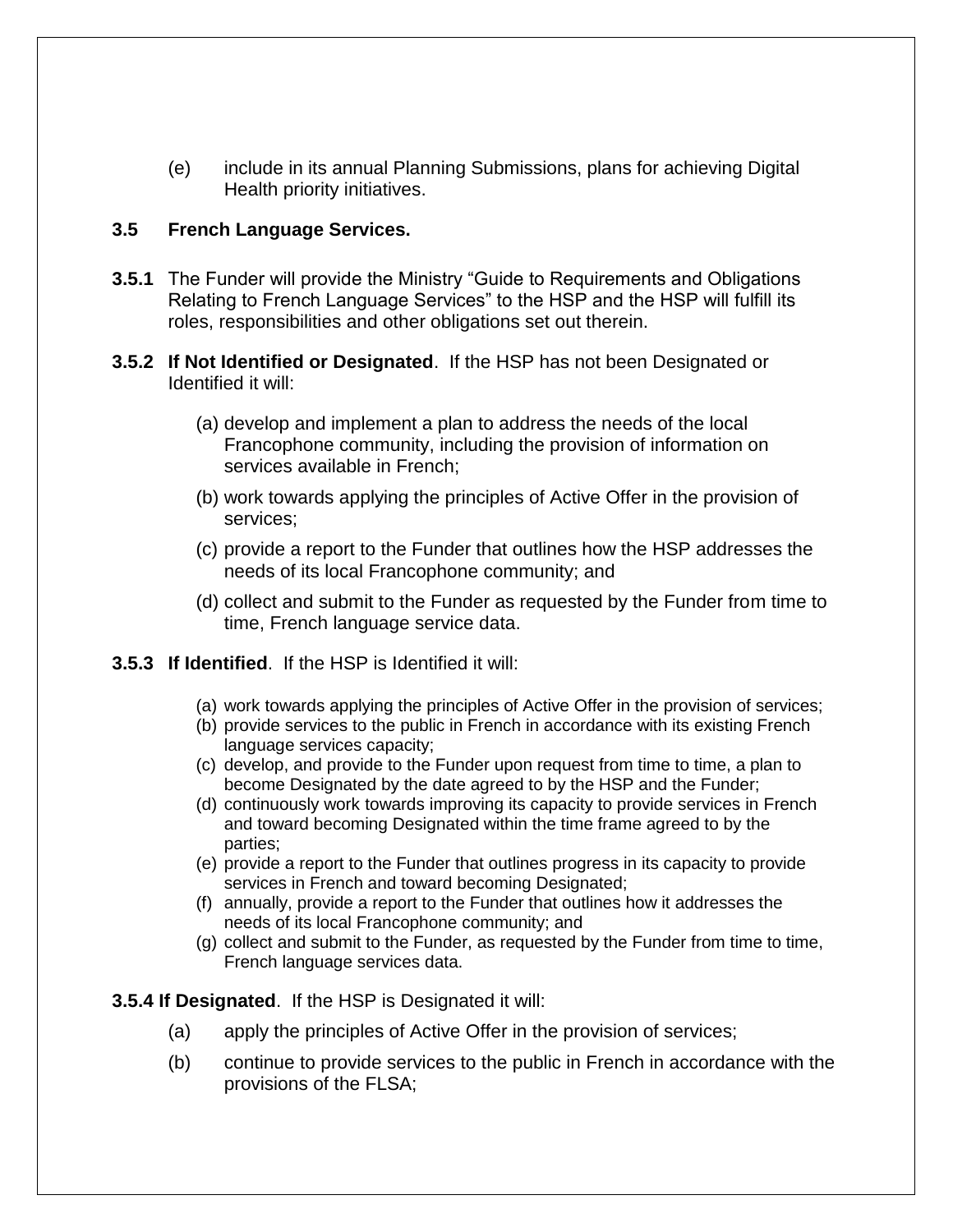- (c) maintain its French language services capacity;
- (d) submit a French language implementation report to the Funder on the date specified by the Funder, and thereafter, on each anniversary of that date, or on such other dates as the Funder may, by Notice, require; and
- (e) collect and submit to the Funder as requested by the Funder from time to time, French language services data.
- **3.6 Mandate Letter language**. The Funder will receive a Mandate Letter from the Ministry annually. Each Mandate Letter articulates areas of focus for the Funder, and the Ministry's expectation that the Funder and health service providers it funds will collaborate to advance these areas of focus. To assist the HSP in its collaborative efforts with the Funder, the Funder will share each relevant Mandate Letter with the HSP. The Funder may also add local obligations to Schedule D as appropriate to further advance any priorities set put in a Mandate Letter.
- **3.7 Policies, Guidelines, Directives and Standards**. Either the Funder or the Ministry will give the HSP Notice of any amendments to the manuals, guidelines or policies identified in Schedule C. An amendment will be effective in accordance with the terms of the amendment. By signing a copy of this Agreement the HSP acknowledges that it has a copy of the documents identified in Schedule C.

# **ARTICLE 4.0 - FUNDING**

- **4.1 Funding**. Subject to the terms of this Agreement, and in accordance with the applicable provisions of the Accountability Agreement, the Funder:
	- (a) will provide the funds identified in Schedule A to the HSP for the purpose of providing or ensuring the provision of the Services; and
	- (b) will deposit the funds in regular instalments, once or twice monthly, over the term of this Agreement, into an account designated by the HSP provided that the account resides at a Canadian financial institution and is in the name of the HSP.
- **4.2 Limitation on Payment of Funding**. Despite section 4.1, the Funder:
	- (a) will not provide any funds to the HSP until this Agreement is fully executed;
	- (b) may pro-rate the funds identified in Schedule A to the date on which this Agreement is signed, if that date is after April 1;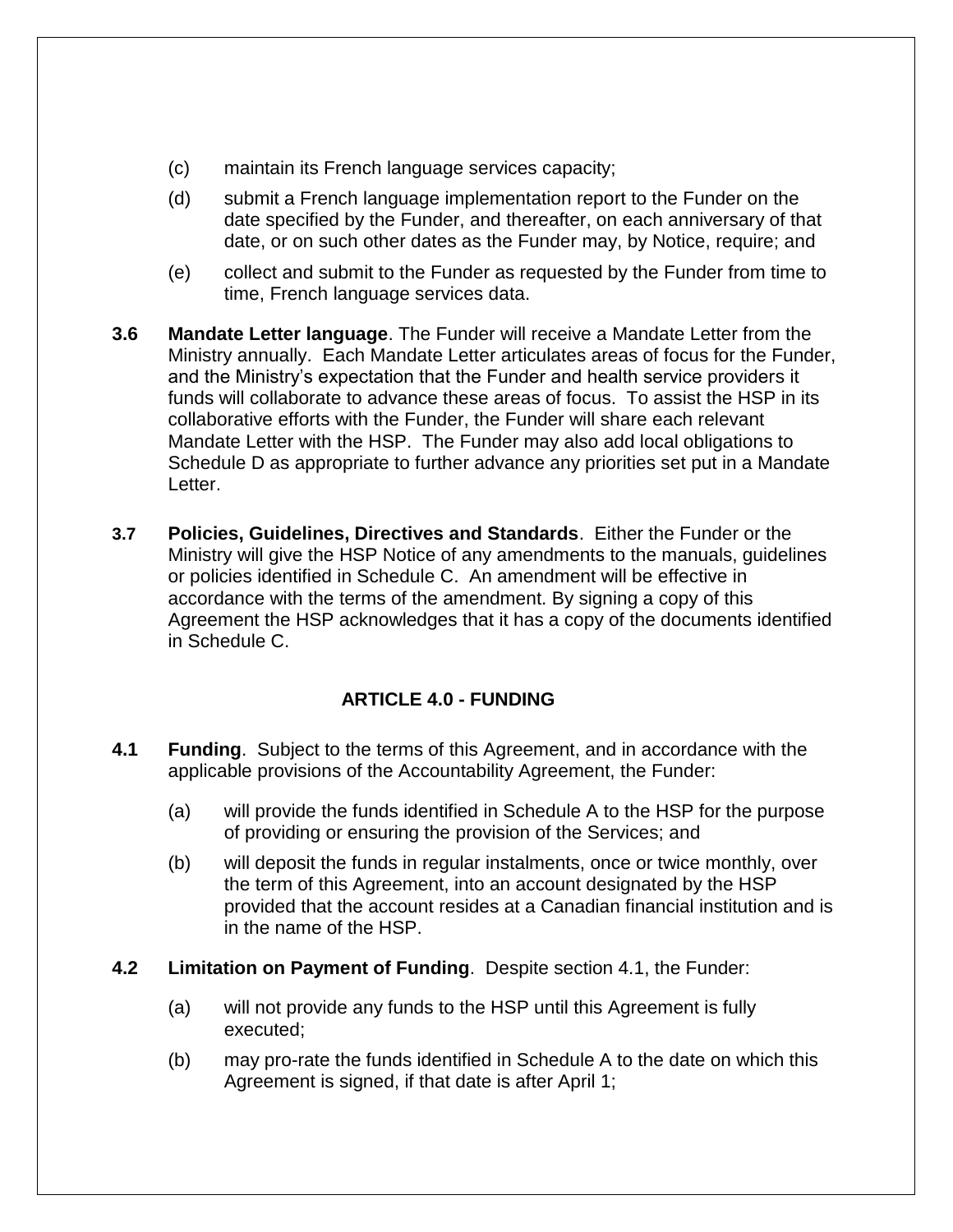- (c) will not provide any funds to the HSP until the HSP meets the insurance requirements described in section 11.4;
- (d) will not be required to continue to provide funds in the event the HSP breaches any of its obligations under this Agreement, until the breach is remedied to the Funder's satisfaction; and
- (e) upon Notice to the HSP, may adjust the amount of funds it provides to the HSP in any Funding Year based upon the Funder's assessment of the information contained in the Reports.
- **4.3 Appropriation**. Funding under this Agreement is conditional upon an appropriation of moneys by the Legislature of Ontario to the Ministry and funding of the Funder by the Ministry pursuant to the Enabling Legislation. If the Funder does not receive its anticipated funding the Funder will not be obligated to make the payments required by this Agreement.

# **4.4 Additional Funding.**

- (a) Unless the Funder has agreed to do so in writing, the Funder is not required to provide additional funds to the HSP for providing additional Services or for exceeding the requirements of Schedule D.
- (b) The HSP may request additional funding by submitting a proposal to amend its Service Plan. The HSP will abide by all decisions of the Funder with respect to a proposal to amend the Service Plan and will make whatever changes are requested or approved by the Funder. The Service Plan will be amended to include any approved additional funding.
- (c) **Funding Increases**. Before the Funder can make an allocation of additional funds to the HSP, the parties will:
	- (1) agree on the amount of the increase;
	- (2) agree on any terms and conditions that will apply to the increase; and
	- (3) execute an amendment to this Agreement that reflects the agreement reached.

# **4.5 Conditions of Funding.**

- (a) The HSP will:
	- (1) fulfill all obligations in this Agreement;
	- (2) use the Funding only for the purpose of providing the Services in accordance with Applicable Law, Applicable Policy and the terms of this Agreement;
	- (3) spend the Funding only in accordance with the Service Plan; and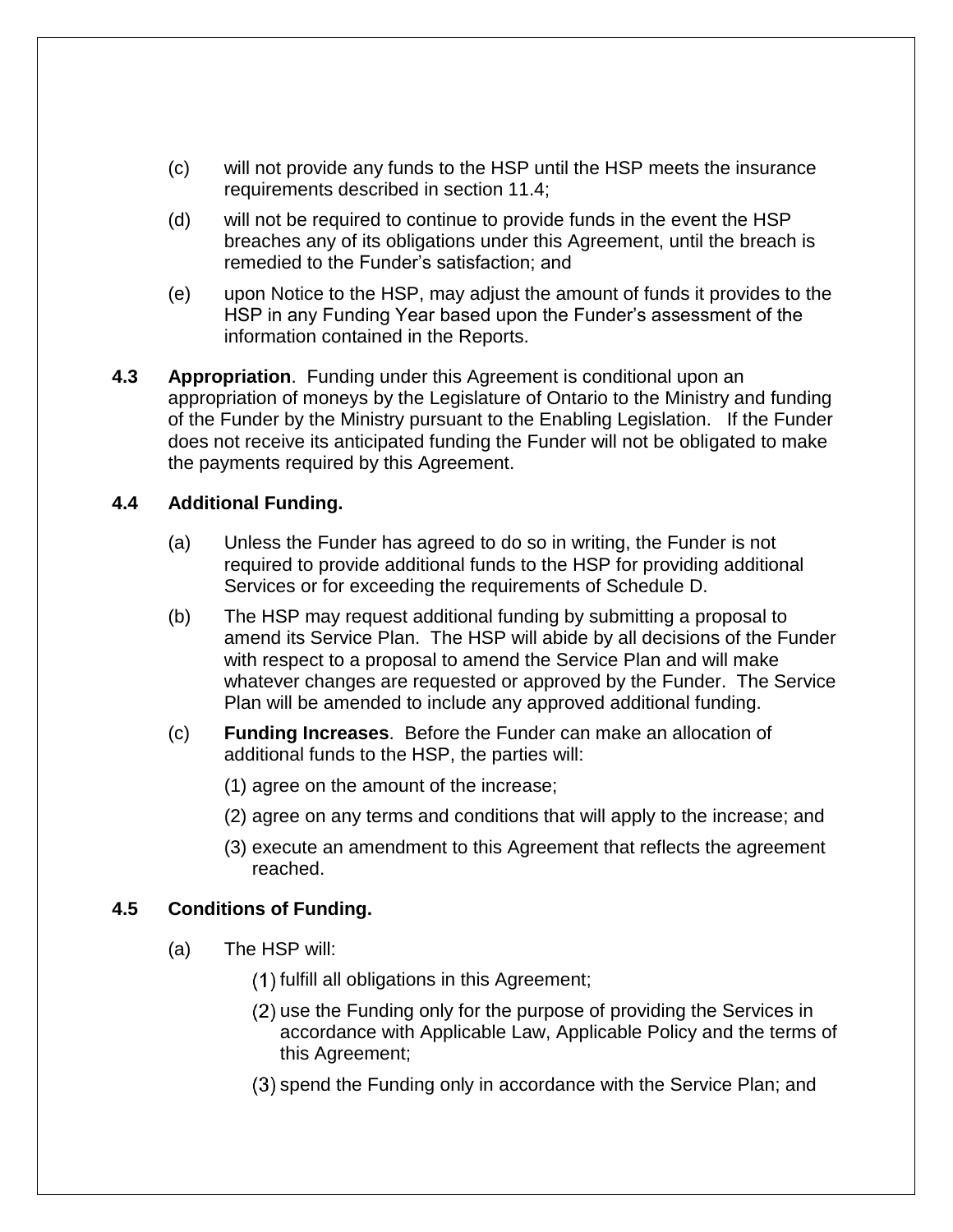- plan for and achieve an Annual Balanced Budget.
- (b) The Funder may add such additional terms or conditions on the use of the Funding which it considers appropriate for the proper expenditure and management of the Funding.
- (c) All Funding is subject to all Applicable Law and Applicable Policy, including Health System Funding Reform, as it may evolve or be replaced over the term of this Agreement.

#### **4.6 Interest.**

- (a) If the Funder provides the Funding to the HSP prior to the HSP's immediate need for the Funding, the HSP shall place the Funding in an interest bearing account in the name of the HSP at a Canadian financial institution.
- (b) Interest Income must be used, within the fiscal year in which it is received, to provide the Services.
- (c) Interest Income will be reported to the Funder and is subject to year-end reconciliation. In the event that some or all of the Interest Income is not used to provide the Services, the Funder may take one or more of the following actions:
	- $(1)$  the Funder may deduct the amount equal to the unused Interest Income from any further Funding instalments under this or any other agreement with the HSP;
	- $(2)$  the Funder may require the HSP to pay an amount equal to the unused Interest Income to the Ministry of Finance.

## **4.7 Rebates, Credits and Refunds. The HSP:**

- (a) acknowledges that rebates, credits and refunds it anticipates receiving from the use of the Funding have been incorporated in its Budget;
- (b) agrees that it will advise the Funder if it receives any unanticipated rebates, credits and refunds from the use of the Funding, or from the use of funding received from either the Funder or the Ministry in years prior to this Agreement that was not recorded in the year of the related expenditure; and
- (c) agrees that all rebates, credits and refunds referred to in (b) will be considered Funding in the year that the rebates, credits and refunds are received, regardless of the year to which the rebates, credits and refunds relate.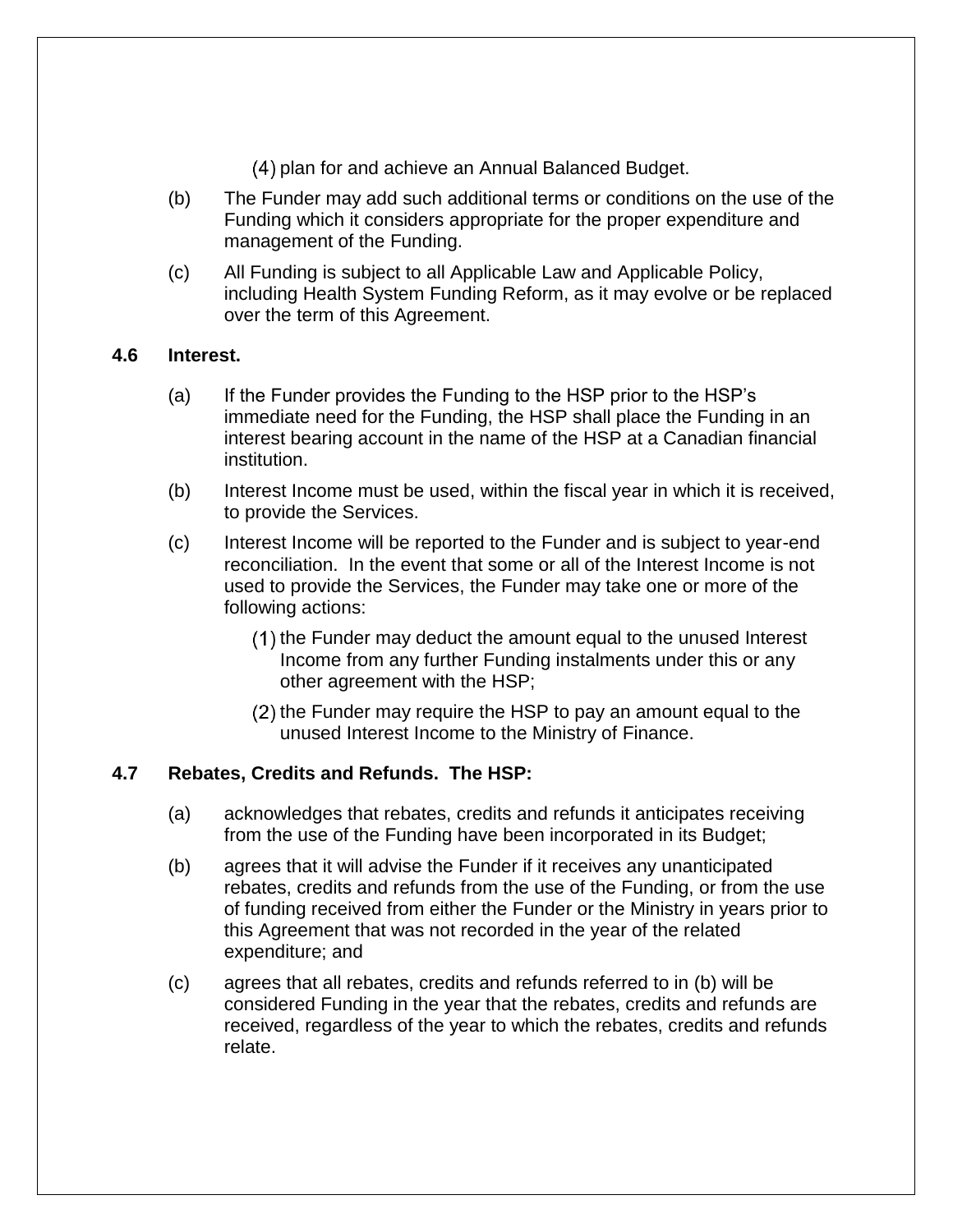## **4.8 Procurement of Goods and Services.**

- (a) If the HSP is subject to the procurement provisions of the BPSAA, the HSP will abide by all directives and guidelines issued by the Management Board of Cabinet that are applicable to the HSP pursuant to the BPSAA.
- (b) If the HSP is not subject to the procurement provisions of the BPSAA, the HSP will have a procurement policy in place that requires the acquisition of supplies, equipment or services valued at over \$25,000 through a competitive process that ensures the best value for funds expended. If the HSP acquires supplies, equipment or services with the Funding it will do so through a process that is consistent with this policy.
- **4.9 Disposition**. The HSP will not, without the Funder's prior written consent, sell, lease or otherwise dispose of any assets purchased with Funding, the cost of which exceeded \$25,000 at the time of purchase.

# **ARTICLE 5.0 - REPAYMENT AND RECOVERY OF FUNDING**

# **5.1 Repayment and Recovery.**

- (a) **At the End of a Funding Year**. If, in any Funding Year, the HSP has not spent all of the Funding the Funder will require the repayment of the unspent Funding.
- (b) **On Termination or Expiration of this Agreement**. Upon termination or expiry of this Agreement and subject to section 12.4, the Funder will require the repayment of any Funding remaining in the possession or under the control of the HSP and the payment of an amount equal to any Funding the HSP used for purposes not permitted by this Agreement. The Funder will act reasonably and will consider the impact, if any, that a recovery of Funding will have on the HSP's ability to meet its obligations under this Agreement.
- (c) **On Reconciliation and Settlement**. If the year-end reconciliation and settlement process demonstrates that the HSP received Funding in excess of its confirmed funds, the Funder will require the repayment of the excess Funding.
- (d) **As a Result of Performance Management or System Planning**. If Services are adjusted, as a result of the performance management or system planning processes, the Funder may take one or more of the following actions:

 $(1)$  adjust the Funding to be paid under Schedule A,

(2) require the repayment of excess Funding;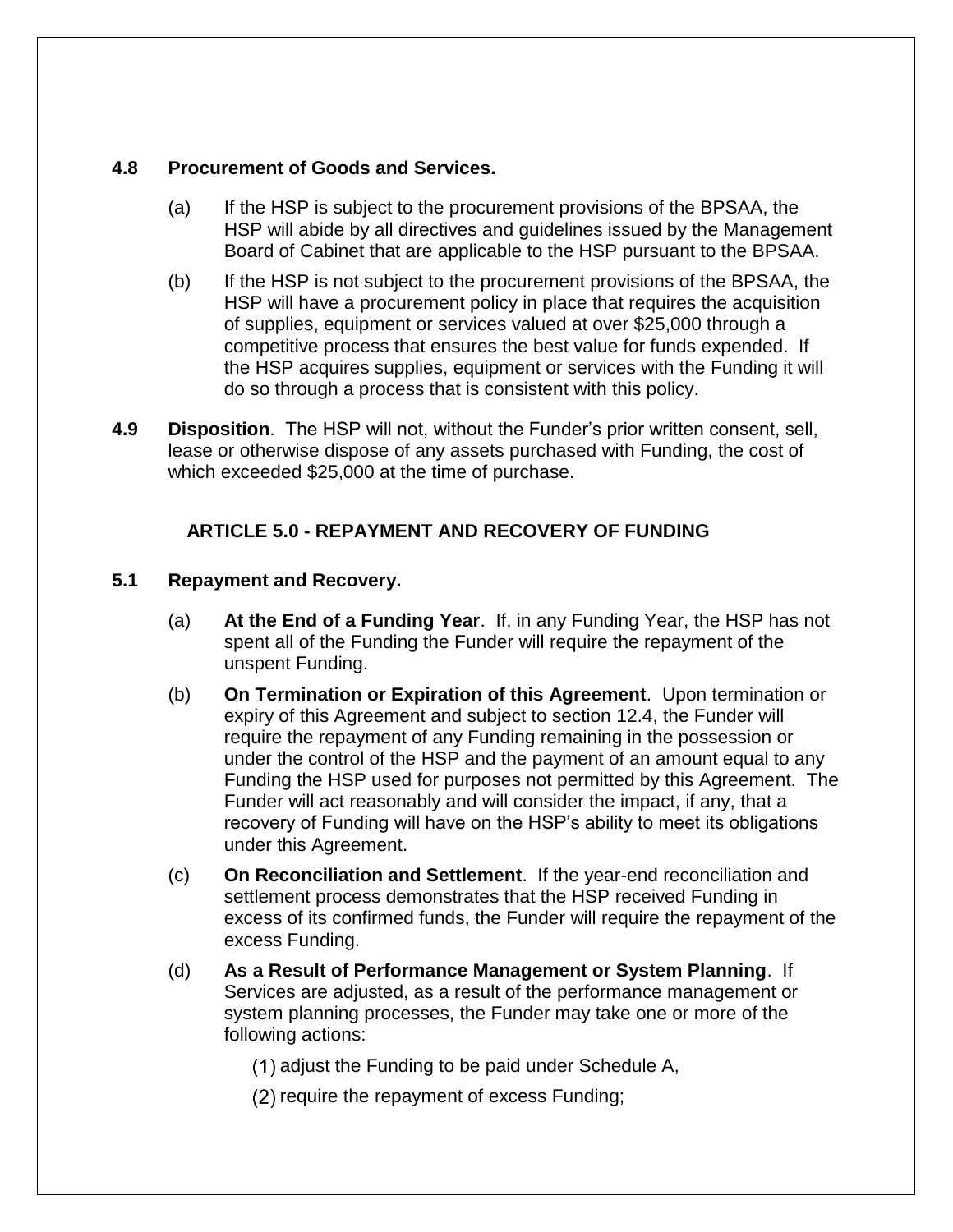- (3) adjust the amount of any future funding installments accordingly.
- (e) **In the Event of Forecasted Surpluses**. If the HSP is forecasting a surplus, the Funder may take one or more of the following actions:
	- $(1)$  adjust the amount of Funding to be paid under Schedule A,
	- (2) require the repayment of excess Funding;
	- (3) adjust the amount of any future funding installments accordingly.
- (f) **On the Request of the Funder**. The HSP will, at the request of the Funder, repay the whole or any part of the Funding, or an amount equal thereto if the HSP:
	- (1) has provided false information to the Funder knowing it to be false;
	- (2) breaches a term or condition of this Agreement and does not, within 30 Days after receiving Notice from the Funder take reasonable steps to remedy the breach; or
	- (3) breaches any Applicable Law that directly relates to the provision of, or ensuring the provision of, the Services.
- (g) Sections 5.1(c) and (d) do not apply to Funding already expended properly in accordance with this Agreement. The Funder will, at its sole discretion, and without liability or penalty, determine whether the Funding has been expended properly in accordance with this Agreement.
- **5.2 Provision for the Recovery of Funding**.The HSP will make reasonable and prudent provision for the recovery by the Funder of any Funding for which the conditions of Funding set out in section 4.5 are not met and will hold this Funding in accordance with the provisions of section 4.6 until such time as reconciliation and settlement has occurred with the Funder. Interest earned on Funding will be reported and recovered in accordance with section 4.6.
- **5.3 Process for Recovery of Funding**.If the Funder, acting reasonably, determines that a recovery of Funding under section 5.1 is appropriate, then the Funder will give 30 Days' Notice to the HSP.

The Notice will describe:

- $(a)$  the amount of the proposed recovery;
- $(b)$  the term of the recovery, if not permanent;
- $(c)$  the proposed timing of the recovery;
- $(d)$  the reasons for the recovery; and
- (e) the amendments, if any, that the Funder proposes be made to the HSP's obligations under this Agreement.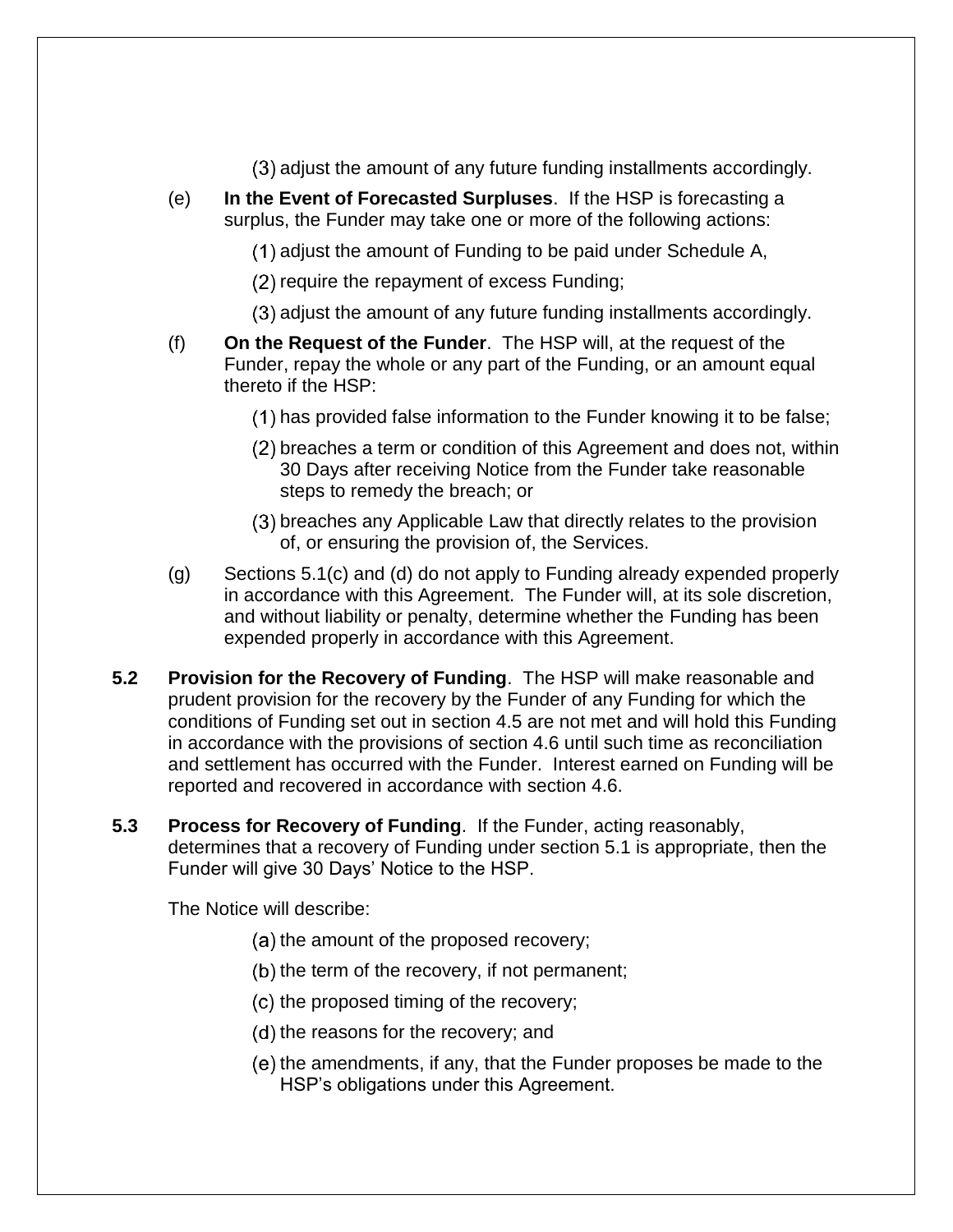Where the HSP disputes any matter set out in the Notice, the parties will discuss the circumstances that resulted in the Notice and the HSP may make representations to the Funder about the matters set out in the Notice within 14 Days of receiving the Notice.

The Funder will consider the representations made by the HSP and will advise the HSP of its decision. Funding recoveries, if any, will occur in accordance with the timing set out in the Funder's decision. No recovery of Funding will be implemented earlier than 30 Days after the delivery of the Notice.

## (a) **Settlement and Recovery of Funding for Prior Years**.

- (b) The HSP acknowledges that settlement and recovery of Funding can occur up to 7 years after the provision of Funding.
- (c) Recognizing the transition of responsibilities from the Ministry to the Funder, the HSP agrees that if the parties are directed in writing to do so by the Ministry, the Funder will settle and recover funding provided by the Ministry to the HSP prior to the transition of the Funding for the Services to the Funder, provided that such settlement and recovery occurs within 7 years of the provision of the funding by the Ministry. All such settlements and recoveries will be subject to the terms applicable to the original provision of Funding.

## **5.4 Debt Due.**

- (a) If the Funder requires the re-payment by the HSP of any Funding, the amount required will be deemed to be a debt owing to the Crown by the HSP. The Funder may adjust future funding instalments to recover the amounts owed or may, at its discretion direct the HSP to pay the amount owing to the Crown and the HSP shall comply immediately with any such direction.
- (b) All amounts repayable to the Crown will be paid by cheque payable to the "Ontario Minister of Finance" and mailed or delivered to the Funder at the address provided in section 13.1.
- **5.5 Interest Rate**. The Funder may charge the HSP interest on any amount owing by the HSP at the then current interest rate charged by the Province of Ontario on accounts receivable.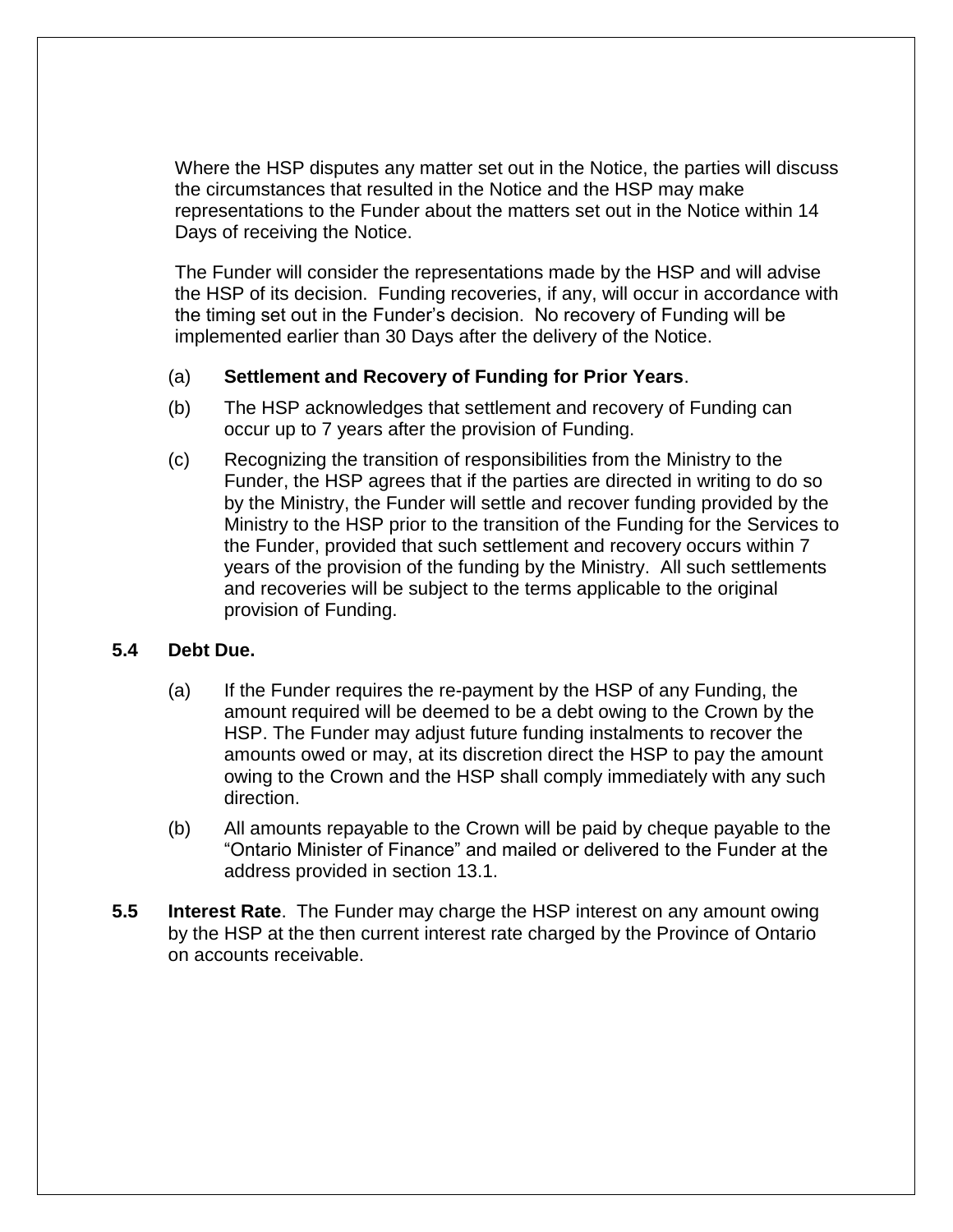## **ARTICLE 6.0 - PLANNING & INTEGRATION**

#### **6.1 Planning for Future Years.**

- (a) **Advance Notice**. The Funder will give at least 60 Days' Notice to the HSP of the date by which a CAPS must be submitted to the Funder.
- (b) **Multi-Year Planning**. The CAPS will be in a form acceptable to the Funder and may be required to incorporate:
	- (1) prudent multi-year financial forecasts;
	- (2) plans for the achievement of Performance Targets; and
	- (3) realistic risk management strategies.

If applicable, it will be aligned with the LHIN's then current integrated health service plan required by LHSIA and will reflect the Funder's priorities and initiatives. If the Funder has provided multi-year planning targets for the HSP, the CAPS will reflect the planning targets.

- (c) **Multi-year Planning Targets**. Schedule A may reflect an allocation for the first Funding Year of this Agreement as well as planning targets for up to two additional years, consistent with the term of this Agreement. In such an event,
	- $(1)$  the HSP acknowledges that if it is provided with planning targets, these targets:
		- a. are targets only,
		- b. are provided solely for the purposes of planning,
		- c. are subject to confirmation, and
		- d. may be changed at the discretion of the Funder in consultation with the HSP.

The HSP will proactively manage the risks associated with multiyear planning and the potential changes to the planning targets; and

- (2) the Funder agrees that it will communicate any changes to the planning targets as soon as reasonably possible.
- (d) **Service Accountability Agreements**. The HSP acknowledges that if the Funder and the HSP enter into negotiations for a subsequent service accountability agreement, subsequent funding may be interrupted if the next service accountability agreement is not executed on or before the expiration date of this Agreement.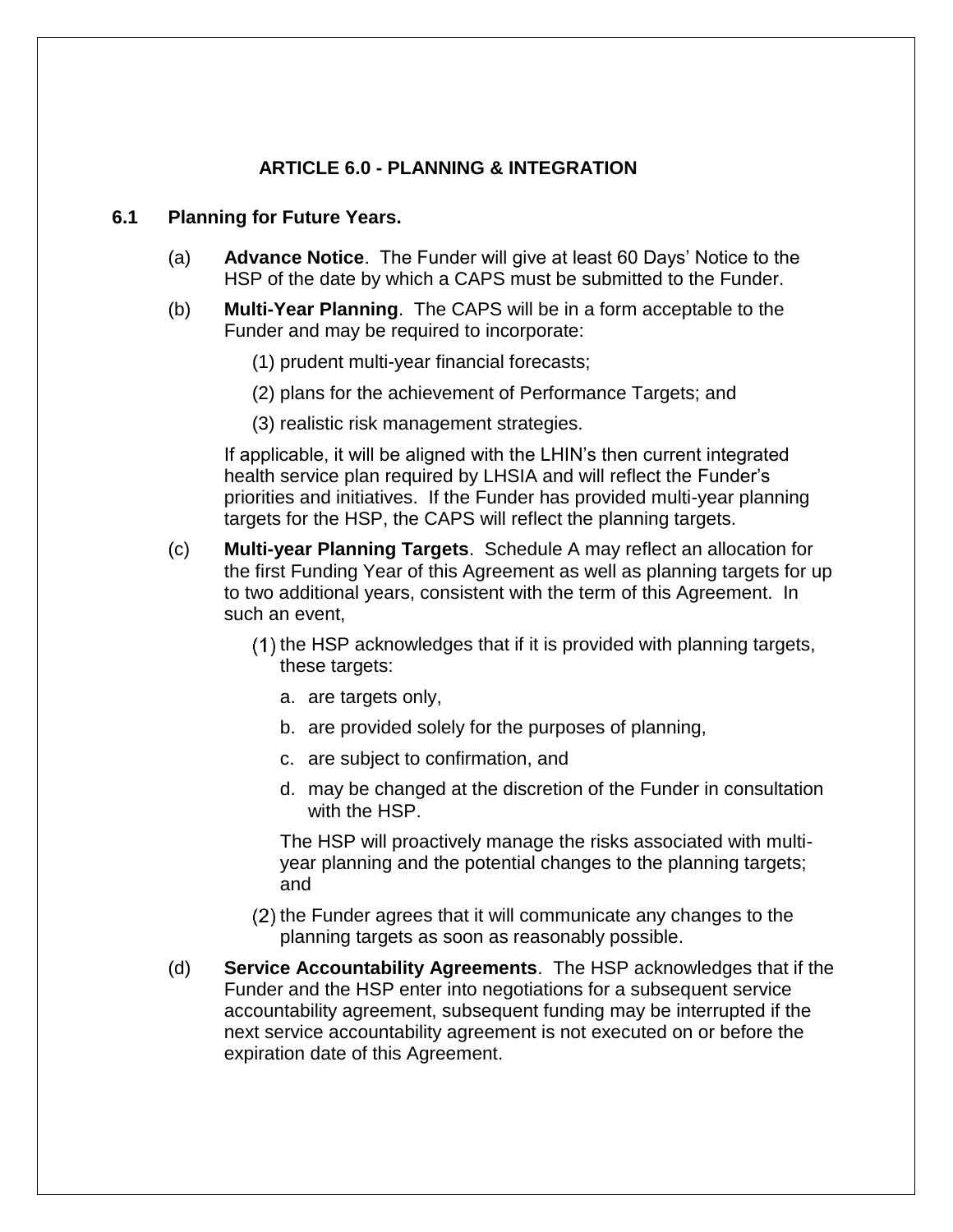# **6.2 Community Engagement & Integration Activities.**

- (a) **Community Engagement**. The HSP will engage the community of diverse persons and entities in the area where it provides health services when setting priorities for the delivery of health services and when developing plans for submission to the Funder including but not limited to CAPS and integration proposals. As part of its community engagement activities, the HSPs will have in place and utilize effective mechanisms for engaging families, caregivers, clients, residents, patients and other individuals who use the services of the HSP, to help inform the HSP plans, including the HSP's contribution to the establishment and implementation by the Funder of geographic sub-regions in the health system.
- (b) **Integration**. The HSP will, separately and in conjunction with the Funder, other health service providers, if applicable, and integrated care delivery systems, if applicable, identify opportunities to integrate the services of the local health system to provide appropriate, coordinated, effective and efficient services.
- (c) **Reporting**. The HSP will report on its community engagement and integration activities, using any templates provided by the Funder, as requested by the Funder and in any event, in its year-end report to the Funder.

## **6.3 Planning and Integration Activity Pre-proposals.**

- (a) **General**. A pre-proposal process has been developed to: (A) reduce the costs incurred by an HSP when proposing operational or service changes; (B) assist the HSP to carry out its statutory obligations; and (C) enable an effective and efficient response by the Funder. Subject to specific direction from the Funder, this pre-proposal process will be used in the following instances:
	- $(1)$  the HSP is considering an integration or an integration of services, as defined in the Enabling Legislation between the HSP and another person or entity;
	- $(2)$  the HSP is proposing to reduce, stop, start, expand or transfer the location of services, which for certainty includes: the transfer of services from the HSP to another person or entity anywhere; and the relocation or transfer of services from one of the HSP's sites to another of the HSP's sites anywhere;
	- $(3)$  to identify opportunities to integrate the services of the local health system, other than those identified in (A) or (B) above; or
	- $(4)$  if requested by the Funder.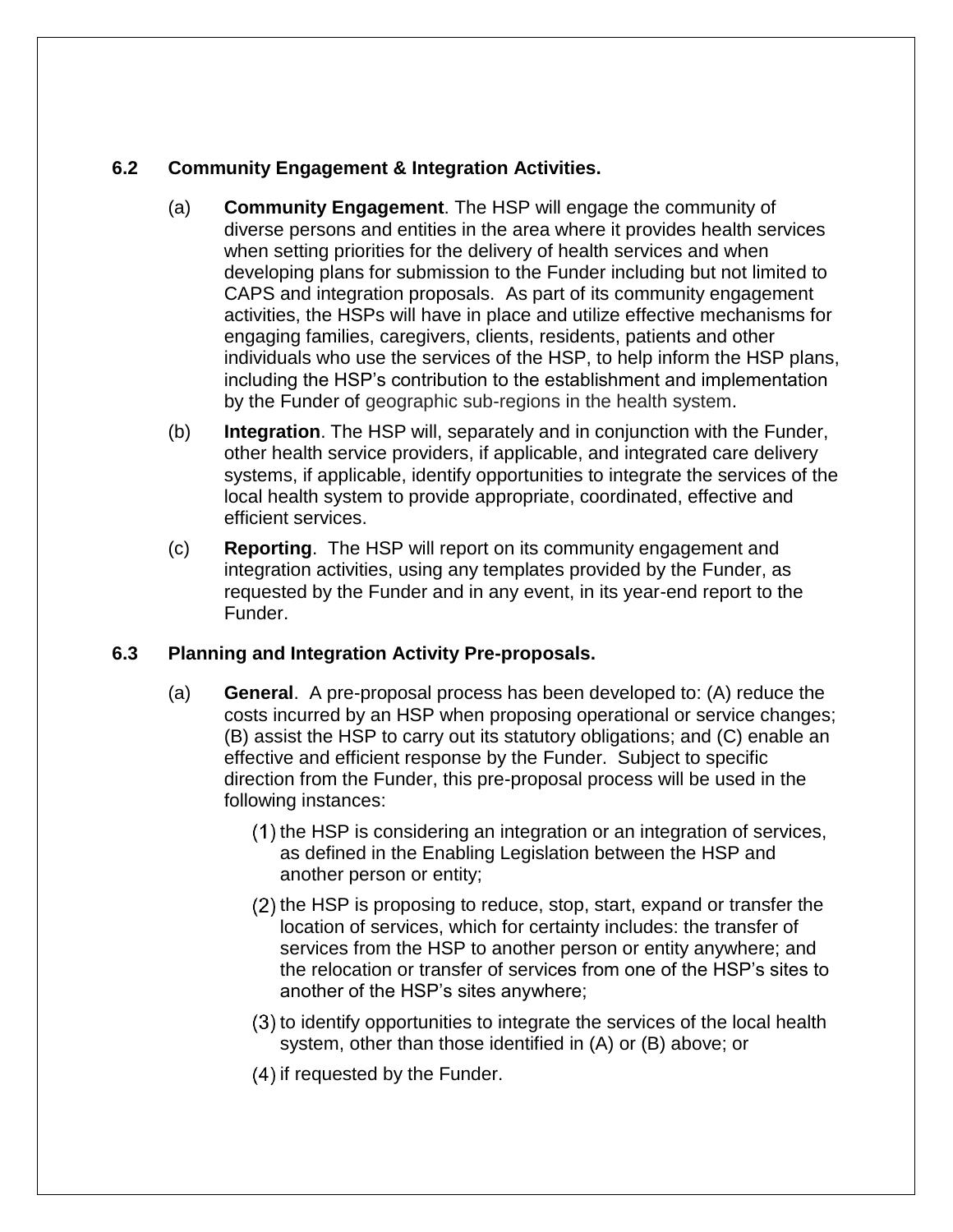- (b) **Funder Evaluation of the Pre-proposal**. Use of the pre-proposal process is not formal Notice of a proposed integration under the Enabling Legislation. Funder consent to develop the project concept outlined in a pre-proposal does not constitute approval to proceed with the project. Nor does the Funder consent to develop a project concept presume the issuance of a favourable decision, should such a decision be required by the Enabling Legislation. Following the Funder's review and evaluation, the HSP may be invited to submit a detailed proposal and a business plan for further analysis. Guidelines for the development of a detailed proposal and business case will be provided by the Funder.
- **6.4 Proposing Integration Activities in the Planning Submission**. No integration activity described in section 6.3 may be proposed in a CAPS unless the Funder has consented, in writing, to its inclusion pursuant to the process set out in section 6.3(b).

# **ARTICLE 7.0 - PERFORMANCE**

**7.1 Performance**. The parties will strive to achieve on-going performance improvement. They will address performance improvement in a proactive, collaborative and responsive manner.

## **7.2 Performance Factors.**

- (a) Each party will notify the other party of the existence of a Performance Factor, as soon as reasonably possible after the party becomes aware of the Performance Factor. The Notice will:
	- describe the Performance Factor and its actual or anticipated impact;
	- $(2)$  include a description of any action the party is undertaking, or plans to undertake, to remedy or mitigate the Performance Factor;
	- (3) indicate whether the party is requesting a meeting to discuss the Performance Factor; and
	- (4) address any other issue or matter the party wishes to raise with the other party.
- (b) The recipient party will provide a written acknowledgment of receipt of the Notice within 7 Days of the date on which the Notice was received ("Date of the Notice").
- (c) Where a meeting has been requested under paragraph 7.2(a)(3), the parties agree to meet and discuss the Performance Factors within 14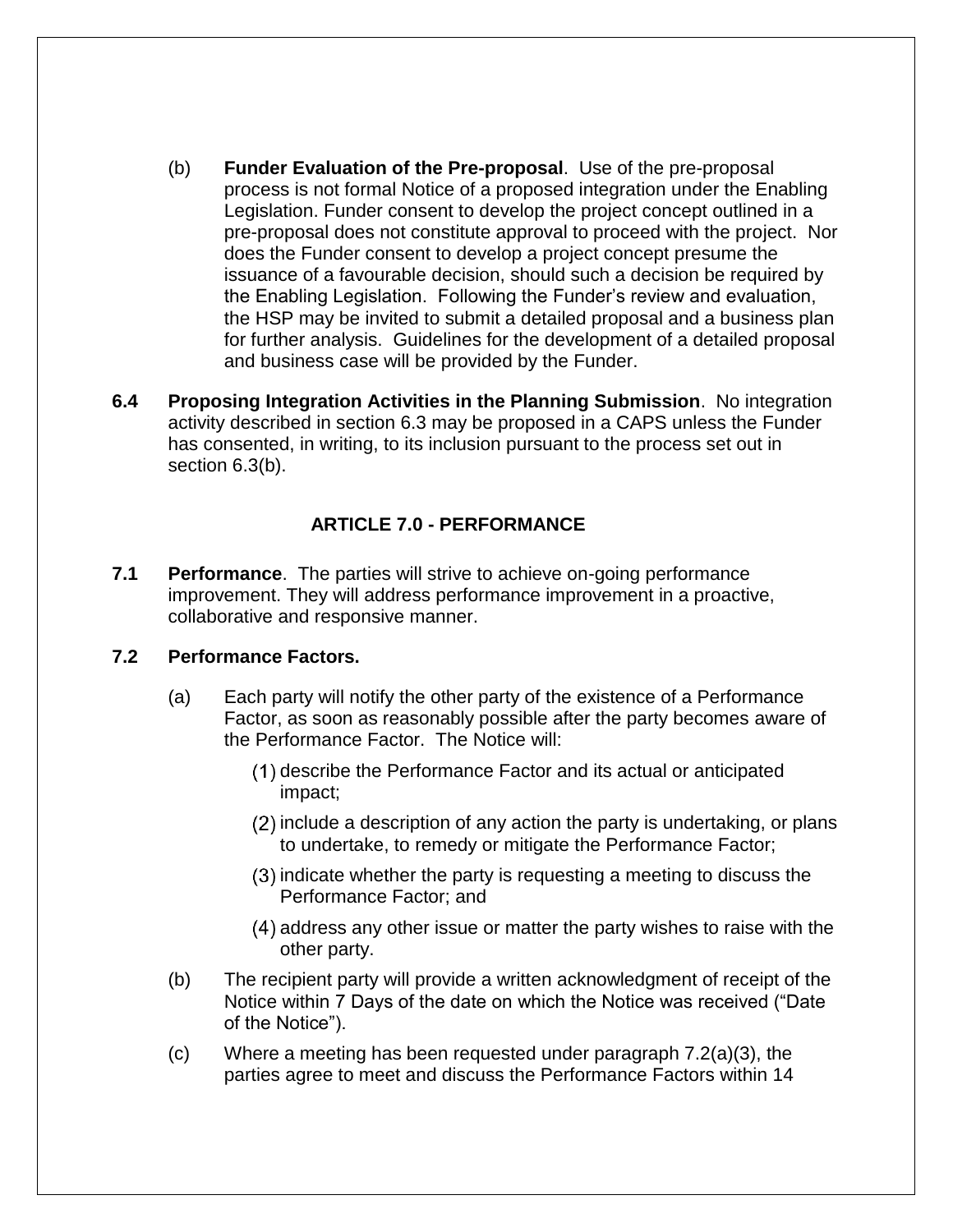Days of the Date of the Notice, in accordance with the provisions of section 7.3.

- **7.3 Performance Meetings**.During a meeting on performance, the parties will:
	- (a) discuss the causes of a Performance Factor;
	- (b) discuss the impact of a Performance Factor on the local health system and the risk resulting from non-performance; and
	- (c) determine the steps to be taken to remedy or mitigate the impact of the Performance Factor (the "Performance Improvement Process").

# **7.4 The Performance Improvement Process.**

- (a) The Performance Improvement Process will focus on the risks of nonperformance and problem-solving. It may include one or more of the following actions:
	- (1) a requirement that the HSP develop and implement an improvement plan that is acceptable to the Funder;
	- $(2)$  the conduct of a Review;
	- (3) an amendment of the HSP's obligations;
	- an in-year, or year-end, adjustment to the Funding,

among other possible means of responding to the Performance Factor or improving performance.

- (b) Any performance improvement process begun under a prior service accountability agreement that was not completed under the prior agreement will continue under this Agreement. Any performance improvement required by a Funder under a prior service accountability agreement will be deemed to be a requirement of this Agreement until fulfilled or waived by the Funder.
- **7.5 Factors Beyond the HSP's Control**. Despite the foregoing, if the Funder, acting reasonably, determines that the Performance Factor is, in whole or in part, a Factor Beyond the HSP's Control:
	- (a) the Funder will collaborate with the HSP to develop and implement a mutually agreed upon joint response plan which may include an amendment of the HSP's obligations under this Agreement;
	- (b) the Funder will not require the HSP to prepare an Improvement Plan; and
	- (c) the failure to meet an obligation under this Agreement will not be considered a breach of this Agreement to the extent that failure is caused by a Factor Beyond the HSP's Control.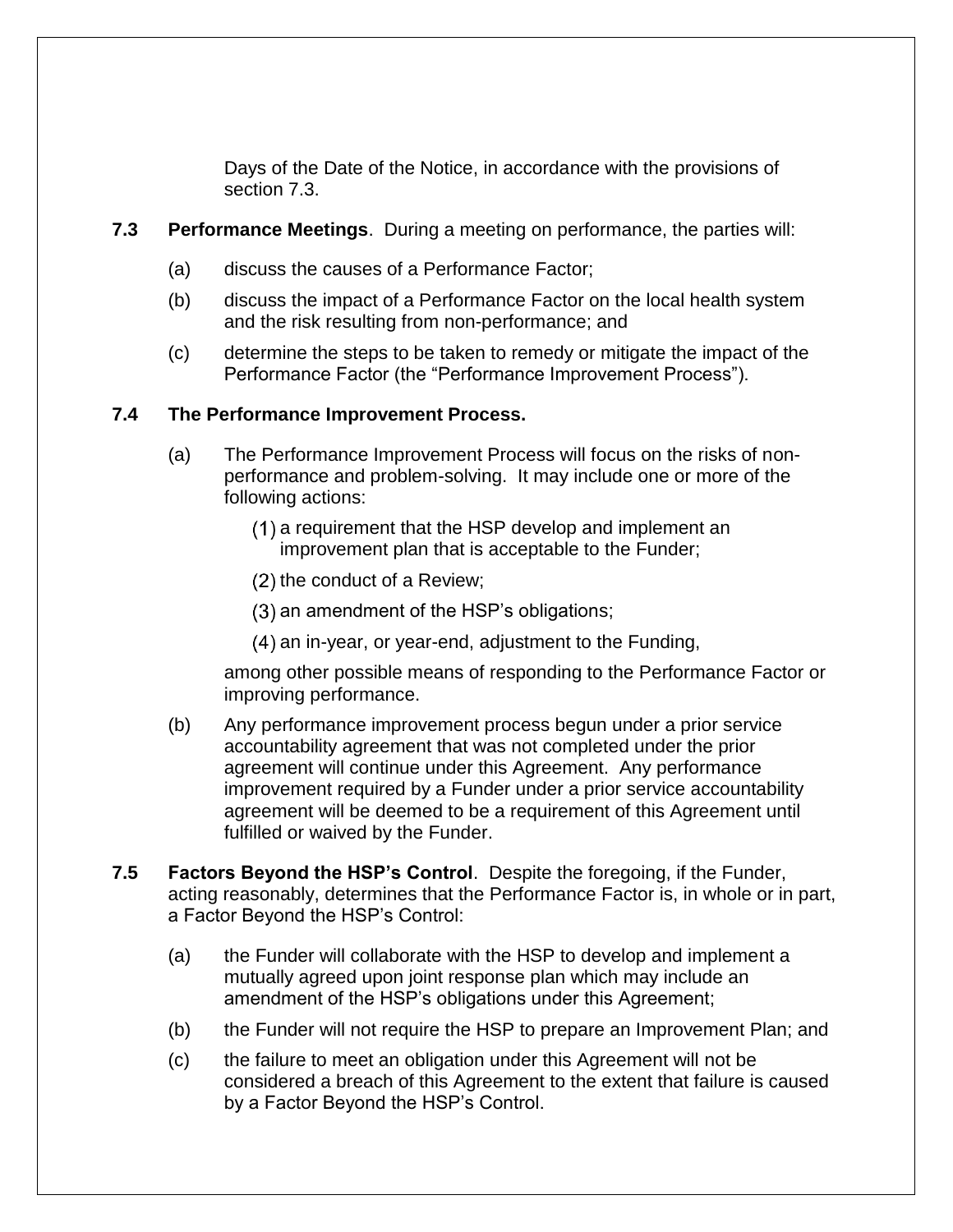## **ARTICLE 8.0 - REPORTING, ACCOUNTING AND REVIEW**

### **8.1 Reporting.**

(a) **Generally.** The Funder's ability to enable the health system to provide appropriate, co-ordinated, effective and efficient health services, is heavily dependent on the timely collection and analysis of accurate information. The HSP acknowledges that the timely provision of accurate information related to the HSP, and its performance of its obligations under this Agreement, is under the HSP's control.

#### (b) **Specific Obligations**. The HSP:

- will provide to the Funder, or to such other entity as the Funder may direct, in the form and within the time specified by the Funder, the Reports, other than personal health information as defined in the Enabling Legislation, that the Funder requires for the purposes of exercising its powers and duties under this Agreement, the Accountability Agreement, the Enabling Legislation or for the purposes that are prescribed under any Applicable Law;
- will fulfil the specific reporting requirements set out in Schedule B;
- will ensure that every Report is complete, accurate, signed on behalf of the HSP by an authorized signing officer where required and provided in a timely manner and in a form satisfactory to the Funder; and
- (4) agrees that every Report submitted to the Funder by or on behalf of the HSP, will be deemed to have been authorized by the HSP for submission.

For certainty, nothing in this section 8.1 or in this Agreement restricts or otherwise limits the Funder's right to access or to require access to personal health information as defined in the Enabling Legislation, in accordance with Applicable Law for purposes of carrying out the Funder's statutory objects to achieve the purposes of the Enabling Legislation, including, if applicable, to provide certain services, supplies and equipment in accordance with section 5(m.1) of LHSIA and to manage placement of persons in accordance with section 5(m.2) of LHSIA.

(c) **French Language Services**. If the HSP is required to provide services to the public in French under the provisions of the FLSA, the HSP will be required to submit a French language services report to the Funder. If the HSP is not required to provide services to the public in French under the provisions of the FLSA, it will be required to provide a report to the Funder that outlines how the HSP addresses the needs of its local Francophone community.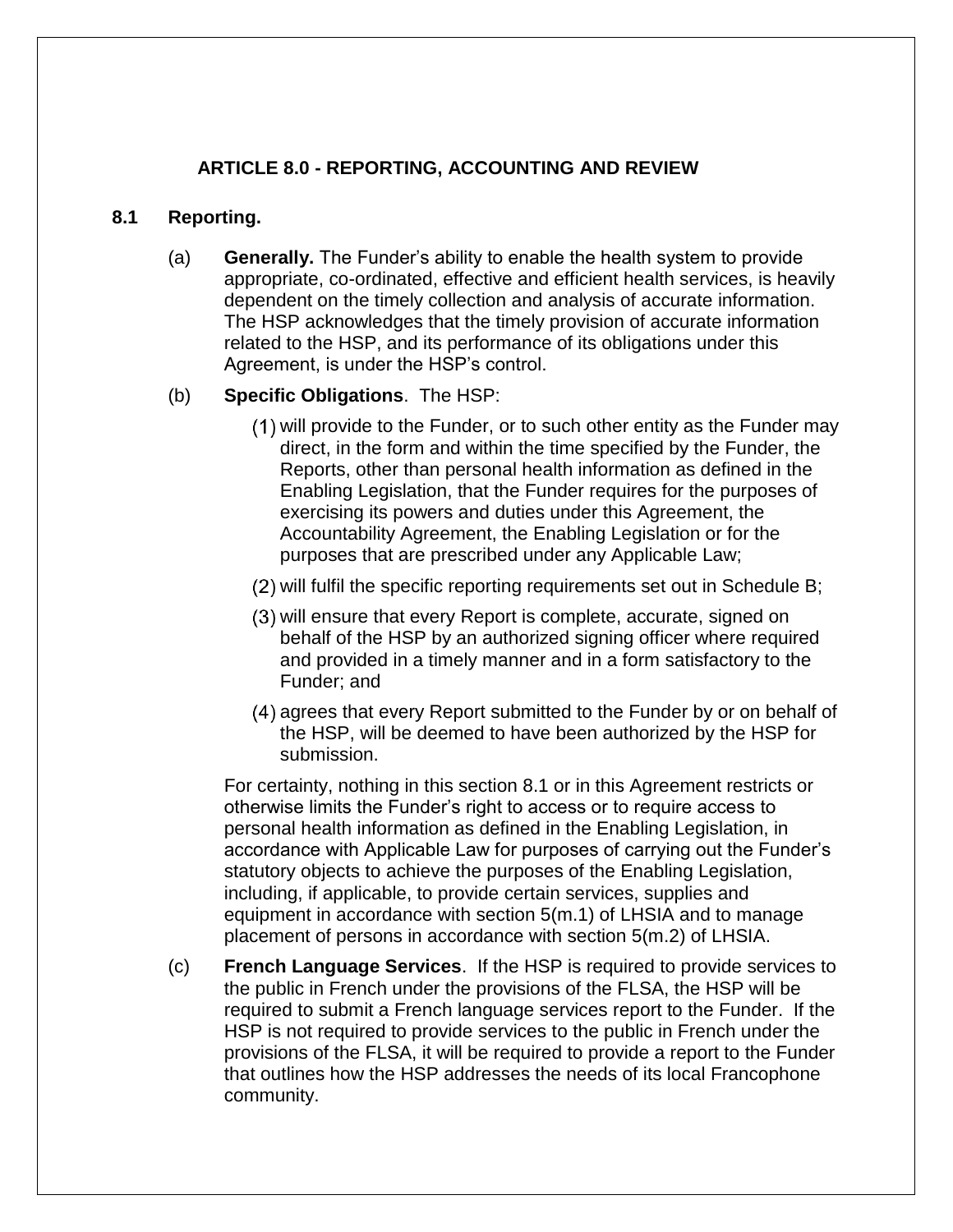- (d) **Declaration of Compliance**. Within 90 Days of the HSP's fiscal yearend, the Board will issue a Compliance Declaration declaring that the HSP has complied with the terms of this Agreement. The form of the declaration is set out in Schedule F and may be amended by the Funder from time to time through the term of this Agreement.
- (e) **Financial Reductions**. Notwithstanding any other provision of this Agreement, and at the discretion of the Funder, the HSP may be subject to a financial reduction in any of the following circumstances:
	- $(1)$  its CAPS is received after the due date;
	- $(2)$  its CAPS is incomplete;
	- (3) the quarterly performance reports are not provided when due; or
	- financial or clinical data requirements are late, incomplete or inaccurate,

where the errors or delay were not as a result of Funder actions or inaction or the actions or inactions of persons acting on behalf of the Funder. If assessed, the financial reduction will be as follows:

- if received within 7 Days after the due date, incomplete or inaccurate, the financial penalty will be the greater of (1) a reduction of 0.02 percent (0.02%) of the Funding; or (2) two hundred and fifty dollars (\$250.00); and
- (6) for every full or partial week of non-compliance thereafter, the rate will be one half of the initial reduction.

#### **8.2 Reviews.**

- (a) During the term of this Agreement and for 7 years after the term of this Agreement, the HSP agrees that the Funder or its authorized representatives may conduct a Review of the HSP to confirm the HSP's fulfillment of its obligations under this Agreement. For these purposes the Funder or its authorized representatives may, upon 24 hours' Notice to the HSP and during normal business hours enter the HSP's premises to:
	- (1) inspect and copy any financial records, invoices and other financerelated documents, other than personal health information as defined in the Enabling Legislation, in the possession or under the control of the HSP which relate to the Funding or otherwise to the Services; and
	- (2) inspect and copy non-financial records, other than personal health information as defined in the Enabling Legislation, in the possession or under the control of the HSP which relate to the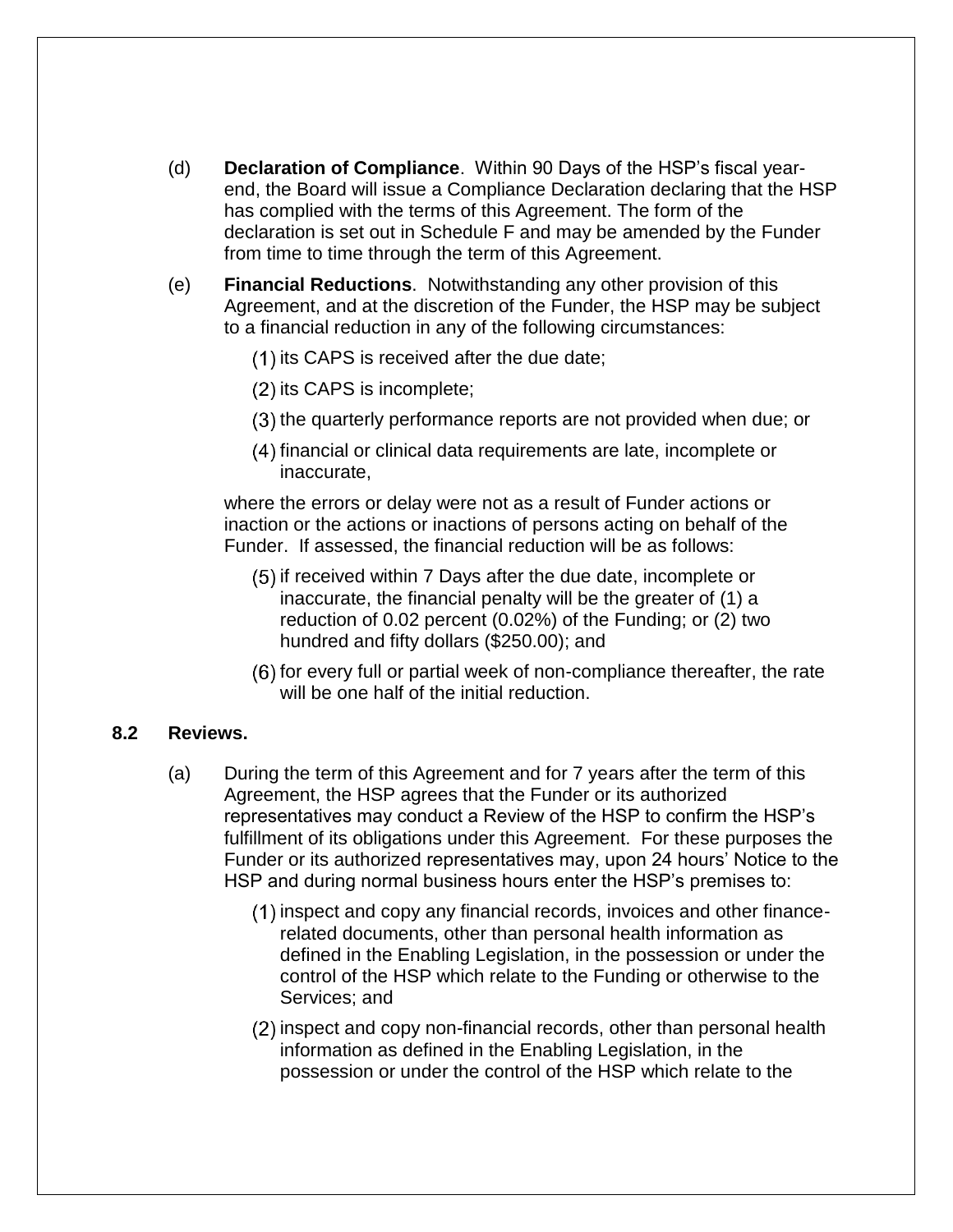Funding, the Services or otherwise to the performance of the HSP under this Agreement.

- (b) The cost of any Review will be borne by the HSP if the Review: (1) was made necessary because the HSP did not comply with a requirement under the Enabling Legislation or this Agreement; or (2) indicates that the HSP has not fulfilled its obligations under this Agreement, including its obligations under Applicable Law and Applicable Policy.
- (c) To assist in respect of the rights set out in (a) above, the HSP shall disclose any information requested by the Funder or its authorized representatives, and shall do so in a form requested by the Funder or its authorized representatives.
- (d) The HSP may not commence a proceeding for damages or otherwise against any person with respect to any act done or omitted to be done, any conclusion reached or report submitted that is done in good faith in respect of a Review.

### **8.3 Document Retention and Record Maintenance.** The HSP will

- (a) retain all records (as that term is defined in FIPPA) related to the HSP's performance of its obligations under this Agreement for 7 years after the termination or expiration of the term of this Agreement;
- (b) keep all financial records, invoices and other finance-related documents relating to the Funding or otherwise to the Services in a manner consistent with either generally accepted accounting principles or international financial reporting standards as advised by the HSP's auditor; and
- (c) keep all non-financial documents and records relating to the Funding or otherwise to the Services in a manner consistent with all Applicable Law.

## **8.4 Disclosure of Information**.

- (a) **FIPPA**. The HSP acknowledges that the Funder is bound by FIPPA and that any information provided to the Funder in connection with this Agreement may be subject to disclosure in accordance with FIPPA.
- (b) **Confidential Information**. The parties will treat Confidential Information as confidential and will not disclose Confidential Information except with the consent of the disclosing party or as permitted or required under FIPPA or the *Personal Health Information Protection Act, 2004*, the Enabling Legislation, court order, subpoena or other Applicable Law. Notwithstanding the foregoing, the Funder may disclose information that it collects under this Agreement in accordance with the Enabling Legislation.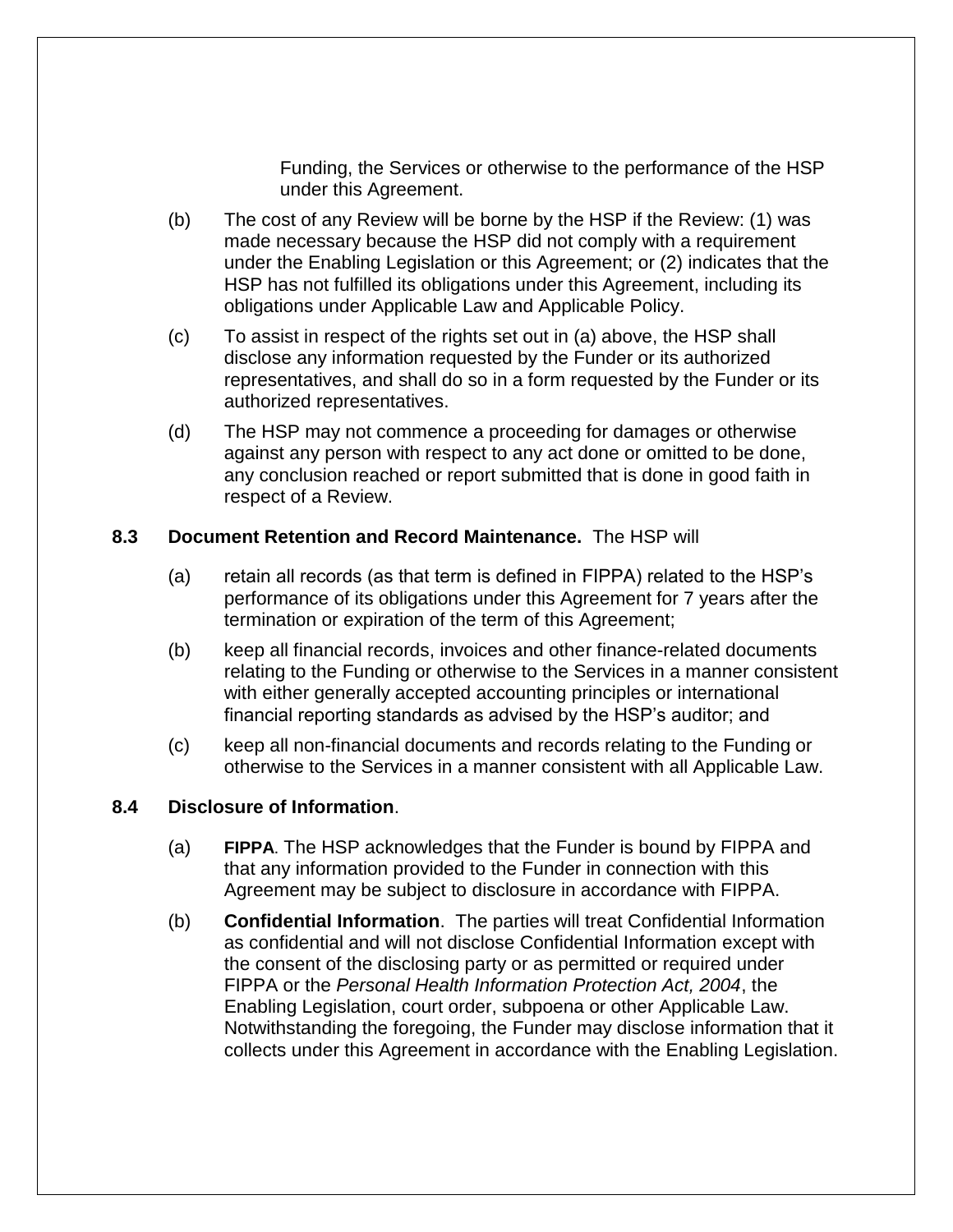- **8.5 Transparency**.The HSP will post a copy of this Agreement and each Compliance Declaration submitted to the Funder during the term of this Agreement in a conspicuous and easily accessible public place at its sites of operations to which this Agreement applies and on its public website, if the HSP operates a public website.
- **8.6 Auditor General**. For greater certainty the Funder's rights under this article are in addition to any rights provided to the Auditor General under the *Auditor General Act* (Ontario).

# **ARTICLE 9.0 - ACKNOWLEDGEMENT OF FUNDER SUPPORT**

**9.1 Publication**.For the purposes of this Article 9, the term "publication" means any material on or concerning the Services that the HSP makes available to the public, regardless of whether the material is provided electronically or in hard copy. Examples include a website, an advertisement, a brochure, promotional documents and a report.Materials that are prepared by the HSP in order to fulfil its reporting obligations under this Agreement are not included in the term "publication".

# **9.2 Acknowledgment of Funding Support.**

- (a) The HSP agrees all publications will include
	- (1) an acknowledgment of the Funding provided by the Funder and the Government of Ontario. Prior to including an acknowledgement in any publication, the HSP will obtain the Funder's approval of the form of acknowledgement. The Funder may, at its discretion, decide that an acknowledgement is not necessary; and
	- (2) a statement indicating that the views expressed in the publication are the views of the HSP and do not necessarily reflect those of the Funder or the Government of Ontario.
- (b) The HSP shall not use any insignia or logo of Her Majesty the Queen in right of Ontario, including those of the Funder, unless it has received the prior written permission of the Funder to do so.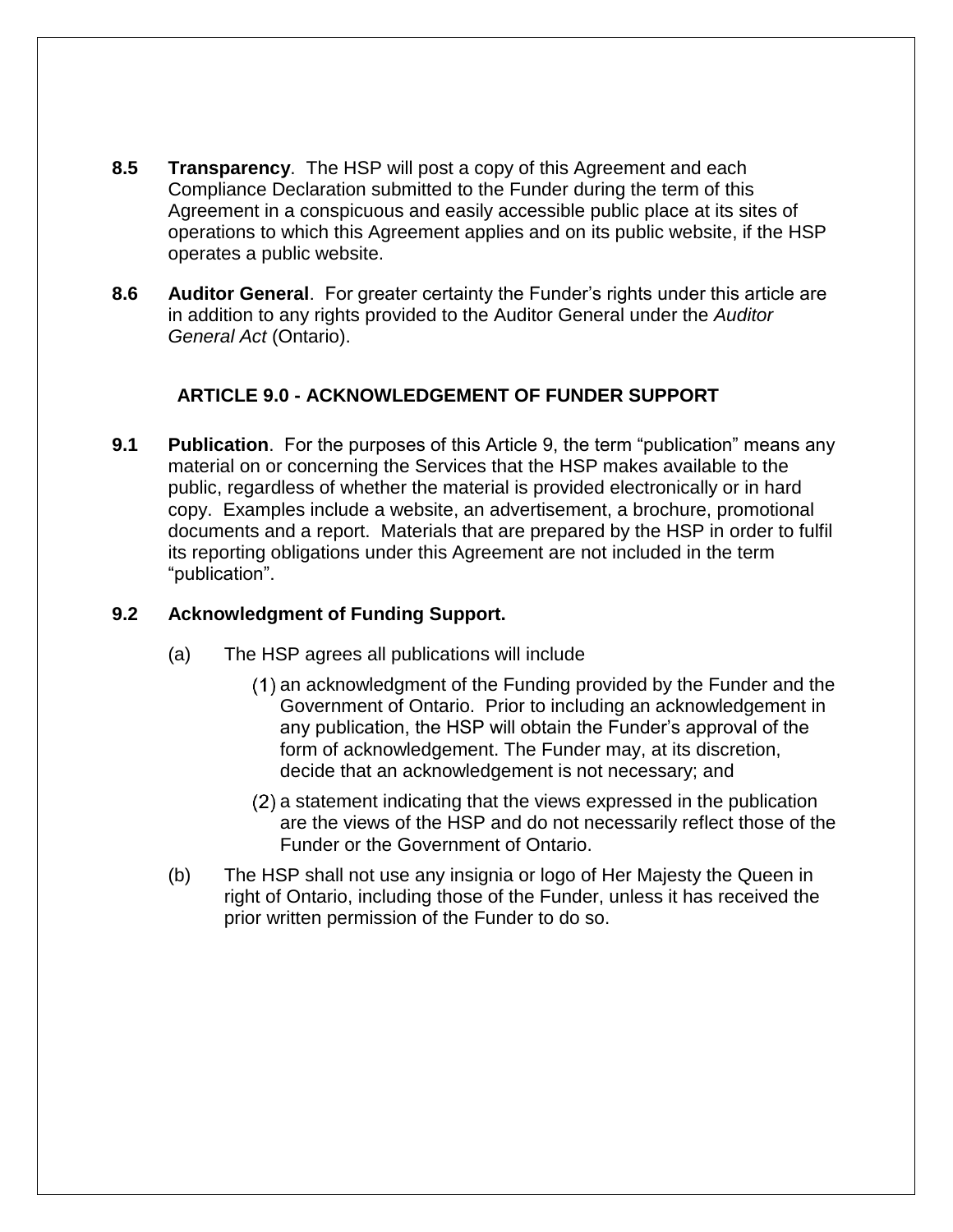# **ARTICLE 10.0 - REPRESENTATIONS, WARRANTIES AND COVENANTS**

- **10.1 General**.The HSP represents, warrants and covenants that:
	- (a) it is, and will continue for the term of this Agreement to be, a validly existing legal entity with full power to fulfill its obligations under this Agreement;
	- (b) it has the experience and expertise necessary to carry out the Services;
	- (c) it holds all permits, licences, consents, intellectual property rights and authorities necessary to perform its obligations under this Agreement;
	- (d) all information (including information relating to any eligibility requirements for Funding) that the HSP provided to the Funder in support of its request for Funding was true and complete at the time the HSP provided it, and will, subject to the provision of Notice otherwise, continue to be true and complete for the term of this Agreement; and
	- (e) it does, and will continue for the term of this Agreement to, operate in compliance with all Applicable Law and Applicable Policy, including observing where applicable, the requirements of the *Corporations Act* or successor legislation and the HSP's by-laws in respect of, but not limited to, the holding of board meetings, the requirements of quorum for decision-making, the maintenance of minutes for all board and committee meetings and the holding of members' meetings.

#### **10.2 Execution of Agreement**. The HSP represents and warrants that:

- (a) it has the full power and authority to enter into this Agreement; and
- (b) it has taken all necessary actions to authorize the execution of this Agreement.

#### **10.3 Governance**.

- (a) The HSP represents, warrants and covenants that it has established, and will maintain for the period during which this Agreement is in effect, policies and procedures:
	- $(1)$  that set out a code of conduct for, and that identify the ethical responsibilities for all persons at all levels of the HSP's organization;
	- $(2)$  to ensure the ongoing effective functioning of the HSP;
	- $(3)$  for effective and appropriate decision-making;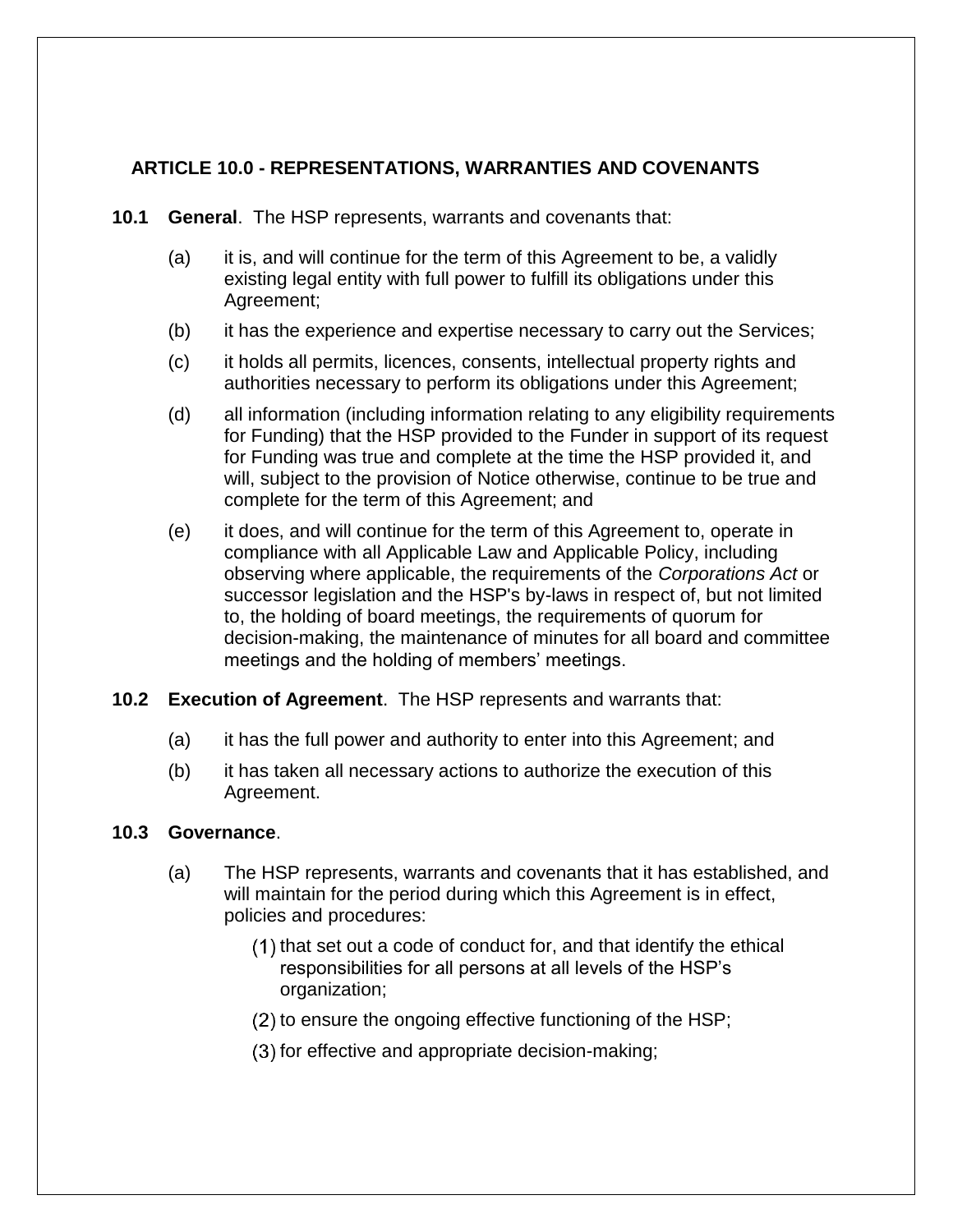- (4) for effective and prudent risk-management, including the identification and management of potential, actual and perceived conflicts of interest;
- $(5)$  for the prudent and effective management of the Funding;
- $(6)$  to monitor and ensure the accurate and timely fulfillment of the HSP's obligations under this Agreement and compliance with the Enabling Legislation;
- (7) to enable the preparation, approval and delivery of all Reports;
- $(8)$  to address complaints about the provision of Services, the management or governance of the HSP; and
- $(9)$  to deal with such other matters as the HSP considers necessary to ensure that the HSP carries out its obligations under this Agreement.
- (b) The HSP represents and warrants that:
	- $(1)$  it has, or will have within 60 Days of the execution of this Agreement, a Performance Agreement with its CEO that ties a reasonable portion of the CEO's compensation plan to the CEO's performance;
	- (2) it will take all reasonable care to ensure that its CEO complies with the Performance Agreement;
	- (3) it will enforce the HSP's rights under the Performance Agreement; and
	- a reasonable portion of any compensation award provided to the CEO during the term of this Agreement will be pursuant to an evaluation of the CEO's performance under the Performance Agreement and the CEO's achievement of performance goals and performance improvement targets and in compliance with Applicable Law.

"compensation award", for the purposes of Section 10.3(b)(4) above, means all forms of payment, benefits and perquisites paid or provided, directly or indirectly, to or for the benefit of a CEO who performs duties and functions that entitle him or her to be paid.

- **10.4 Funding, Services and Reporting**. The HSP represents warrants and covenants that
	- (a) the Funding is, and will continue to be, used only to provide the Services in accordance with the terms of this Agreement;
	- (b) the Services are and will continue to be provided: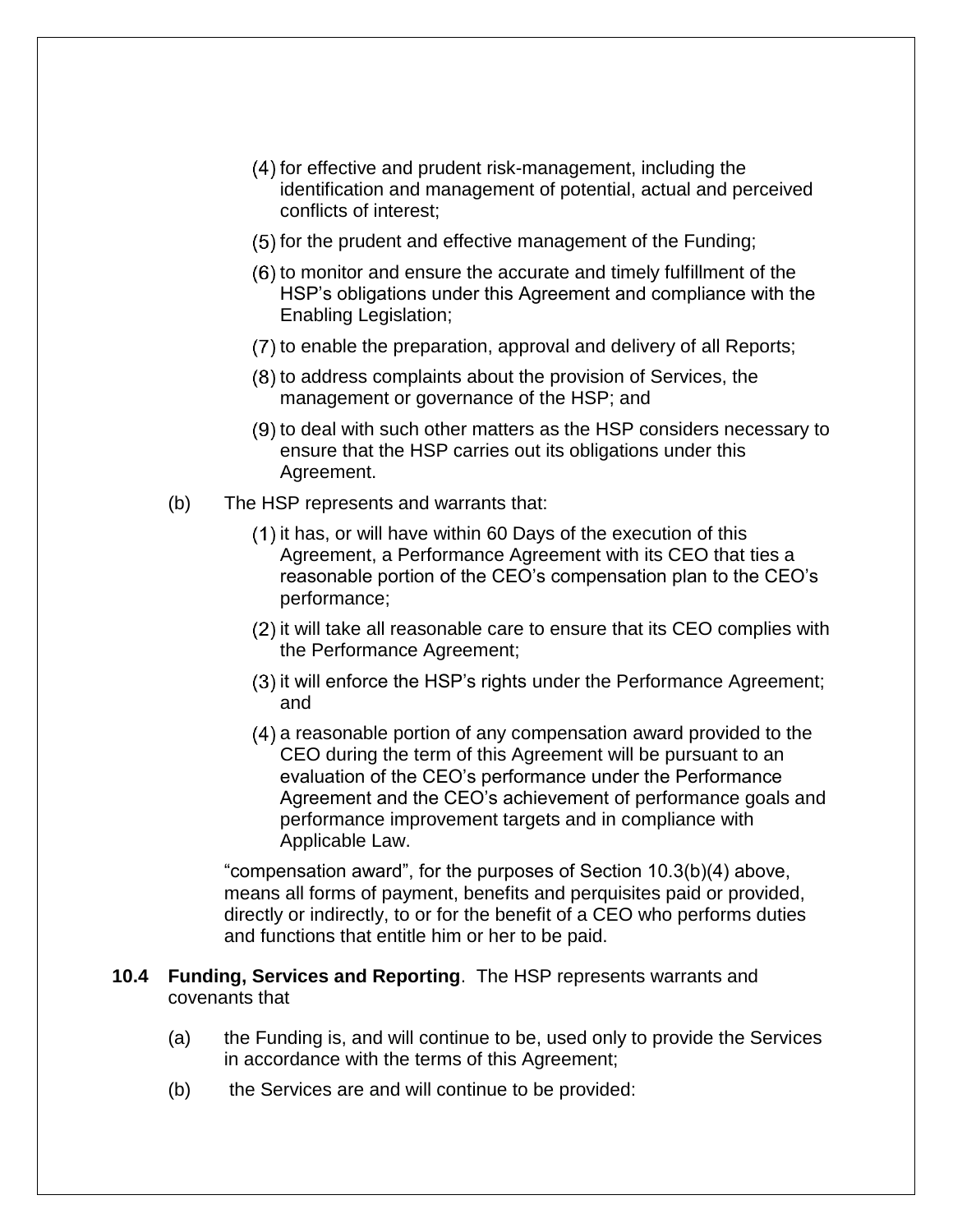- by persons with the expertise, professional qualifications, licensing and skills necessary to complete their respective tasks; and
- (2) in compliance with Applicable Law and Applicable Policy; and
- (c) every Report is accurate and in full compliance with the provisions of this Agreement, including any particular requirements applicable to the Report and any material change to a Report will be communicated to the Funder immediately.
- **10.5 Supporting Documentation**. Upon request, the HSP will provide the Funder with proof of the matters referred to in this Article.

## **ARTICLE 11.0 - LIMITATION OF LIABILITY, INDEMNITY & INSURANCE**

- **11.1 Limitation of Liability**. The Indemnified Parties will not be liable to the HSP or any of the HSP's Personnel and Volunteers for costs, losses, claims, liabilities and damages howsoever caused arising out of or in any way related to the Services or otherwise in connection with this Agreement, unless caused by the negligence or wilful act of any of the Indemnified Parties.
- **11.2 Ibid**. For greater certainty and without limiting section 11.1, the Funder is not liable for how the HSP and the HSP's Personnel and Volunteers carry out the Services and is therefore not responsible to the HSP for such Services. Moreover, the Funder is not contracting with or employing any HSP's Personnel and Volunteers to carry out the terms of this Agreement. As such, it is not liable for contracting with, employing or terminating a contract with or the employment of any HSP's Personnel and Volunteers required to carry out this Agreement, nor for the withholding, collection or payment of any taxes, premiums, contributions or any other remittances due to government for the HSP's Personnel and Volunteers required by the HSP to carry out this Agreement.
- **11.3 Indemnification**. The HSP hereby agrees to indemnify and hold harmless the Indemnified Parties from and against any and all liability, loss, costs, damages and expenses (including legal, expert and consultant costs), causes of action, actions, claims, demands, lawsuits or other proceedings (collectively, the "Claims"), by whomever made, sustained, brought or prosecuted (including for third party bodily injury (including death), personal injury and property damage), in any way based upon, occasioned by or attributable to anything done or omitted to be done by the HSP or the HSP's Personnel and Volunteers, in the course of the performance of the HSP's obligations under, or otherwise in connection with, this Agreement, unless caused by the negligence or wilful misconduct of any Indemnified Parties.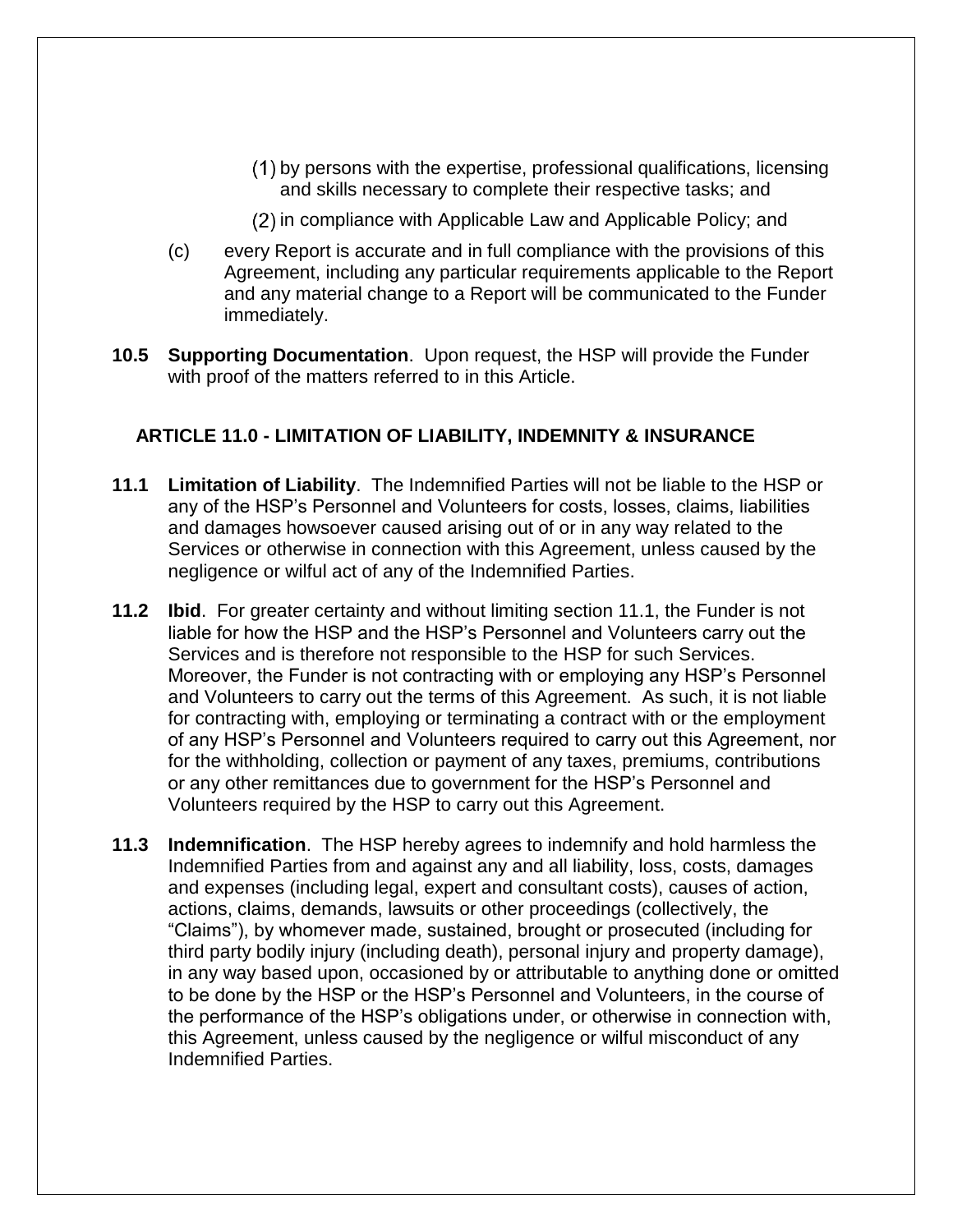#### **11.4 Insurance.**

- (a) **Generally**. The HSP shall protect itself from and against all Claims that might arise from anything done or omitted to be done by the HSP and the HSP's Personnel and Volunteers under this Agreement and more specifically all Claims that might arise from anything done or omitted to be done under this Agreement where bodily injury (including personal injury), death or property damage, including loss of use of property is caused.
- (b) **Required Insurance**. The HSP will put into effect and maintain, with insurers having a secure A.M. Best rating of B+ or greater, or the equivalent, all necessary and appropriate insurance that a prudent person in the business of the HSP would maintain, including, but not limited to, the following at its own expense:
	- Commercial General Liability Insurance, for third party bodily injury, personal injury and property damage to an inclusive limit of not less than 2 million dollars per occurrence and not less than 2 million dollars products and completed operations aggregate. The policy will include the following clauses:
		- a. The Indemnified Parties as additional insureds;
		- b. Contractual Liability;
		- c. Cross-Liability;
		- d. Products and Completed Operations Liability;
		- e. Employers Liability and Voluntary Compensation unless the HSP complies with the Section below entitled "Proof of WSIA Coverage";
		- f. Tenants Legal Liability; (for premises/building leases only);
		- g. Non-Owned automobile coverage with blanket contractual coverage for hired automobiles; and
		- h. A 30-Day written notice of cancellation, termination or material change.
	- **Proof of WSIA Coverage**. Unless the HSP puts into effect and maintains Employers Liability and Voluntary Compensation as set out above, the HSP will provide the Funder with a valid *Workplace Safety and Insurance Act, 1997* ("WSIA") Clearance Certificate and any renewal replacements, and will pay all amounts required to be paid to maintain a valid WSIA Clearance Certificate throughout the term of this Agreement.
	- All Risk Property Insurance on property of every description, for the term, providing coverage to a limit of not less than the full replacement cost, including earthquake and flood. All reasonable deductibles and self-insured retentions are the responsibility of the HSP.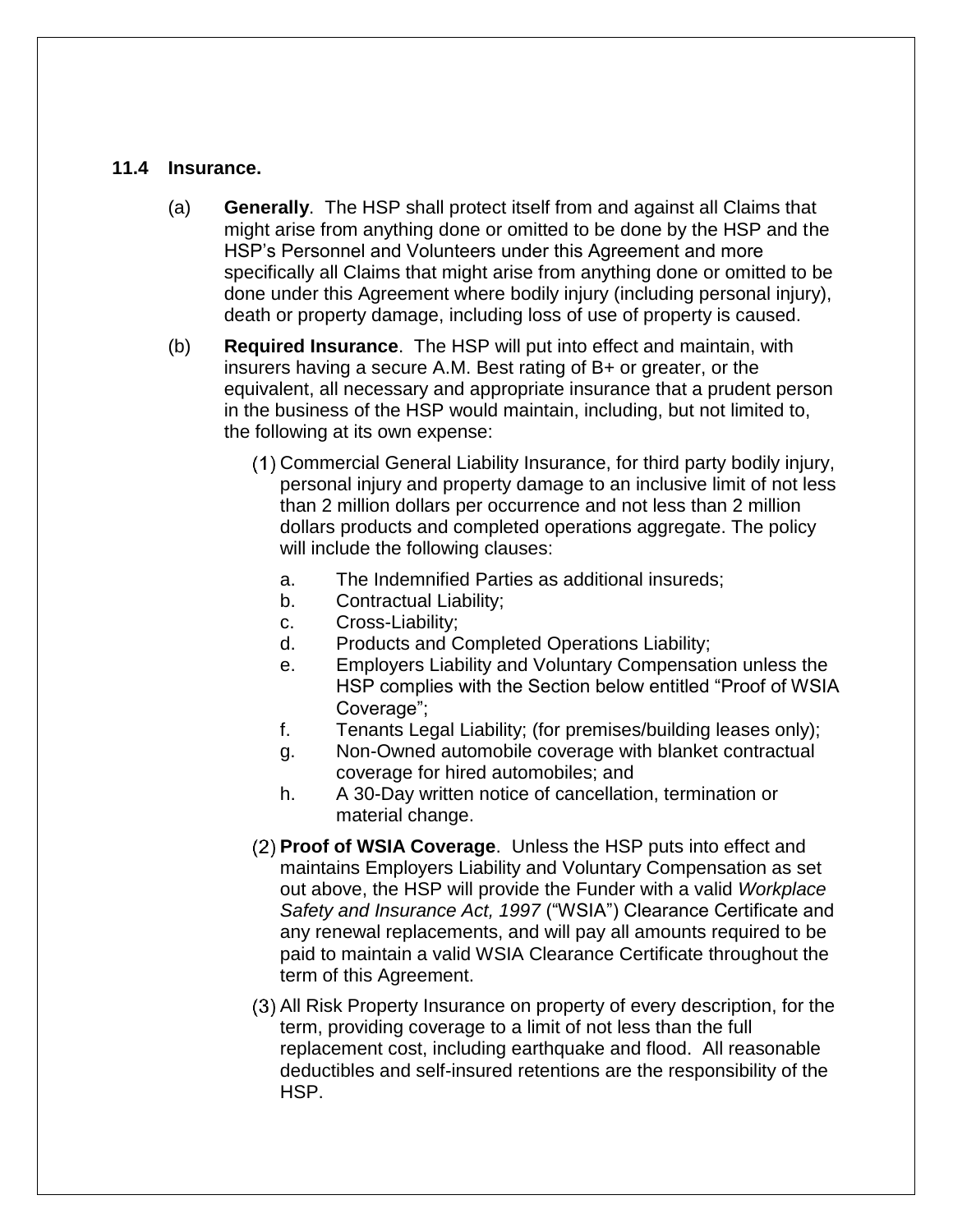- Comprehensive Crime insurance, Disappearance, Destruction and Dishonest coverage.
- Errors and Omissions Liability Insurance insuring liability for errors and omissions in the provision of any professional services as part of the Services or failure to perform any such professional services, in the amount of not less than two million dollars per claim and in the annual aggregate.
- (c) **Certificates of Insurance**.The HSP will provide the Funder with proof of the insurance required by this Agreement in the form of a valid certificate of insurance that references this Agreement and confirms the required coverage, on or before the commencement of this Agreement, and renewal replacements on or before the expiry of any such insurance. Upon the request of the Funder, a copy of each insurance policy shall be made available to it. The HSP shall ensure that each of its subcontractors obtains all the necessary and appropriate insurance that a prudent person in the business of the subcontractor would maintain and that the Indemnified Parties are named as additional insureds with respect to any liability arising in the course of performance of the subcontractor's obligations under the subcontract.

# **ARTICLE 12.0 - TERMINATION AND EXPIRY OF AGREEMENT**

#### **12.1 Termination by the Funder.**

- (a) **Without Cause**.The Funder may terminate this Agreement at any time, for any reason, upon giving at least 60 Days' Notice to the HSP.
- (b) **Where No Appropriation**. If, as provided for in section 4.3, the Funder does not receive the necessary funding from the Ministry, the Funder may terminate this Agreement immediately by giving Notice to the HSP.
- (c) **For Cause**. The Funder may terminate all or part of this Agreement immediately upon giving Notice to the HSP if:
	- $(1)$  in the opinion of the Funder:
		- a. the HSP has knowingly provided false or misleading information regarding its funding request or in any other communication with the Funder;
		- b. the HSP breaches any material provision of this Agreement;
		- c. the HSP is unable to provide or has discontinued all or part of the Services; or
		- d. it is not reasonable for the HSP to continue to provide all or part of the Services;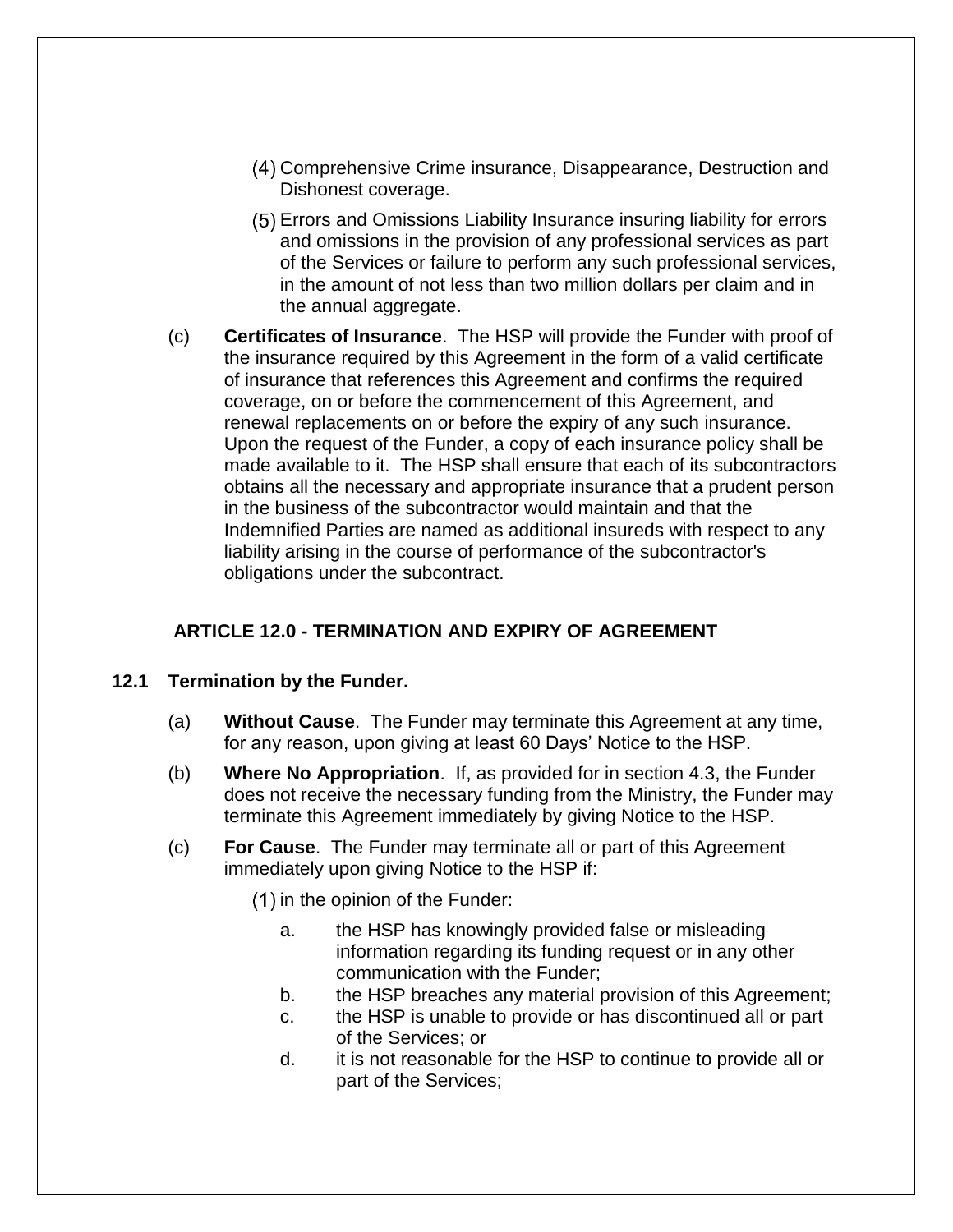- $(2)$  the nature of the HSP's business, or its corporate status, changes so that it no longer meets the applicable eligibility requirements of the program under which the Funder provides the Funding;
- $(3)$  the HSP makes an assignment, proposal, compromise, or arrangement for the benefit of creditors, or is petitioned into bankruptcy, or files for the appointment of a receiver; or
- $(4)$  the HSP ceases to carry on business.
- (d) **Material Breach**. A breach of a material provision of this Agreement includes, but is not limited to:
	- (1) misuse of Funding;
	- a failure or inability to provide the Services as set out in the Service Plan;
	- (3) a failure to provide the Compliance Declaration;
	- a failure to implement, or follow, a Performance Agreement, one or more material requirements of a Performance Improvement Process or of a Transition Plan;
	- (5) a failure to respond to Funder requests in a timely manner;
	- $(6)$  a failure to: A) advise the Funder of actual, potential or perceived Conflict of Interest; or B) comply with any requirements prescribed by the Funder to resolve a Conflict of Interest; and
	- (7) a Conflict of Interest that cannot be resolved.
- (e) **Transition Plan**. In the event of termination by the Funder pursuant to this section, the Funder and the HSP will develop a Transition Plan. The HSP agrees that it will take all actions, and provide all information, required by the Funder to facilitate the transition of the HSP's clients.

#### **12.2 Termination by the HSP.**

- (a) The HSP may terminate this Agreement at any time, for any reason, upon giving 6 months' Notice (or such shorter period as may be agreed by the HSP and the Funder) to the Funder provided that the Notice is accompanied by:
	- (1) satisfactory evidence that the HSP has taken all necessary actions to authorize the termination of this Agreement; and
	- (2) a Transition Plan, acceptable to the Funder, that indicates how the needs of the HSP's clients will be met following the termination and how the transition of the clients to new service providers will be effected within the six-month Notice period.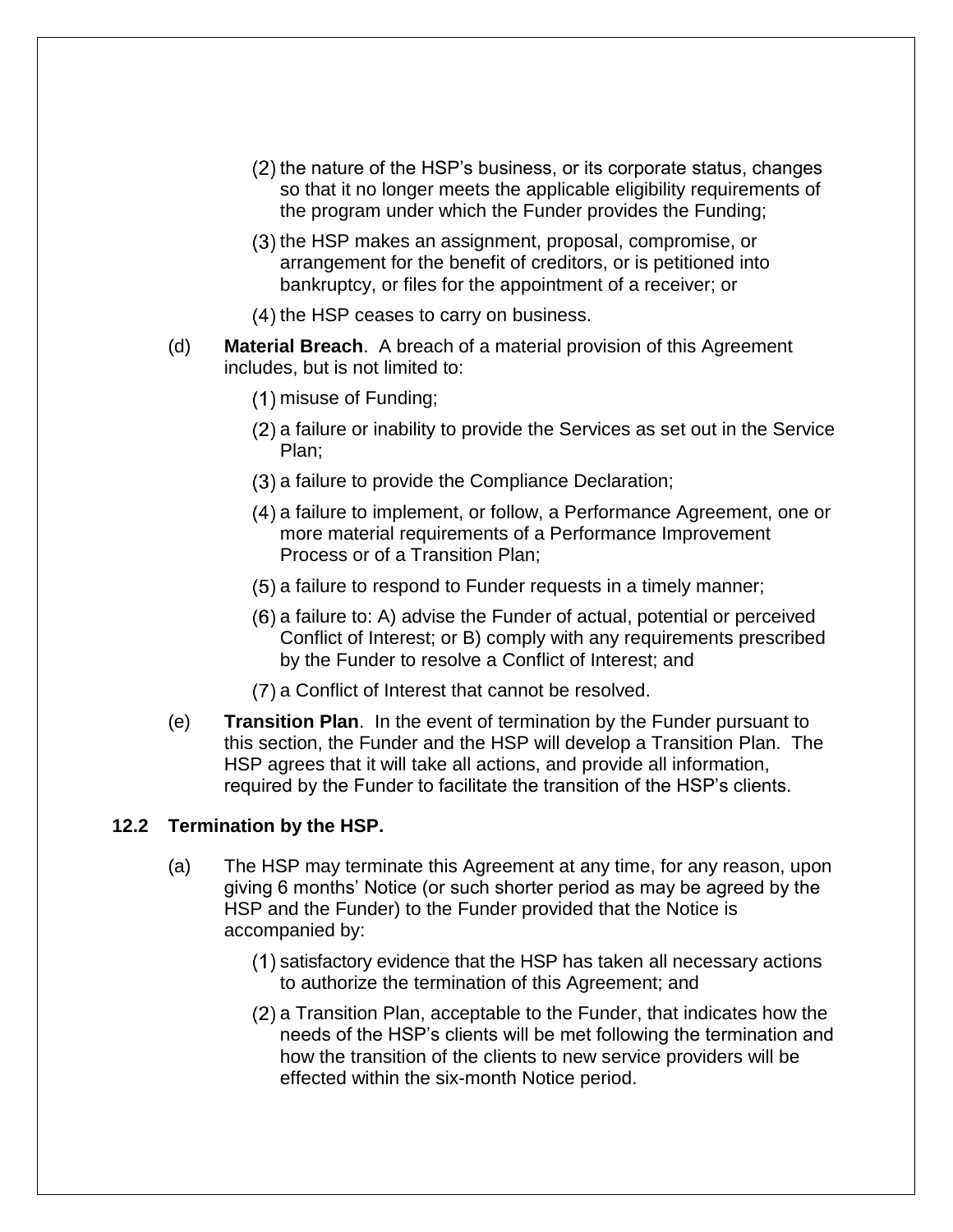(b) In the event that the HSP fails to provide an acceptable Transition Plan, the Funder may reduce Funding payable to the HSP prior to termination of this Agreement to compensate the Funder for transition costs.

### **12.3 Opportunity to Remedy.**

- (a) **Opportunity to Remedy**. If the Funder considers that it is appropriate to allow the HSP an opportunity to remedy a breach of this Agreement, the Funder may give the HSP an opportunity to remedy the breach by giving the HSP Notice of the particulars of the breach and of the period of time within which the HSP is required to remedy the breach. The Notice will also advise the HSP that the Funder may terminate this Agreement:
	- $(1)$  at the end of the Notice period provided for in the Notice if the HSP fails to remedy the breach within the time specified in the Notice; or
	- (2) prior to the end of the Notice period provided for in the Notice if it becomes apparent to the Funder that the HSP cannot completely remedy the breach within that time or such further period of time as the Funder considers reasonable, or the HSP is not proceeding to remedy the breach in a way that is satisfactory to the Funder.
- (b) **Failure to Remedy**. If the Funder has provided the HSP with an opportunity to remedy the breach, and:
	- $(1)$  the HSP does not remedy the breach within the time period specified in the Notice;
	- (2) it becomes apparent to the Funder that the HSP cannot completely remedy the breach within the time specified in the Notice or such further period of time as the Funder considers reasonable; or
	- $(3)$  the HSP is not proceeding to remedy the breach in a way that is satisfactory to the Funder,

then the Funder may immediately terminate this Agreement by giving Notice of termination to the HSP.

- **12.4 Consequences of Termination**. If this Agreement is terminated pursuant to this Article, the Funder may:
	- (a) cancel all further Funding instalments;
	- (b) demand the repayment of any Funding remaining in the possession or under the control of the HSP;
	- (c) through consultation with the HSP, determine the HSP's reasonable costs to wind down the Services; and
	- (d) permit the HSP to offset the costs determined pursuant to section (c), against the amount owing pursuant to section (b).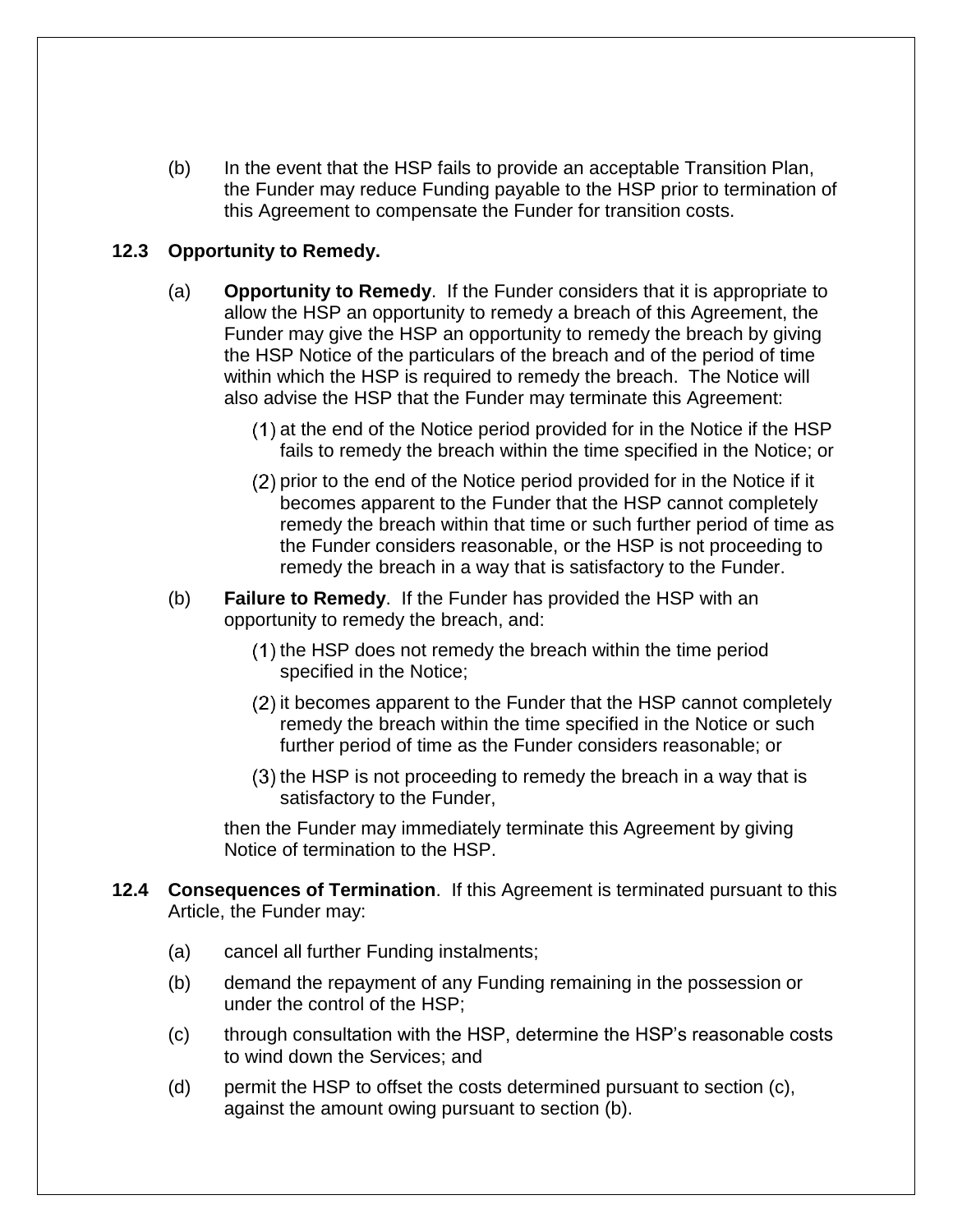- **12.5 Effective Date**. Termination under this Article will take effect as set out in the Notice.
- **12.6 Corrective Action**.Despite its right to terminate this Agreement pursuant to this Article, the Funder may choose not to terminate this Agreement and may take whatever corrective action it considers necessary and appropriate, including suspending Funding for such period as the Funder determines, to ensure the successful completion of the Services in accordance with the terms of this Agreement.
- **12.7 Expiry of Agreement**.If the HSP intends to allow this Agreement to expire at the end of its term, the HSP will provide 6 months' Notice (or such shorter period as may be agreed by the HSP and the Funder) to the Funder, along with a Transition Plan, acceptable to the Funder, that indicates how the needs of the HSP's clients will be met following the expiry and how the transition of the clients to new service providers will be effected within the 6-month Notice period.
- **12.8 Failure to Provide Notice of Expiry**. If the HSP fails to provide the required 6 months' Notice that it intends to allow this Agreement to expire, or fails to provide a Transition Plan along with any such Notice, this Agreement shall automatically be extended and the HSP will continue to provide the Services under this Agreement for so long as the Funder may reasonably require to enable all clients of the HSP to transition to new service providers.

## **ARTICLE 13.0 - NOTICE**

**13.1 Notice**. A Notice will be in writing; delivered personally, by pre-paid courier, by any form of mail where evidence of receipt is provided by the post office, or by facsimile with confirmation of receipt, or by email where no delivery failure notification has been received. For certainty, delivery failure notification includes an automated 'out of office' notification. A Notice will be addressed to the other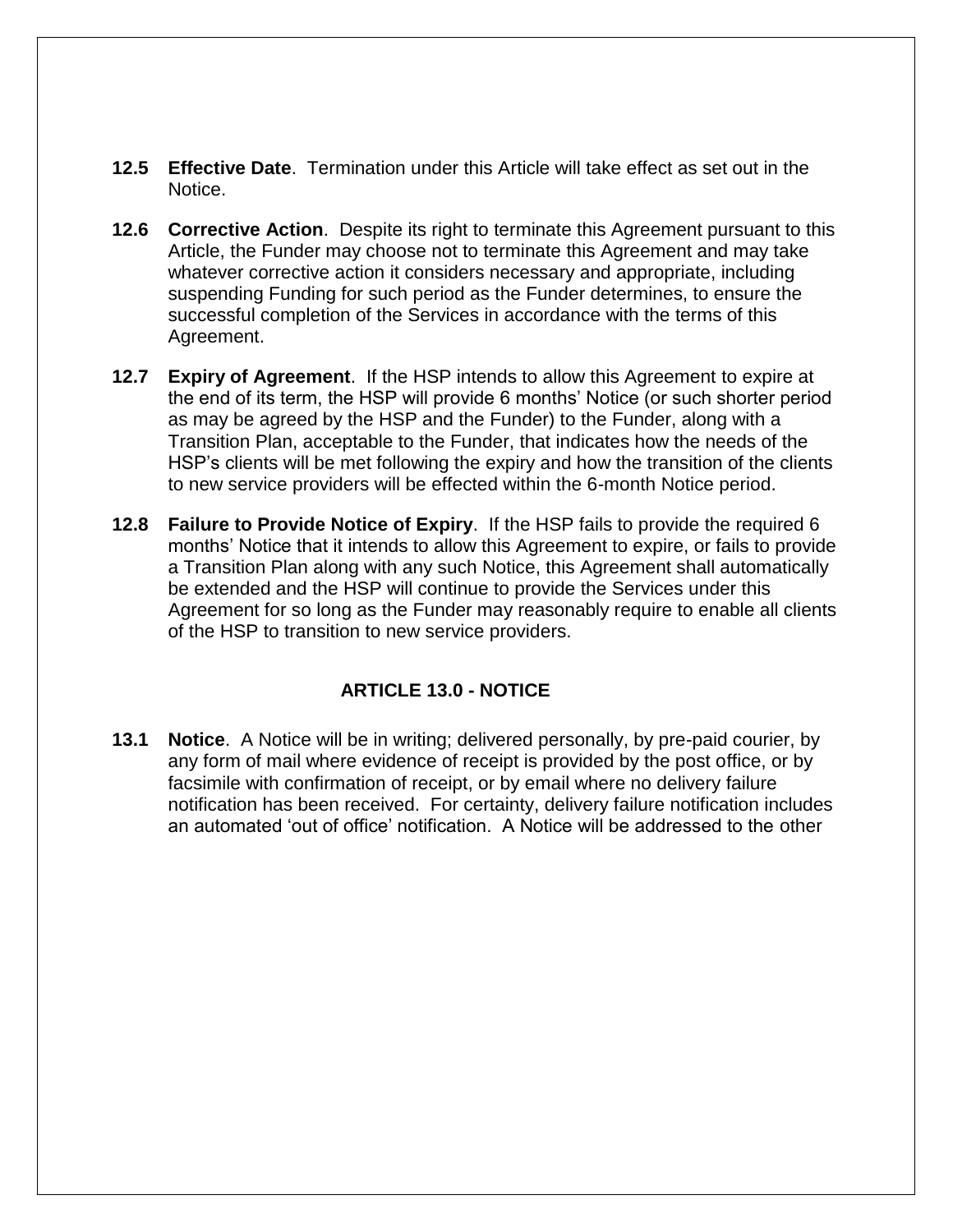party as provided below or as either party will later designate to the other in writing:

### **To the Funder**:

### **MISSISSAUGA HALTON LOCAL HEALTH INTEGRATION NETWORK**

700 Dorval Drive, Suite 500 Oakville, ON, L6K 3V3

Attn: Scott McLeod, Chief Executive Officer Email: Scott.McLeod@lhins.on.ca

### **To the HSP**:

#### **PEEL SENIOR LINK**

50 Burnhamthorpe Road, West Suite 300 Mississauga, ON, L5B 3C2

Attn: Raymond Applebaum, Chief Executive Officer Email: ray@peelseniorlink.com

**13.2 Notices Effective From**. A Notice will be deemed to have been duly given 1 business day after delivery if the Notice is delivered personally, by pre-paid courier or by mail. A Notice that is delivered by facsimile with confirmation of receipt or by email where no delivery failure notification has been received will be deemed to have been duly given 1 business day after the facsimile or email was sent.

## **ARTICLE 14.0 - ADDITIONAL PROVISIONS**

- **14.1 Interpretation**. In the event of a conflict or inconsistency in any provision of this Agreement, the main body of this Agreement will prevail over the Schedules.
- **14.2 Invalidity or Unenforceability of Any Provision**. The invalidity or unenforceability of any provision of this Agreement will not affect the validity or enforceability of any other provision of this Agreement and any invalid or unenforceable provision will be deemed to be severed.
- **14.3 Waiver**. A party may only rely on a waiver of the party's failure to comply with any term of this Agreement if the other party has provided a written and signed Notice of waiver. Any waiver must refer to a specific failure to comply and will not have the effect of waiving any subsequent failures to comply.
- **14.4 Parties Independent**. The parties are and will at all times remain independent of each other and are not and will not represent themselves to be the agent, joint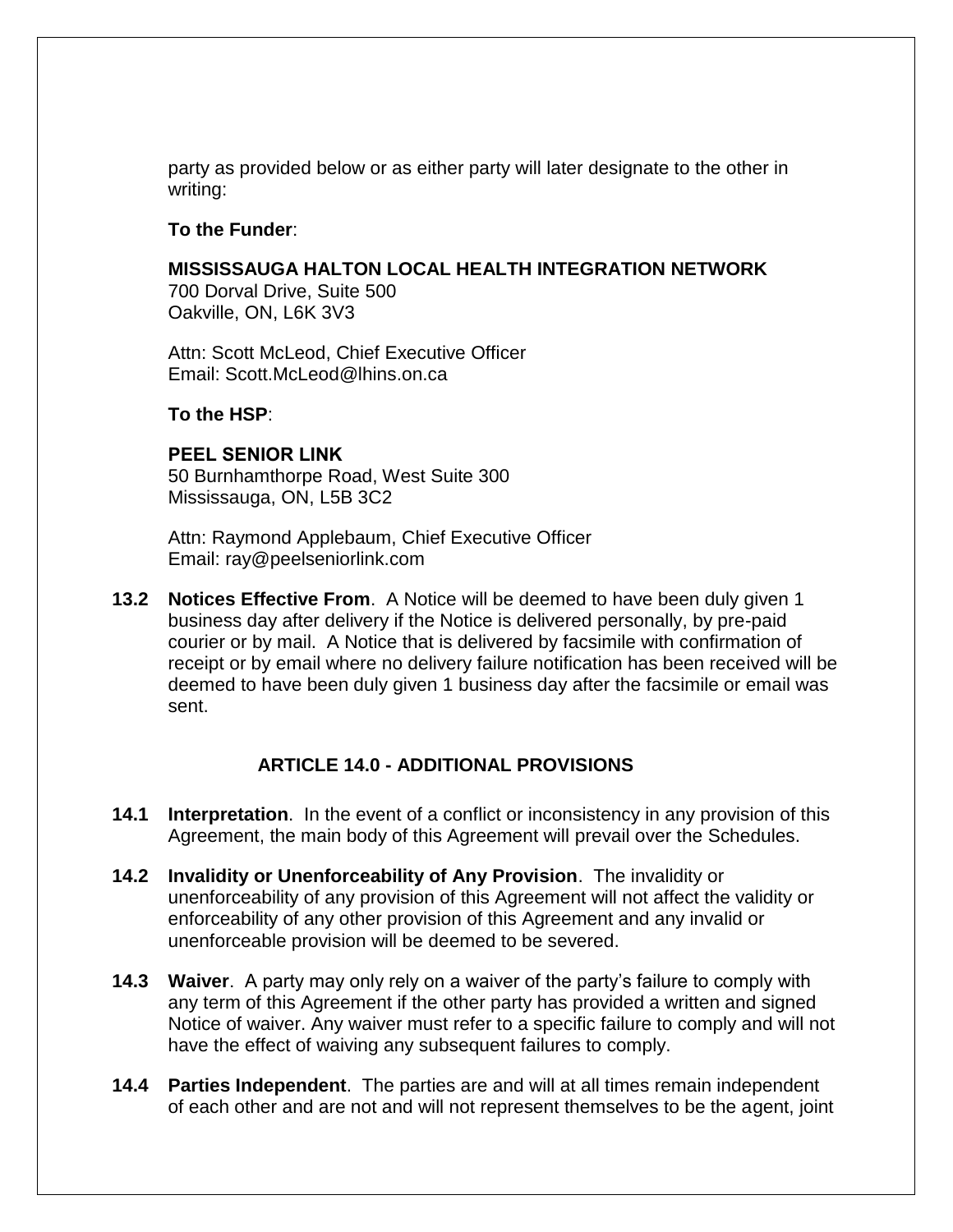venturer, partner or employee of the other. No representations will be made or acts taken by either party which could establish or imply any apparent relationship of agency, joint venture, partnership or employment and neither party will be bound in any manner whatsoever by any agreements, warranties or representations made by the other party to any other person or entity, nor with respect to any other action of the other party.

- **14.5 Funder is an Agent of the Crown**. The parties acknowledge that the Funder is an agent of the Crown and may only act as an agent of the Crown in accordance with the provisions of the Enabling Legislation. Notwithstanding anything else in this Agreement, any express or implied reference to the Funder providing an indemnity or any other form of indebtedness or contingent liability that would directly or indirectly increase the indebtedness or contingent liabilities of the Funder or of Ontario, whether at the time of execution of this Agreement or at any time during the term of this Agreement, will be void and of no legal effect.
- **14.6 Express Rights and Remedies Not Limited**. The express rights and remedies of the Funder are in addition to and will not limit any other rights and remedies available to the Funder at law or in equity. For further certainty, the Funder has not waived any provision of any applicable statute, including the Enabling Legislation, nor the right to exercise its rights under these statutes at any time.
- **14.7 No Assignment**. The HSP will not assign this Agreement or the Funding in whole or in part, directly or indirectly, without the prior written consent of the Funder. No assignment or subcontract shall relieve the HSP from its obligations under this Agreement or impose any liability upon the Funder to any assignee or subcontractor. The Funder may assign this Agreement or any of its rights and obligations under this Agreement to any one or more agencies or ministries of Her Majesty the Queen in right of Ontario and as otherwise directed by the Ministry.
- **14.8 Governing Law**. This Agreement and the rights, obligations and relations of the parties hereto will be governed by and construed in accordance with the laws of the Province of Ontario and the federal laws of Canada applicable therein. Any litigation arising in connection with this Agreement will be conducted in Ontario unless the parties agree in writing otherwise.
- **14.9 Survival**. The provisions in Articles 1.0, 5.0, 8.0, 10.5, 11.0, 13.0, 14.0 and 15.0 will continue in full force and effect for a period of seven years from the date of expiry or termination of this Agreement.
- **14.10 Further Assurances**. The parties agree to do or cause to be done all acts or things necessary to implement and carry into effect this Agreement to its full extent.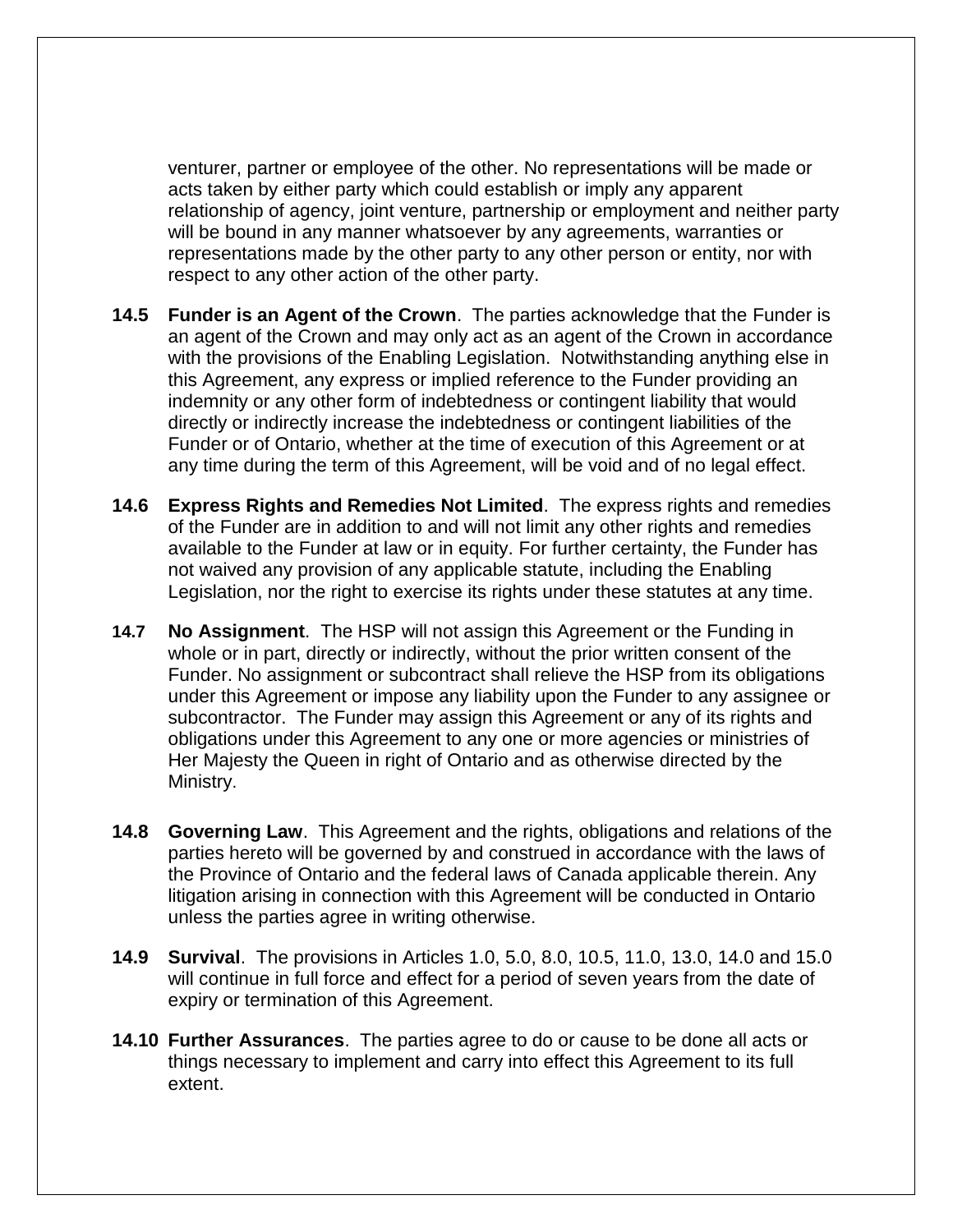- **14.11 Amendment of Agreement**. This Agreement may only be amended by a written agreement duly executed by the parties.
- **14.12 Counterparts**. This Agreement may be executed in any number of counterparts, each of which will be deemed an original, but all of which together will constitute one and the same instrument.

### **ARTICLE 15.0 - ENTIRE AGREEMENT**

**15.1 Entire Agreement**. This Agreement forms the entire Agreement between the parties and supersedes all prior oral or written representations and agreements, except that where the Funder has provided Funding to the HSP pursuant to an amendment to the 2014-2018 MSAA, the 2018 Multi-Sector Accountability Agreement, or to this Agreement, whether by Project Funding Agreement or otherwise, and an amount of Funding for the same purpose is set out in the Schedules, that Funding is subject to all of the terms and conditions on which funding for that purpose was initially provided, unless those terms and conditions have been superseded by any terms or conditions of this Agreement or by the MSAA Indicator Technical Specifications document, or unless they conflict with Applicable Law or Applicable Policy.

**-SIGNATURE PAGE FOLLOWS-**